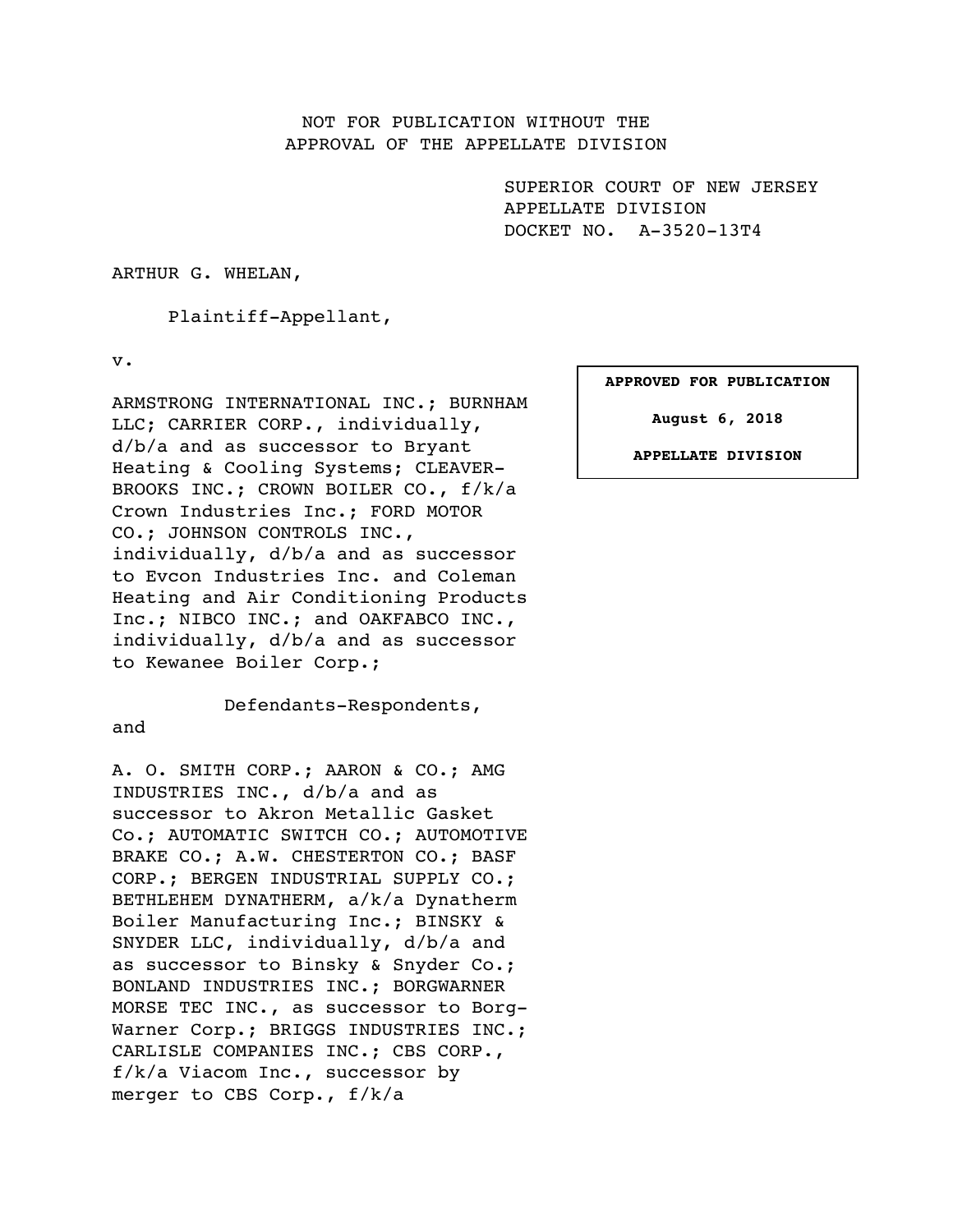Westinghouse Electric Corp.; CENTRAL BRASS CO. INC., individually, d/b/a and as successor to Central Brass Manufacturing Co. and Central Brass & Fixture Co.; CENTRAL ENGINEERING & SUPPLY CO. INC.; CHICAGO FAUCET CO.; CHICAGO-WILCOX MANUFACTURING CO. INC.; COLFAX INC., individually and as successor to Warner Electric Brake & Clutch Co.; CRANE CO.; CROSSTOWN PLUMBING SUPPLY INC.; DANA COMPANIES LLC; DAP INC.; DUCTMATE INDUSTRIES INC.; DUNHAM-BUSH INC.; DUNPHEY & ASSOCIATES SUPPLY CO. INC.; DURO DYNE CORP.; ECR INTERNATIONAL INC., individually, d/b/a and as successor to Utica Boilers Inc., Utica Radiator Corp., Dunkirk Boilers, Pennco Inc., and Olsen Technology Inc.; ESSEX PLUMBING SUPPLY INC.; FISHER SCIENTIFIC INTERNATIONAL INC.; FORTUNE BRANDS HOME & SECURITY INC., individually, d/b/a and as successor to Moen Inc.; FOSTER WHEELER LLC; GENERAL ELECTRIC CO.; GEORGIA-PACIFIC LLC; THE GOODYEAR TIRE & RUBBER CO.; GOULDS PUMPS INC.; GRACO INC.; GRUNDFOS PUMPS CORP.; H.B. SMITH CO. INC.; HILCO INC., individually and as successor to Universal Supply Group Inc. and Amber Supply Co.; HONEYWELL INTERNATIONAL INC., f/k/a Honeywell Inc., Allied Signal Inc. and Bendix Corp.; INTERLINE BRANDS INC., individually, d/b/a and as successor to J.A. Sexauer Inc.; INTERNATIONAL BUSINESS MACHINES CORP.; ITT CORP.; KAISER GYPSUM CO. INC.; KANTOR SUPPLY INC.; KOHLER CO., individually, d/b/a and as successor to Sterling Faucet Co.; LENNOX INDUSTRIES INC., individually, d/b/a and as successor to Armstrong Furnace Co.; MAGNATROL VALVE CORP.; MANHATTAN WELDING CO. INC.; MAREMONT CORP.; MERITOR INC., individually and as successor to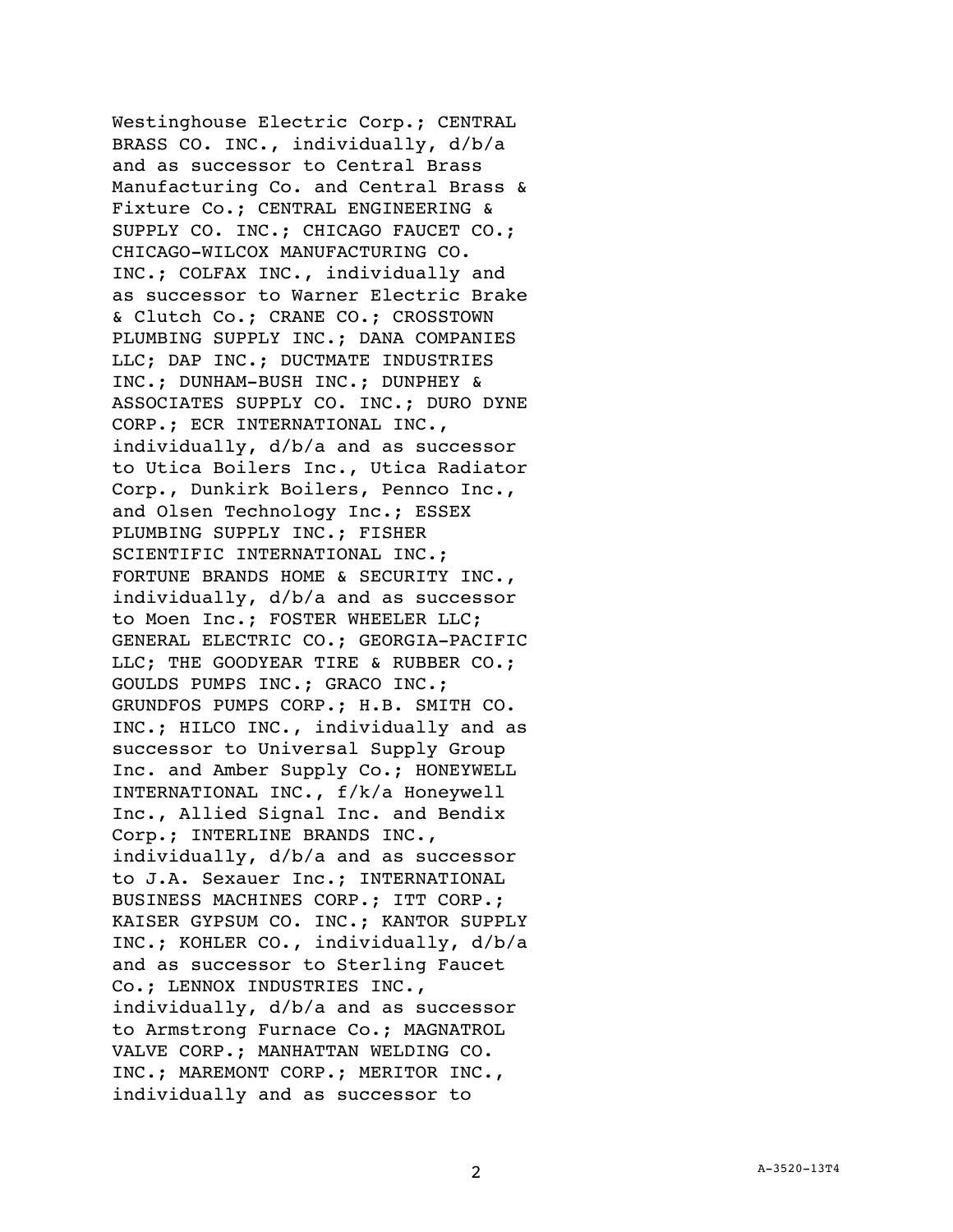Rockwell International Corp.; MESTEK INC., individually, d/b/a and as successor to H.B. Smith Co., Smith Cast Iron Boilers and Mills Boilers; MUELLER INDUSTRIES INC.; NATIONAL AUTOMOTIVE PARTS ASSOCIATION INC.; NEW JERSEY BOILER REPAIR CO.; NCH CORP., as successor to Creed Co. and Daniel P. Creed Co. Inc.; NMBFIL INC., f/k/a Bondo Corp.; OWENS-ILLINOIS INC.; PEERLESS INDUSTRIES INC.; PNEUMO-ABEX LLC, individually and as successor to Abex Corp.; PRICE PFISTER INC.; THE PRUDENTIAL INSURANCE CO. OF AMERICA; RHEEM MANUFACTURING CO.; RILEY POWER INC., f/k/a Riley-Stoker Corp.; ROBERTSHAW CONTROLS CO., individually and as successor to Fulton Sylphon Co.; SID HARVEY INDUSTRIES INC.; SLANT/FIN CORP.; SLOAN VALVE CO.; SOS PRODUCTS CO. INC.; SPEAKMAN CO.; SUPERIOR BOILER WORKS INC.; SUR-SEAL CORP.; TACO INC.; TRANE U.S. INC., individually and as successor to American Standard Inc. and American Radiator Co.; TURNER CONSTRUCTION CO.; UNILEVER UNITED STATES INC.; UNIROYAL HOLDING INC.; VERIZON NEW JERSEY INC., individually and as successor to New Jersey Bell Telephone Co.; VICTAULIC CO.; WALLWORK BROS. INC.; WAL-RICH CORP.; WEIL-MCLAIN, a division of the Marley-Wylain Co., a wholly-owned subsidiary of the Marley Co. LLC; W.V. EGBERT & CO. INC.; YORK INTERNATIONAL CORP.; ZURN INDUSTRIES LLC, individually, d/b/a and as successor to Erie City Iron Works and Zurn Industries Inc.; AII ACQUISITION LLC, individually, as successor to,  $f/k/a$ , and  $d/b/a$  Holland Furnace Co., Athlone Industries Inc., T.F.C. Holding Corp. and Thatcher Furnace Co.; AMERICAN PREMIER UNDERWRITERS,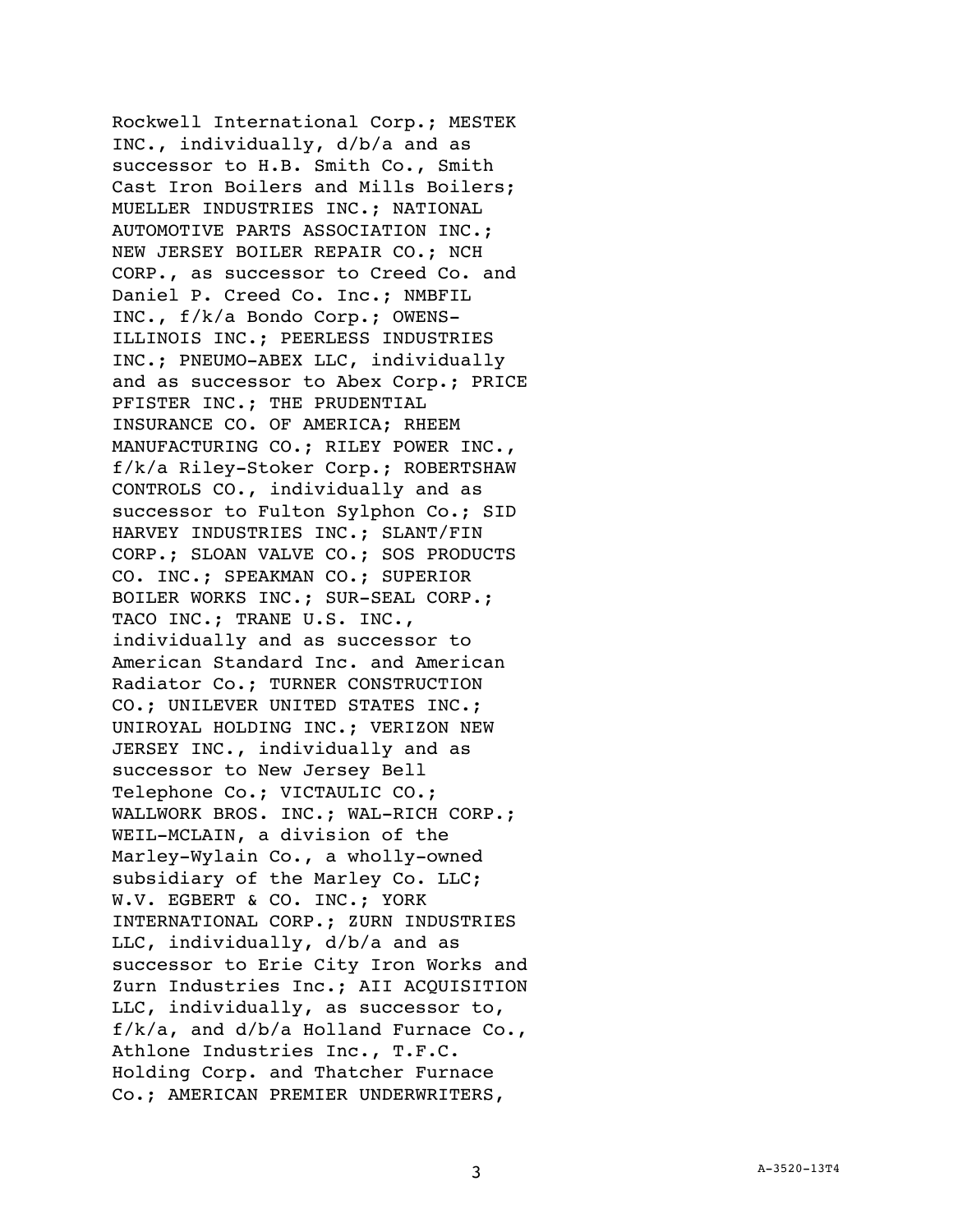individually and as successor to Hydrotherm Corp.; AUGUST ARACE & SONS INC.; HONEYWELL INC.; ROCKWELL AUTOMATION INC., individually, d/b/a and as successor to Sterling Faucet Co.; ROCKWELL COLLINS INC., individually, d/b/a and as successor to Sterling Faucet Co.; TRIMAS CORP., individually, d/b/a and as successor to NI Industries Inc.; WILMAR INDUSTRIES INC., individually, d/b/a and as successor to J.A. Sexauer Inc.; BASF CATALYSTS LLC; TRIMAS CORP., individually and as successor in interest to Norris Industries and/or NI Industries Inc.; YORK INTERNATIONAL CORP., individually and as successor to The Coleman Company Inc., a/k/a Coleman Heating and Air Conditioning Products Inc.,

Defendants.

Argued May 2, 2016 Before Judges Accurso, O'Connor, and Suter. Reargued May 16, 2018 – Decided August 6, 2018Before Judges Alvarez, Nugent, and Currier. On appeal from Superior Court of New Jersey, Law Division, Middlesex County, Docket No. L-7161-12. Kevin P. Parker (The Lanier Law Firm, PLLC) of the Texas bar, admitted pro hac vice, argued the cause on May 2, 2016 and May 16, 2018, and Rachel A. Placitella argued the cause on May 16, 2018, for appellant (Cohen, Placitella & Roth, PC, attorneys; Rachel A. Placitella, Nahid A. Shaikh, and Darron E. Berquist (The Lanier Law Firm, PLLC) of the New York bar, admitted pro hac vice, on the briefs).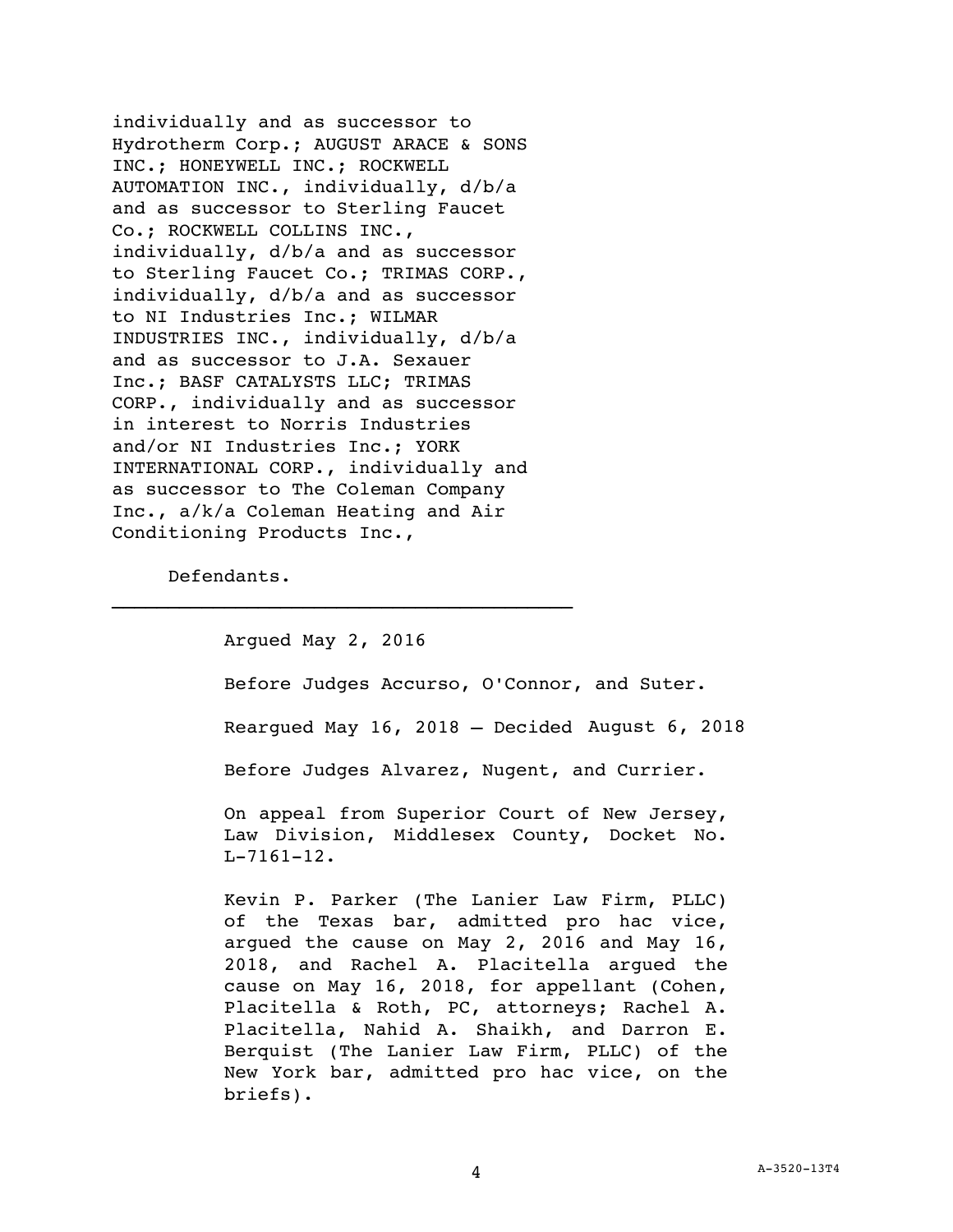Thomas J. Kelly, Jr. argued the cause for respondent Armstrong International, Inc. (Vasios, Kelly & Strollo, PA, attorneys; Thomas J. Kelly, Jr., of counsel and on the brief; Linda Fulop-Slaughter, on the brief).

Joseph D. Rasnek argued the cause for respondent Burnham, LLC (McElroy, Deutsch, Mulvaney & Carpenter, LLP, attorneys; Nancy McDonald, of counsel and on the brief; Christopher B. Bladel, on the brief).

Sara K. Saltsman argued the cause for respondent Carrier Corporation (Mayfield, Turner, O'Mara & Donnelly, P.C., attorneys; Sara K. Saltsman, on the brief).

Karen J. Stanzione-Conte argued the cause for respondents Cleaver-Brooks, Inc. and Crown Boiler, Company (Reilly, Janiczek & McDevitt, attorneys; Karen J. Stanzione-Conte, Michelle B. Cappuccio and Colleen B. Cavanaugh, on the briefs).

Robyn Gnudi Kalocsay argued the cause on May 2, 2016, and Sean M. Marotta argued the cause on May 16, 2018, for respondent Ford Motor Company (LeClair Ryan, attorneys; Robin Gnudi Kalocsay and Michael D. Goldklang, on the brief).

Marc S. Gaffrey argued the cause on May 2, 2016, and Jacob S. Grouser argued the cause on May 16, 2018, for respondent Johnson Controls, Inc. (Hoagland, Longo, Moran, Dunst & Doukas, LLP, attorneys; Marc S. Gaffrey, of counsel and on the brief; Anita S. Cohen, on the brief).

Robert T. Connor argued the cause on May 2, 2016, and Stephanie A. DiVita argued the cause on May 16, 2018, for respondent NIBCO, Inc. (Pascarella DiVita, PLLP attorneys; Robert T. Connor, of counsel and on the brief; Angela Coll Caliendo, on the brief).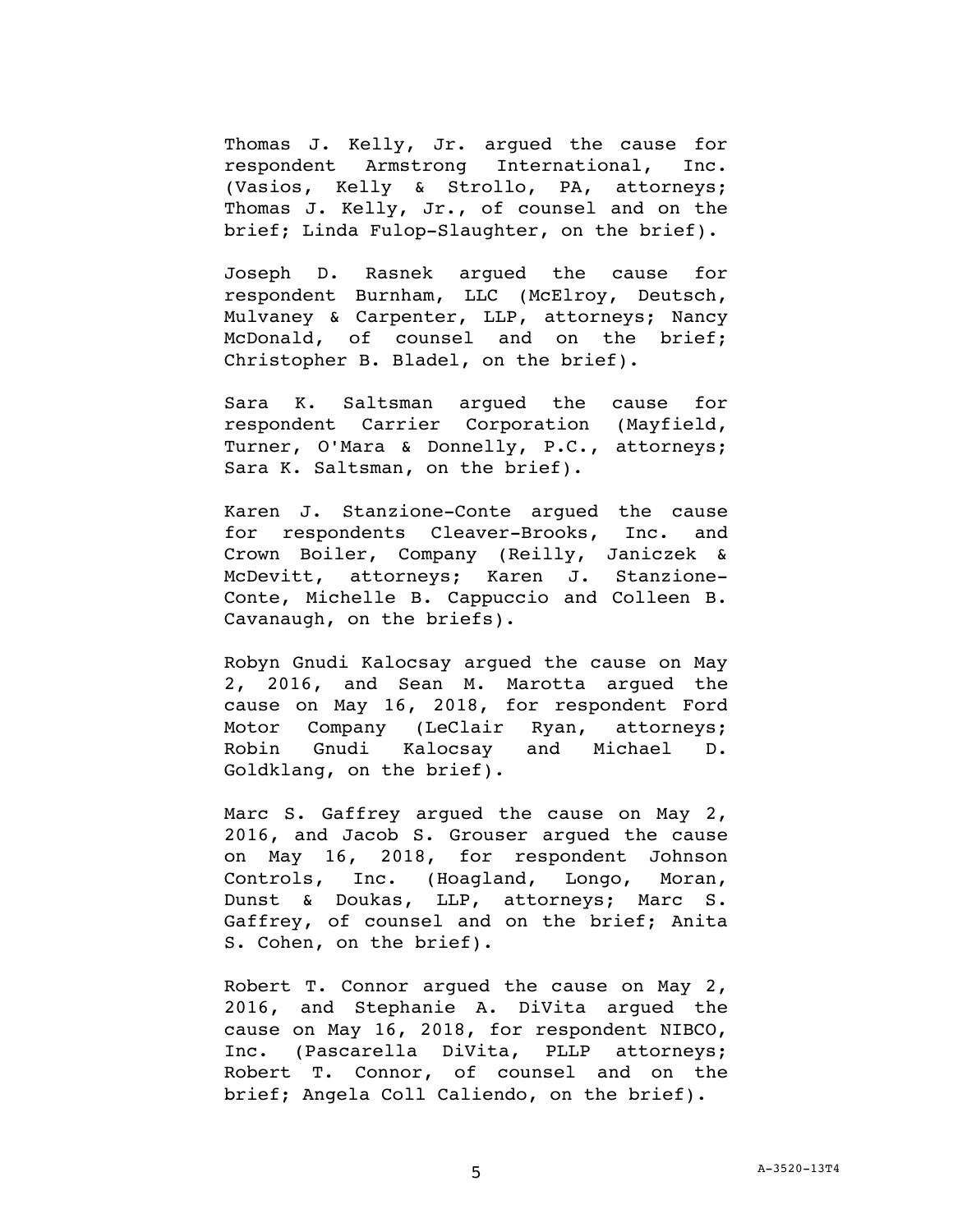Hawkins Parnell Thackston & Young LLP, attorneys for respondent Oakfabco, Inc. (Roy F. Viola, Jr., and Deena M. Crimaldi on the brief).

The opinion of the court was delivered by CURRIER, J.A.D.

In this products liability case arising out of exposure to asbestos, we consider anew whether a manufacturer has a duty to warn about the risk of harm from exposure to asbestos-containing replacement parts integral to the function of the manufacturer's product, even if the manufacturer did not fabricate or distribute the replacement parts. We conclude that a duty to warn exists when the manufacturer's product contains asbestos components, which are integral to the function of the product, and the manufacturer is aware that routine periodic maintenance of its product will require the replacement of those components with other asbestos-containing parts.

Plaintiff Arthur Whelan contends he developed mesothelioma as the result of his work-related exposure to numerous asbestoscontaining products. Plaintiff asserts, as a plumber and auto mechanic, he was exposed to asbestos in products manufactured by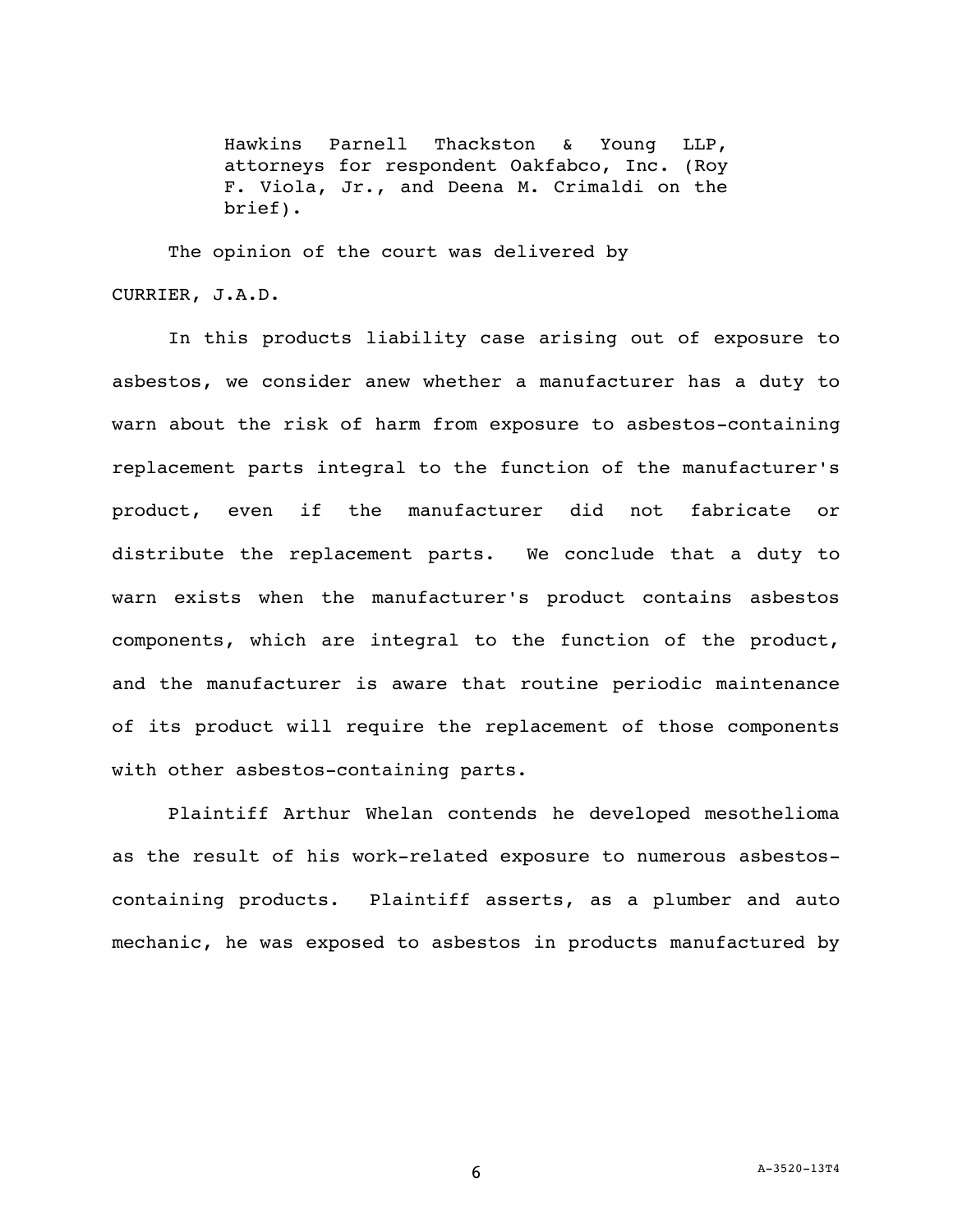defendants,<sup>1</sup> specifically boilers, valves, steam traps, and brake drums. Although plaintiff installed and worked with some original products manufactured by some defendants, he primarily encountered asbestos in his cleaning, repair, and replacement of components used in the products.

Defendants Armstrong International Inc., Burnham LLC, Carrier Corp., Cleaver-Brooks Inc., Crown Boiler Co., Ford Motor Co., Johnson Controls Inc., NIBCO Inc., and Oakfabco Inc. filed summary judgment motions. Each defendant argued plaintiff had not demonstrated exposure to friable asbestos on a regular and frequent basis from a product it sold, manufactured, supplied, or distributed. The trial judge found defendants were not liable for asbestos-containing replacement parts they did not manufacture or place into the stream of commerce. Because plaintiff could not identify an exposure to asbestos from a product actually manufactured or distributed by defendants, the court granted summary judgment to each defendant.

In light of our determination that a manufacturer's product includes any replacement parts necessary to its function, defendants' duty to warn extends to any danger created by those replacement parts. A careful review of the record reveals

When discussing a particular defendant, we refer to it by name. Otherwise, we refer to all defendants involved in this appeal collectively.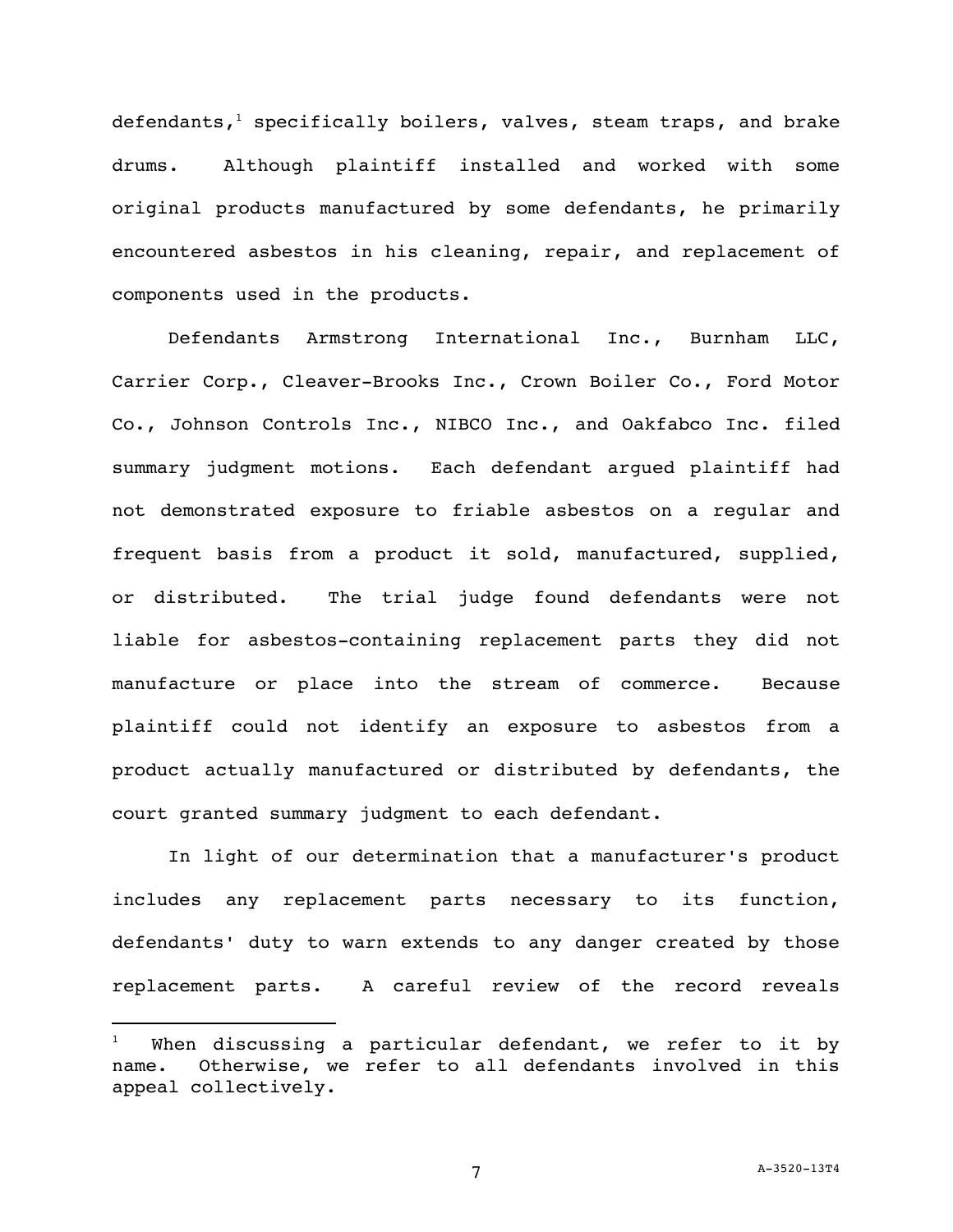plaintiff presented sufficient evidence detailing his exposure to asbestos, either from original parts supplied by defendants or replacement parts required for the function of defendants' products, to create issues of fact as to all defendants. We, therefore, reverse the October 3, November 15, and December 23, 2013 orders granting summary judgment in favor of defendants.

### I.

We discern the following facts from the summary judgment record. Plaintiff began work as a residential and commercial plumber in 1952. He previously worked at an automotive repair shop, and continued throughout his life to restore vintage cars as a hobby. From 1955 to 1959, plaintiff worked for Franklin Lowe & Sons. Plaintiff opened his own plumbing business, Arthur Whelan Plumbing and Heating, in 1959, which he maintained until 1968. From 1968 until 1971, plaintiff worked at several other plumbing companies before becoming employed by Powers Regulator, where he worked for twenty-five years.

In 2008, plaintiff was diagnosed with asbestosis; he was subsequently diagnosed with malignant mesothelioma in 2012. Plaintiff's causation expert, pathologist Eugene J. Mark, M.D., stated in his August 2, 2013 report that plaintiff "developed a diffuse malignant mesothelioma of the pleura" caused by asbestos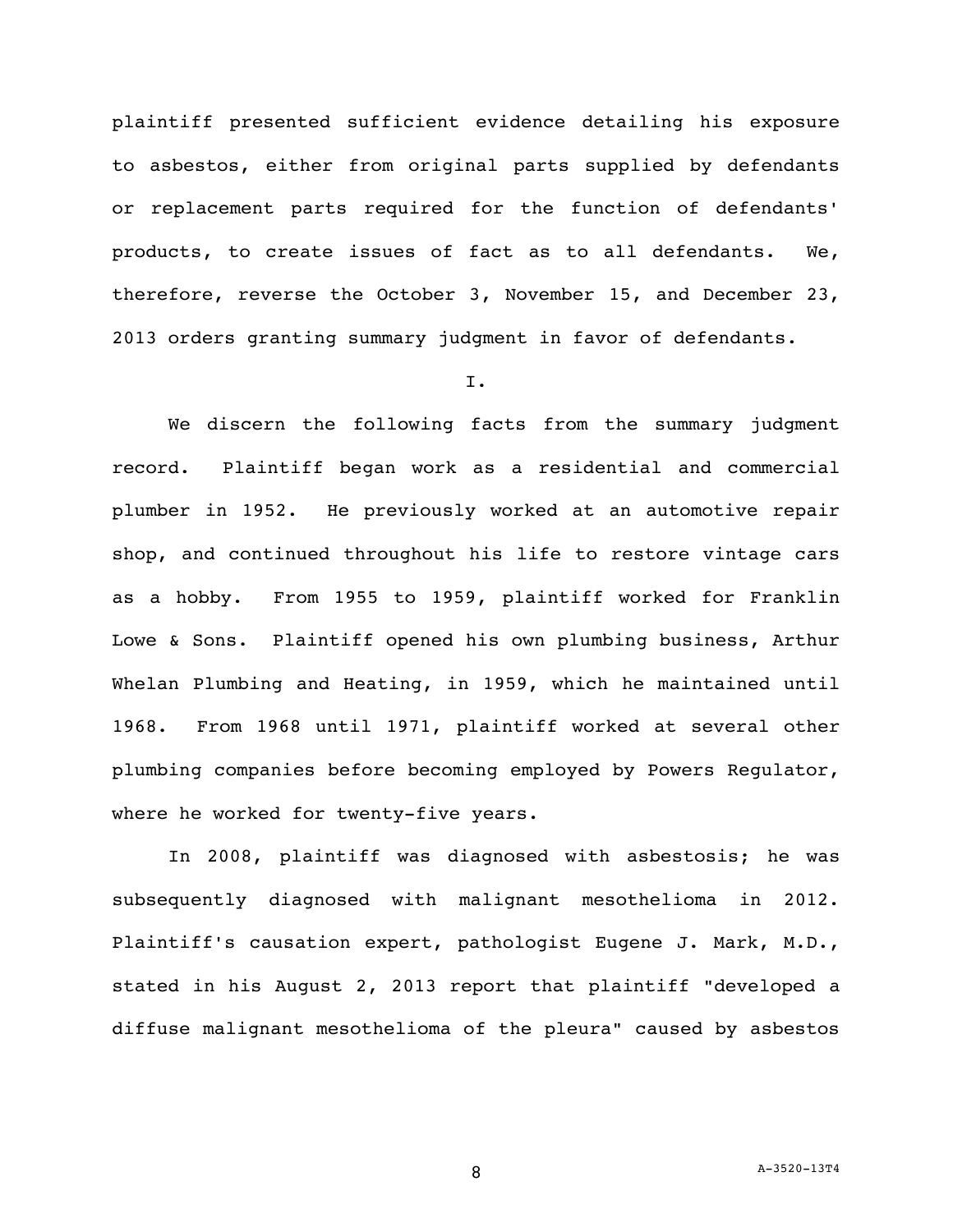exposure.<sup>2</sup> Dr. Mark further concluded, "with reasonable medical certainty" that "all of the special exposures to asbestos which took place prior to the occurrence of the malignancy together contributed to cause the diffuse malignant mesothelioma . . . [and each] was a substantial contributing factor in the causation of the diffuse malignant mesothelioma."

#### A.

## Armstrong International Inc.

While employed by Franklin Lowe, plaintiff estimated he worked on twenty Armstrong steam traps installed on commercial boilers.<sup>3</sup> The company's name was imprinted on the traps. Plaintiff's job duties entailed opening the traps in order to clean them and replace the asbestos gaskets. $4$  The process of replacing a gasket took approximately twenty minutes to one hour depending on its condition and how long it had been in place. Plaintiff testified that "[d]ue to the high heat involved, these

The expert further stated in his report that asbestos is the only established cause of diffuse malignant mesothelioma for individuals who have not previously received radiotherapy at the site of the tumor.

A steam trap is placed on the end of a boiler's steam line to prevent the steam from going back into the boiler.

<sup>4</sup> A gasket is a mechanical seal used in a high pressure steam system that fills the space between two or more mating surfaces, generally to prevent leakage from, or into, the joined objects while under compression. Gasket, Wikipedia (June 26, 2018, 10:59 PM), https://en.wikipedia.org/wiki/Gasket.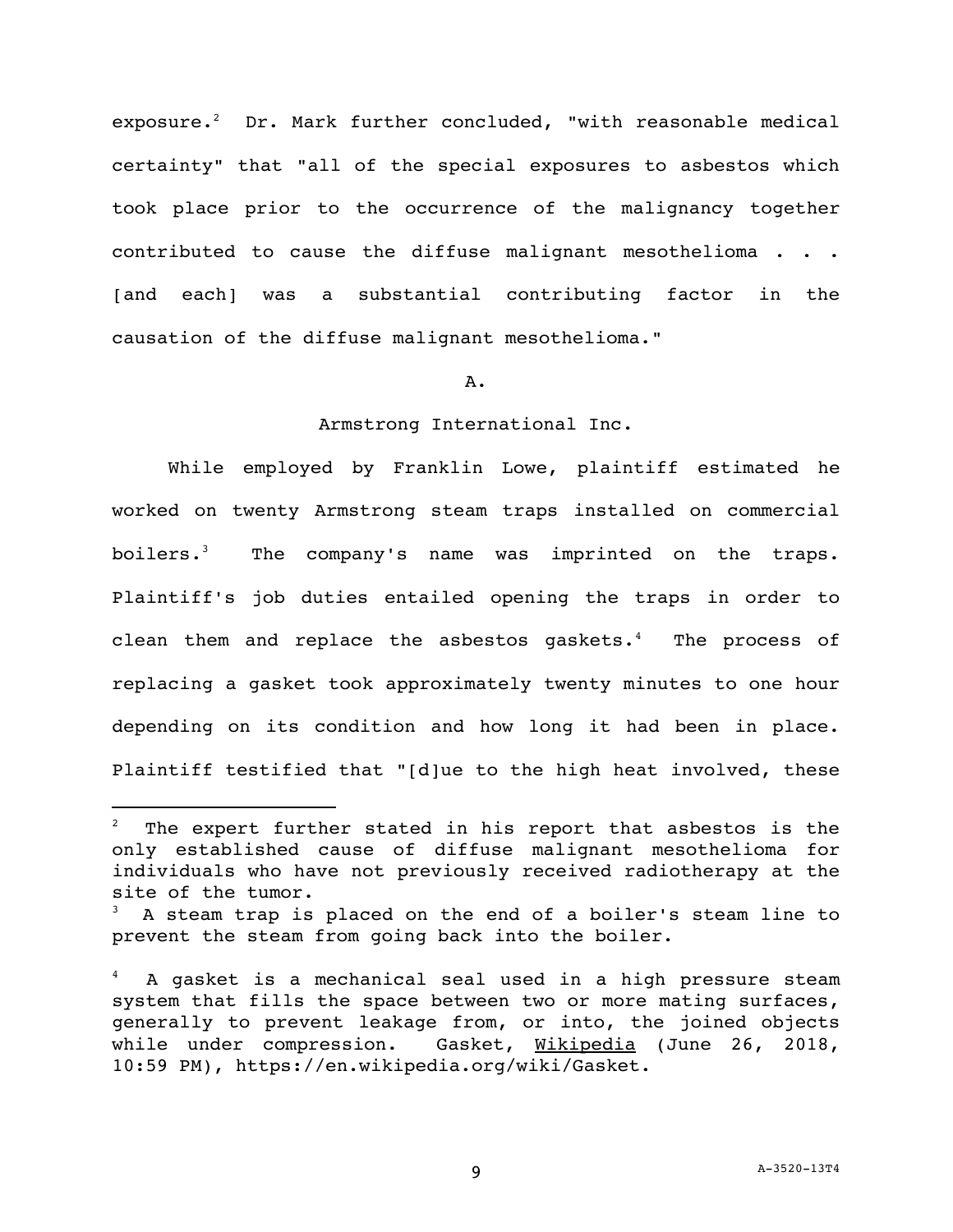gaskets normally baked themselves onto the product, so they had to be scraped and brushed off." Plaintiff could not confirm whether he replaced gaskets original to the boiler or if the original had been replaced prior to his work on the system. His employer supplied the new gaskets but plaintiff did not know the manufacturer of them. He advised, however, that the Armstrong steam trap's design required the use of that specific type of gasket to function properly. Plaintiff also testified that, in his experience, asbestos gaskets were "the only product that would work with the heat involved."

Armstrong confirmed it manufactured steam traps and some of its traps contained a single internal gasket, which contained "an unknown quantity of non-friable chrysotile asbestos." The gasket was manufactured and supplied by an unrelated company. Armstrong also conceded the asbestos gaskets built into the steam traps "were necessary[, and] . . . standard in the industry for these types of products," and were specified as the proper replacement part for the steam traps.

Armstrong argued summary judgment was appropriate because plaintiff was unable to identify either the manufacturer of the replacement gaskets he installed or whether the gaskets he replaced in the Armstrong steam traps were original to the trap. Plaintiff opposed the motion, noting Armstrong's concession that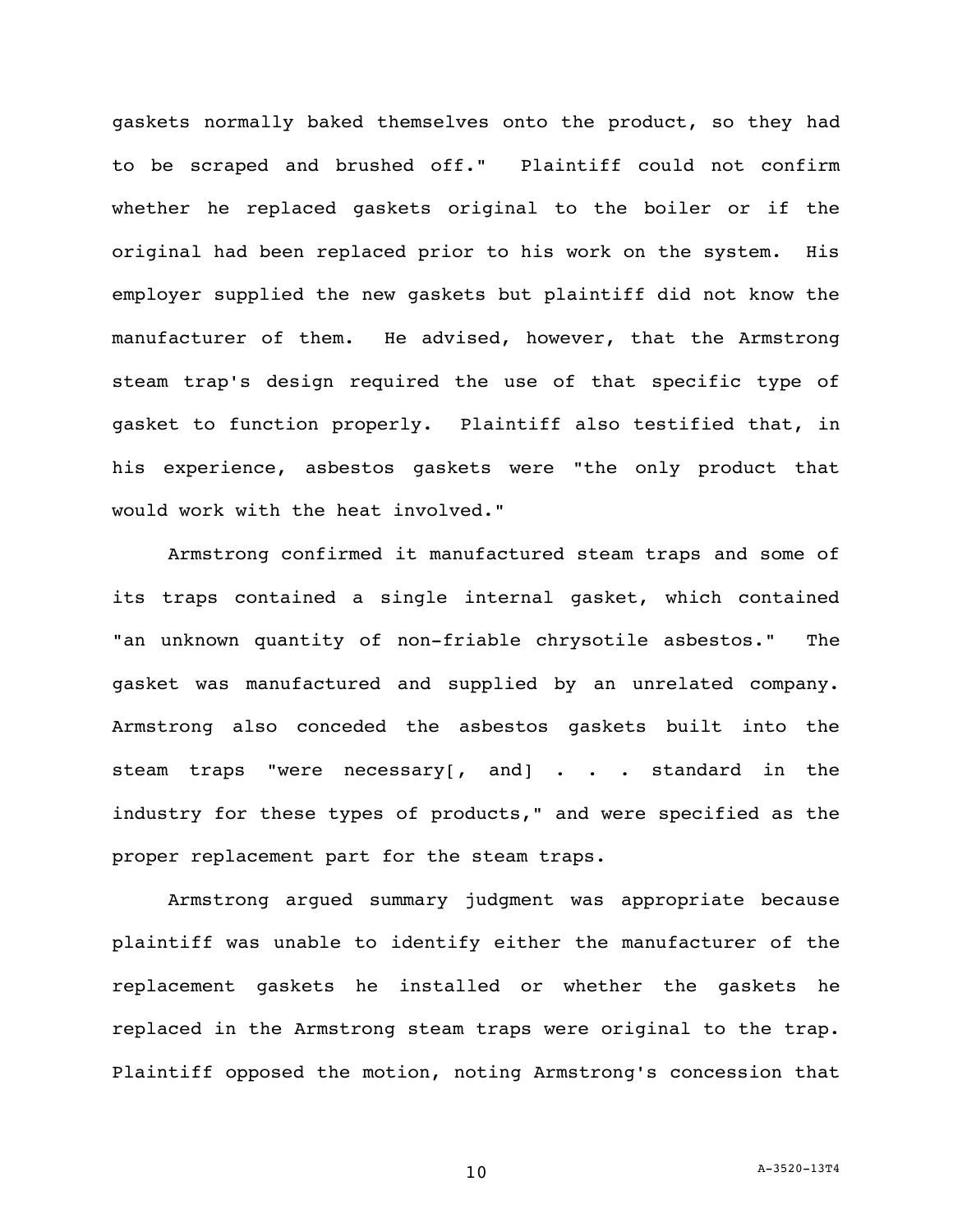the original component gaskets installed in its steam traps contained asbestos until 1987, the recommended routine maintenance required replacement of the gaskets every one to two years with gaskets identical to the original specifications, and asbestos gaskets were the industry standard and considered necessary for proper function at the time.

#### B.

## Burnham LLC

While self-employed from 1959 to 1968, plaintiff installed twenty to thirty packaged, cast iron, oil-fired Burnham boilers. Plaintiff stated, in general, the process of installing a packaged boiler involved "moving the boiler around, taking it out of the crate, [and] moving it into place, . . . [which] created some dust from removing the insulation underneath the jacket." He described a gray dust, which he inhaled, as asbestos dust generated during the installation process. He stated the dust emanated from the boiler's gray-colored insulation that was visible through the "knock out hole where the piping would be hooked up."

In moving for summary judgment, Burnham pointed out the inconsistencies in plaintiff's deposition testimony. Contrary to the above-cited testimony, plaintiff also conceded he could not specifically recall whether any of the Burnham packaged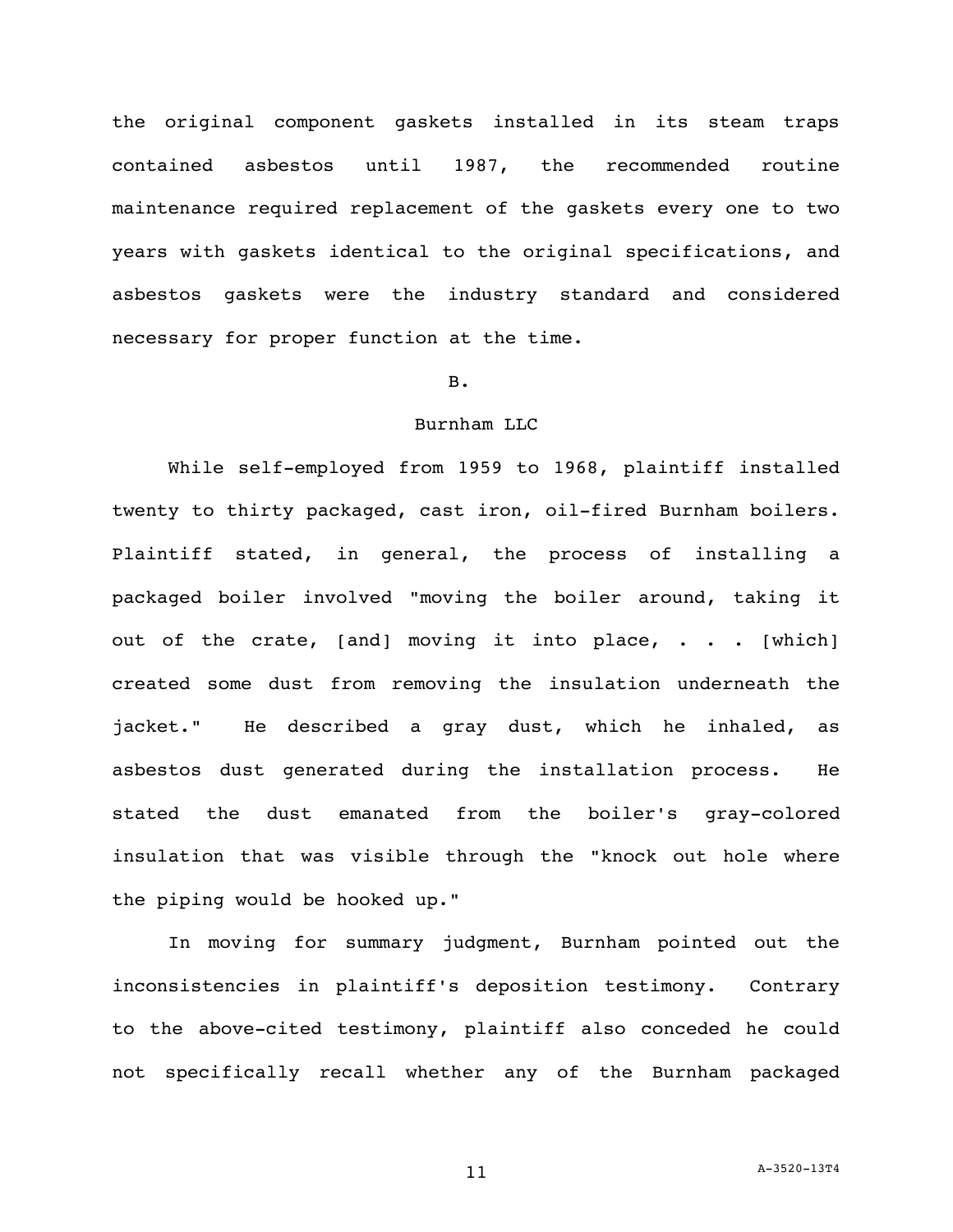units had asbestos insulation under the jacket. In an affidavit submitted in support of its motion, Burnham's former Chief Engineer and Chief Operating Officer, Donald Sweigart, certified Burnham began phasing out the use of asbestos insulation in the metal jacket of boilers "beginning in the late 1940s and early 1950s," completing the process "well before 1959"<sup>5</sup> when plaintiff installed the Burnham boilers.

In his de bene esse deposition, taken prior to the summary judgment motions, plaintiff added that he cleaned approximately twelve Burnham cast iron sectional boilers. The process of cleaning a cast iron sectional boiler was "basically the same" for all boilers.<sup>6</sup> Each took approximately half an hour to two hours to clean. Plaintiff explained he used a wire brush and vacuum to clean the fireboxes<sup>7</sup> and it was "normal for some of the asbestos to come loose with the wire brush."

The information contained in this affidavit is contrary to testimony provided by a different Burnham corporate representative who stated, during a 2007 deposition, that asbestos components were used in Burnham boilers until 1993.

During his deposition, plaintiff was asked specifically about cleaning Bryant boilers. He later noted the cleaning process for a cast iron sectional boiler was "basically the same" regardless of the manufacturer.

Fireboxes were constructed of cement brick put together with an asbestos-based refractory cement. Plaintiff testified it was common for fireboxes to break down and decay due to the intense (continued)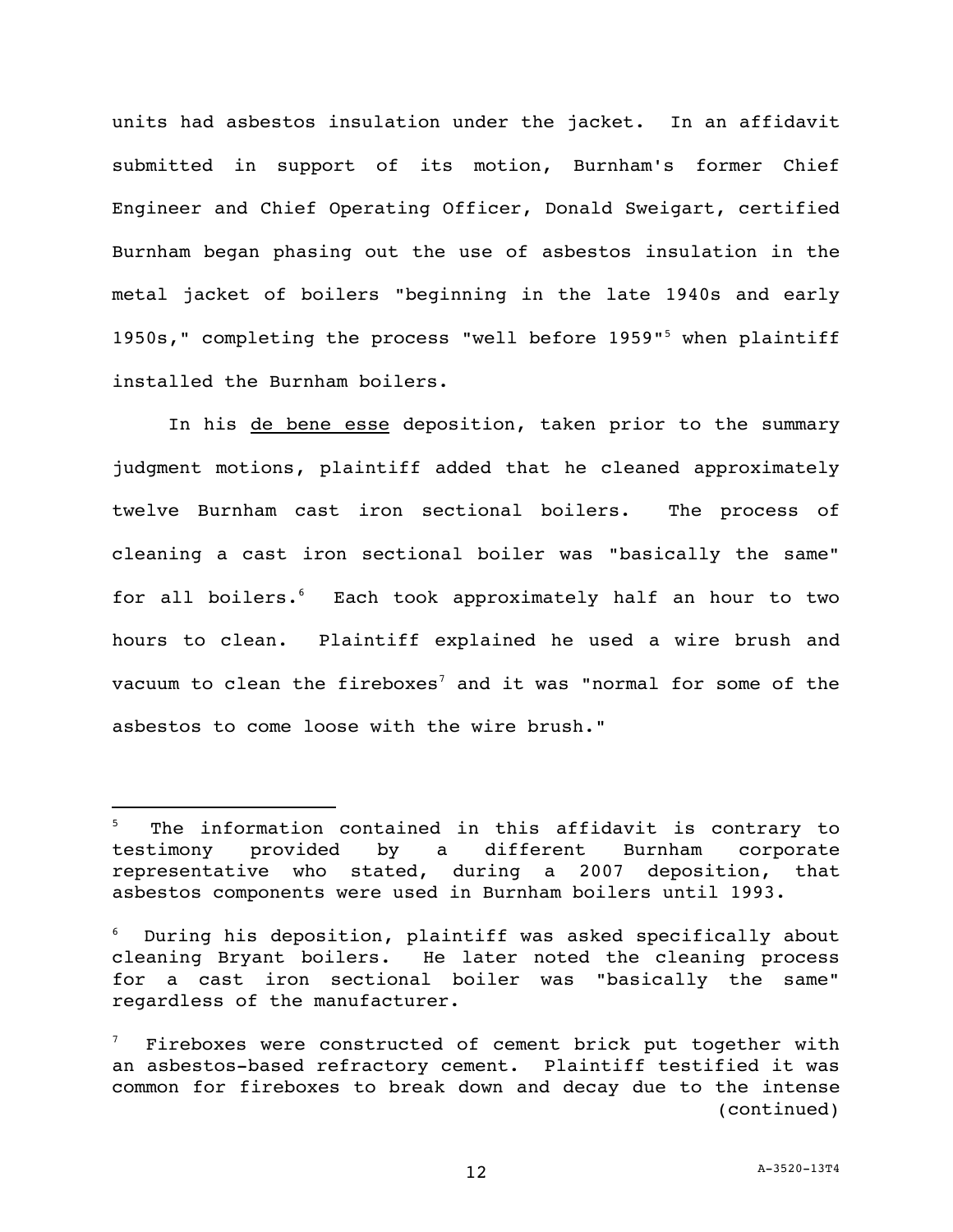Burnham filed a motion for summary judgment, arguing summary judgment was appropriate because plaintiff did not know the dates of manufacture of the boilers he installed nor their maintenance history. Burnham also argued plaintiff conceded he did not know whether the Burnham boilers he installed had asbestos insulation under their jackets and emphasized Swigert's affidavit that Burnham no longer used asbestos insulation in its products by 1959. Plaintiff countered he had presented evidence of exposure to asbestos in the cleaning and installation of the Burnham boilers and established the existence of material issues of fact.

### C.

### Carrier Corp.

Between 1959 and 1968, plaintiff recalled cleaning and repairing less than ten Bryant<sup>8</sup> boilers that were packaged units with jackets. He described seeing dark gray asbestos insulation through the holes in the jacket of the boilers and stated it was "very possible" he disturbed the asbestos around the boiler during a repair. He explained that to repair a leak in a boiler's supply pipe, it was necessary to replace the asbestos-

(continued)

heat of the oil burner, requiring routine cleaning and replacement of the cement bricks.

<sup>&</sup>lt;sup>8</sup> Carrier is the successor to Bryant Heating & Cooling Systems.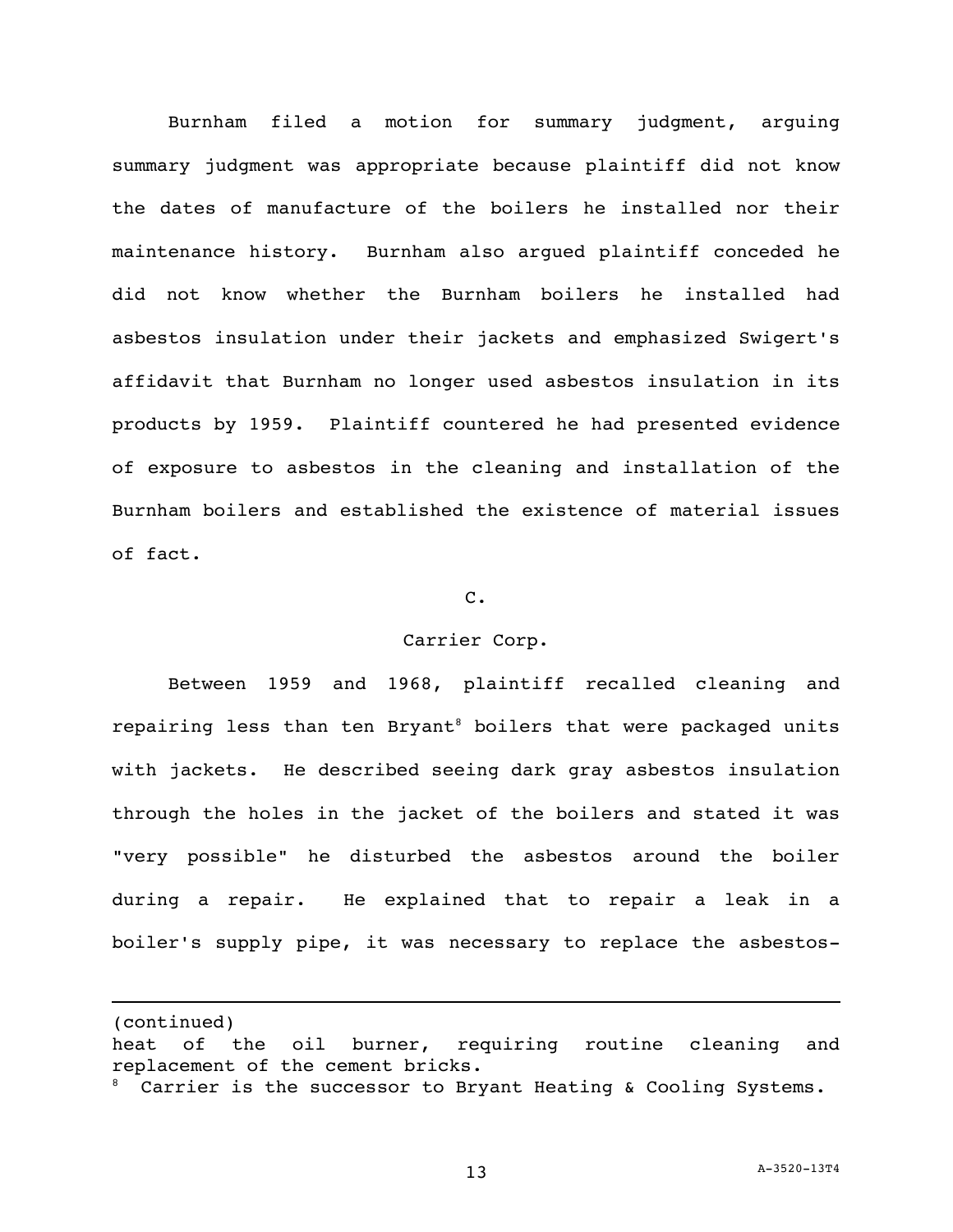insulated pipe, resulting in a disturbance of the asbestos. In addition, any work on the boiler itself that required moving the jacket would disturb the asbestos insulation under the jacket because "[t]he jackets are not really substantially fastened to the boiler  $\cdots$  . [s]o when you're moving [the boiler], you were moving the whole jacket against the boiler . . . [and,] after time, asbestos becomes brittle and flakes."

In his de bene esse deposition, plaintiff further recalled installing one or two Bryant cast iron sectional boilers during the same timeframe. Installation of a cast iron section boiler required

> removal of the existing heating plant, then moving the new heating plant into position which would include uncrating [the boiler to] move into a basement or a boiler room that same equipment and assembling it on the spot where it's going. By assembling it, you put a base together, install a firebox in that base and set the sections on top of that base and draw them together with draw rods. If the boiler came with a jacket, the jacket would be applied at that point. If it did not come with a jacket, then the asbestos coating would be applied at that point.

> Once that jacket or coating is installed, then the piping to the house or building . . . is connected to the . . . boiler.

Plaintiff also described how he constructed and installed the fireboxes for cast iron sectional boilers. Using bricks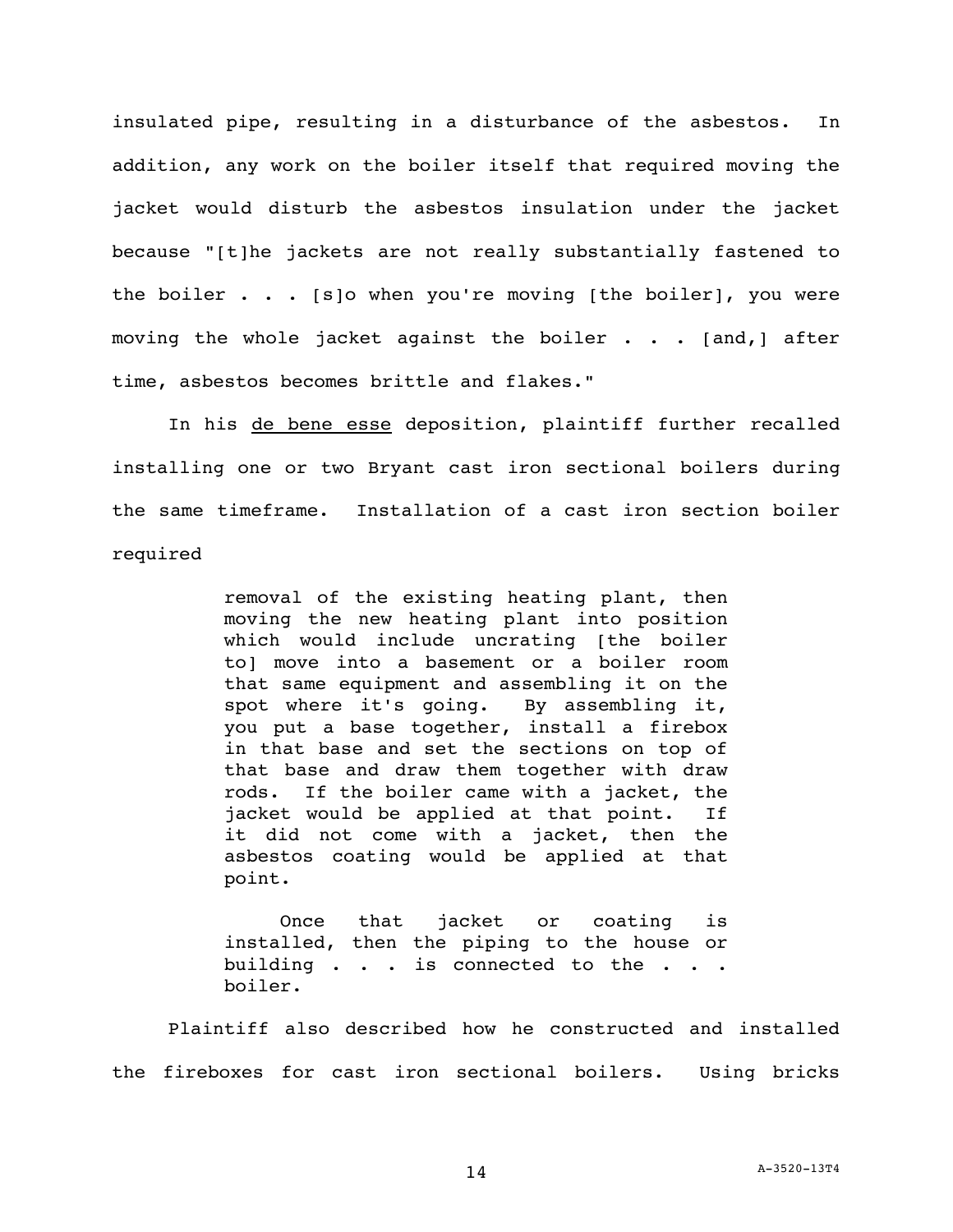made with a refractory material able to withstand extreme temperatures, the firebox was

> built up like you would build something with building blocks, put together with an asbestos type cement to hold it in place. Once that firebox is built up, you filled in the outsides with a Vermiculite type of insulation and capped it with an asbestos product, either the cement you used to put the bricks together or mix-up an asbestos powder and capped the top off so the Vermiculite did not fly out.

Plaintiff was able to identify the cement used to construct the firebox as "asbestos type cement" because "asbestos [wa]s the only product at the time that you could mix and use as a bonding agent that would[]withstand [the] extreme heat of a firebox." The cans he used were marked "asbestos cement." Plaintiff also stated the asbestos cement generated dust that dried on his hands, which he "wiped on [his] clothes or wiped off on a rag." He also noted asbestos cement "normally came with the boiler itself," because "[t]he manufacturer supplied usually what was needed to put that boiler together."

Carrier's corporate representative, Howard E. Jameson, conceded that Bryant boilers produced between 1938 and 1963 contained asbestos-based components such as jacket insulation and rope gaskets. The brochures for some models of Bryant boilers even described the jackets as asbestos-insulated.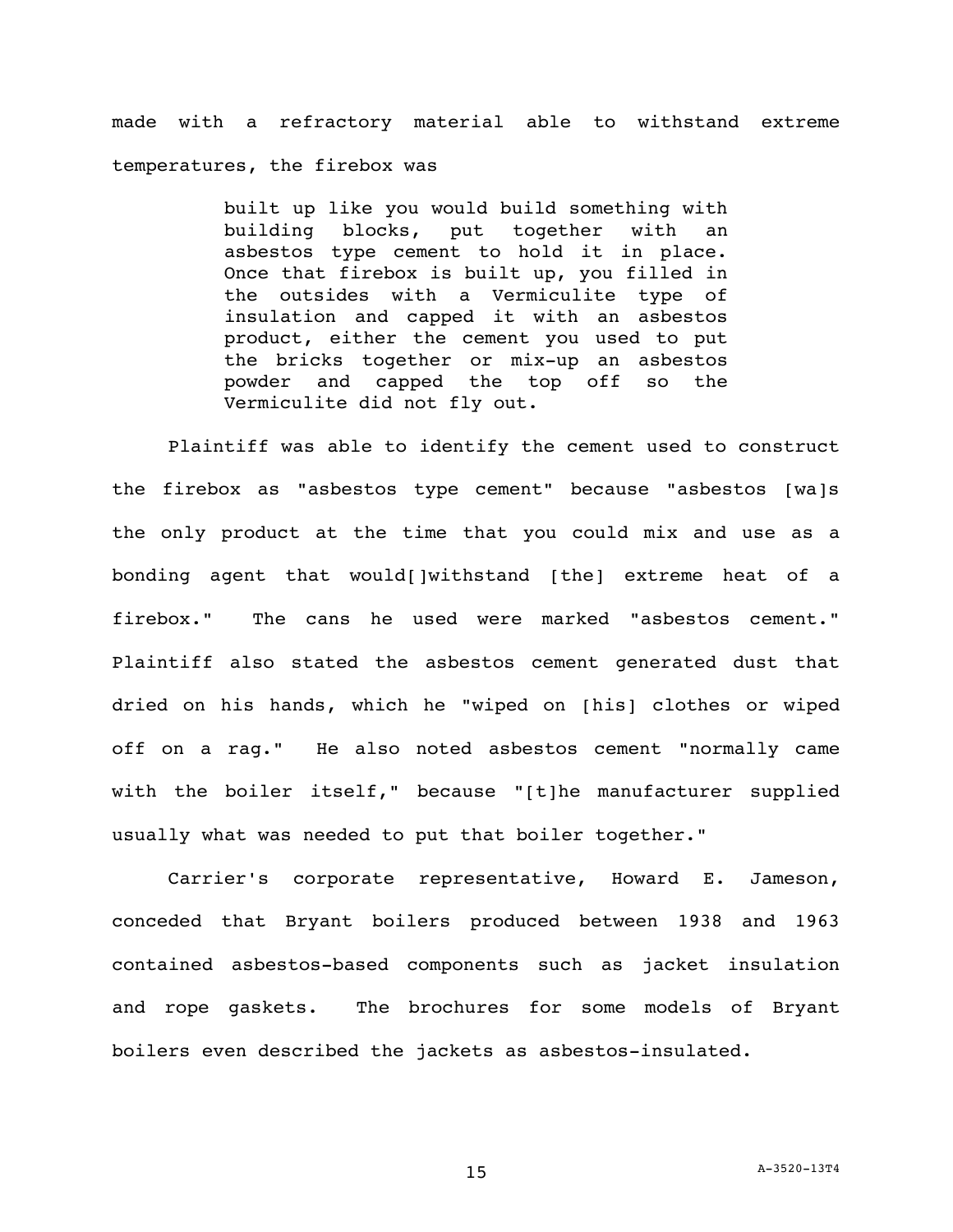Carrier filed a motion for summary judgment, arguing plaintiff's asbestos exposure from Bryant boilers was minimal. Carrier asserted plaintiff testified he did not install or remove Bryant boilers, cleaned fewer than ten of them, and could not specifically identify any unit or the maintenance history of any boiler he serviced.

Plaintiff responded he presented evidence of installing new Bryant boilers on at least two occasions, disturbing the asbestos insulation each time, and had cleaned or repaired twelve to fifteen other Bryant boilers. Plaintiff asserted Carrier manufactured and distributed asbestos brick, cement, and rope gaskets, and admitted those products were used until the 1960s and 1970s.

## D.

## Cleaver-Brooks Inc.

During the 1950s, plaintiff cleaned Cleaver-Brooks "pork chop" oil-fired boilers, although he could not recall a specific number of times. He also stated he was present during the installation of a Cleaver-Brooks boiler. These boilers were approximately eight to ten feet high and eight to twelve feet long, and each took one to two days to clean.

When working on these boilers, plaintiff used a wire brush and vacuum to clean the soot inside of the boiler and,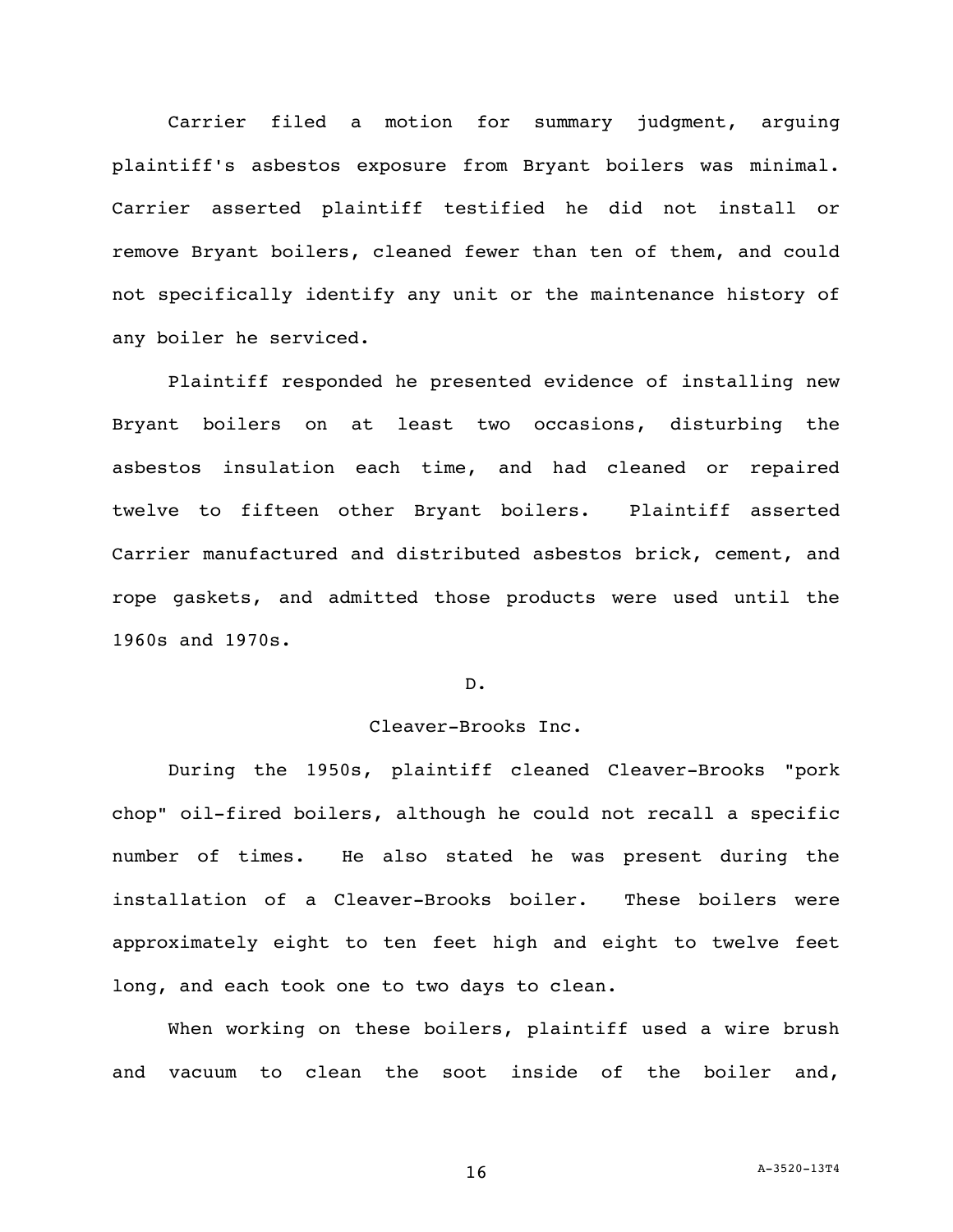specifically, inside the boiler's firebox. The fireboxes were constructed of firebricks put together with asbestos cement and sometimes capped with a coat of asbestos. Plaintiff could not identify the manufacturer of the asbestos-containing materials in the boilers or the boilers' maintenance history or age.

During the same timeframe, plaintiff testified he also cleaned and completed small repairs, such as cutting and replacing leaky tubes on Cleaver-Brook steel fire tube boilers. Plaintiff stated the cleaning process for a steel fire tube boiler was the same as other boilers and he was "[d]efinitely" exposed to asbestos when cleaning them. He conceded ignorance of the maintenance history of the specific steel fire Cleaver-Brooks boilers he worked on.

Cleaver-Brooks filed a motion for summary judgment, arguing plaintiff failed to provide sufficient evidence that he was exposed to any asbestos-containing product it manufactured or distributed. Plaintiff could not identify specific models or their maintenance history. He also did not identify the manufacturer of the asbestos-containing materials in the fireboxes.

Plaintiff presented deposition evidence from a Cleaver-Brooks's corporate representative who affirmed in a different legal action that some of its boilers contained asbestos and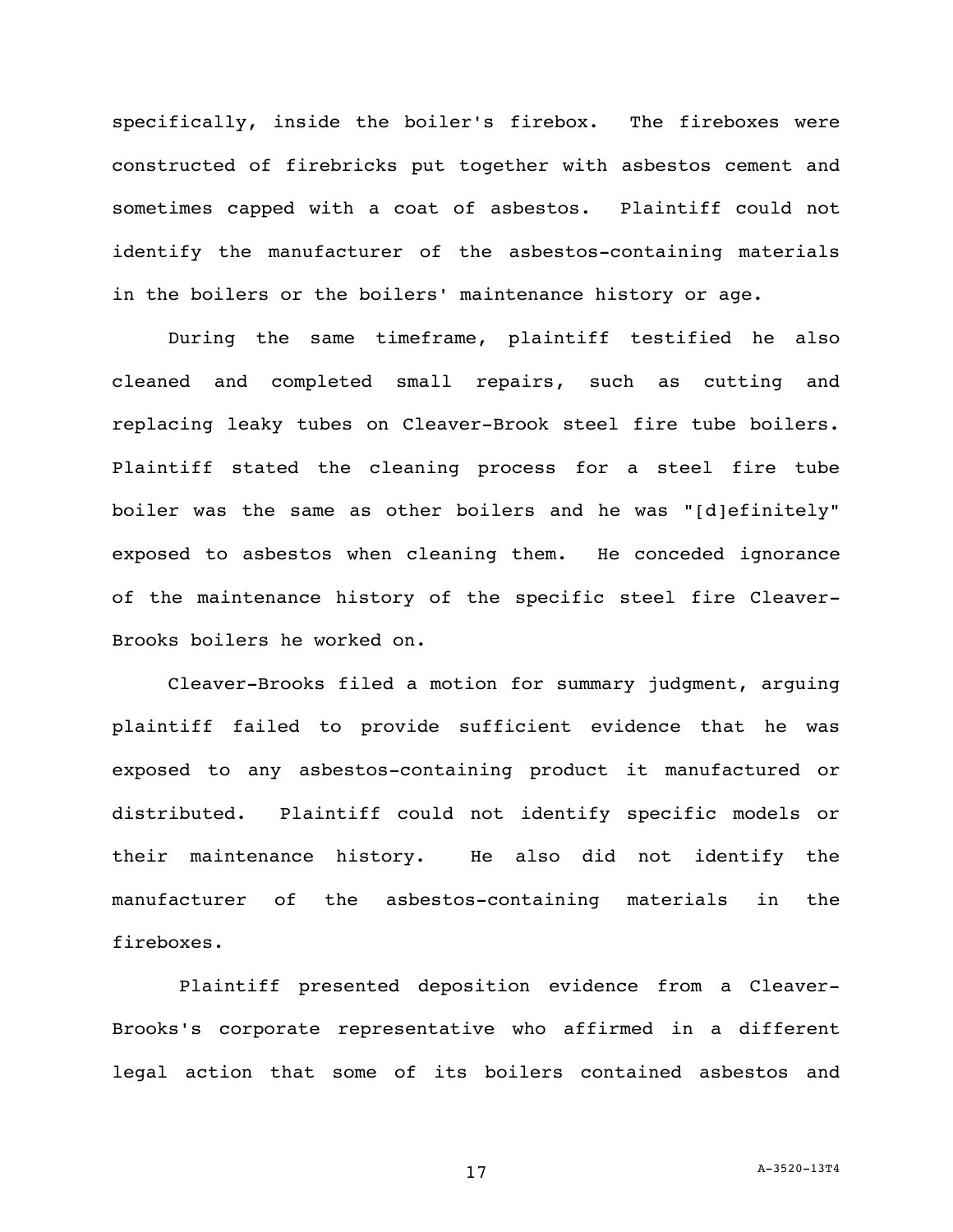regular maintenance and cleaning was generally required. Another representative testified he was unaware of any Cleaver-Brooks boiler manufactured prior to the 1980s that was made with non-asbestos cement.

## E.

# Crown Boiler Co.

During his January 2, 2013 deposition, plaintiff said he did not personally work on any Crown Boilers and could not attribute his asbestos exposure to that product. However, in response to his counsel's questioning during the January 28, 2013 de bene esse deposition, plaintiff testified he cleaned five or six Crown Boilers during his plumbing and heating employment.

Crown Boiler argued it was entitled to summary judgment because plaintiff had not established he was exposed to any asbestos-containing materials that it manufactured, supplied, sold, or distributed, and because he failed to produce evidence that he was exposed to those materials on the frequency required by Sholtis v. American Cyanamid Co., 238 N.J. Super. 8, 30-31 (App. Div. 1989).

Plaintiff argued, in opposition, that the evidence showed he had cleaned the fireboxes of Crown Boilers five or six times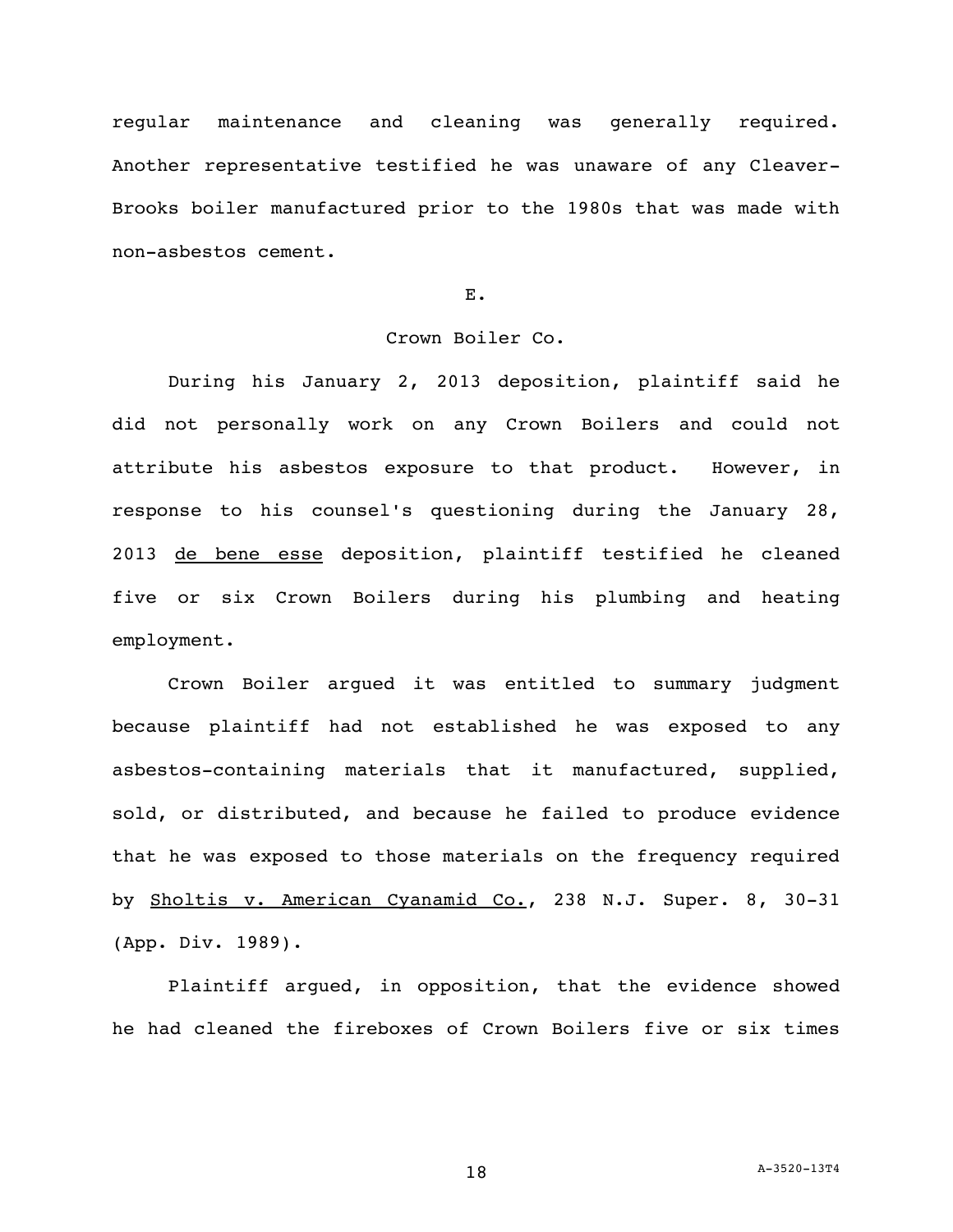with a wire brush and vacuum and it took him up to two hours to clean each one.

### F.

## Ford Motor Co.

In 1952, plaintiff worked at Charlie's Auto Repair for six or seven months where he was exposed to asbestos from brake linings and mufflers. He estimated he performed three brake jobs and two or three muffler jobs at this employment using Bendix replacement brakes and Marmont mufflers. He did not know if any of the brakes he worked on were original to the cars.

For six months in 1953, plaintiff worked at a "machine shop" called Modern Motors. He spent five days a week operating the brake lathe that cut brake drums, fitting new brake shoes to the drums, and installing brake linings. He testified the asbestos drums created dust when they were being set up, wiped out, and cut. The majority of the drums "were original lined" and plaintiff estimated approximately twenty-five percent of the drums he worked on at Modern Motors were made by Ford.

Plaintiff submitted documents from Ford reflecting dozens of its vehicles used asbestos for the rear brake drums and front disc brake linings for several decades. In a 1985 letter to the Environmental Protection Agency, Ford explained it purchased all of the brake systems installed on its vehicles from outside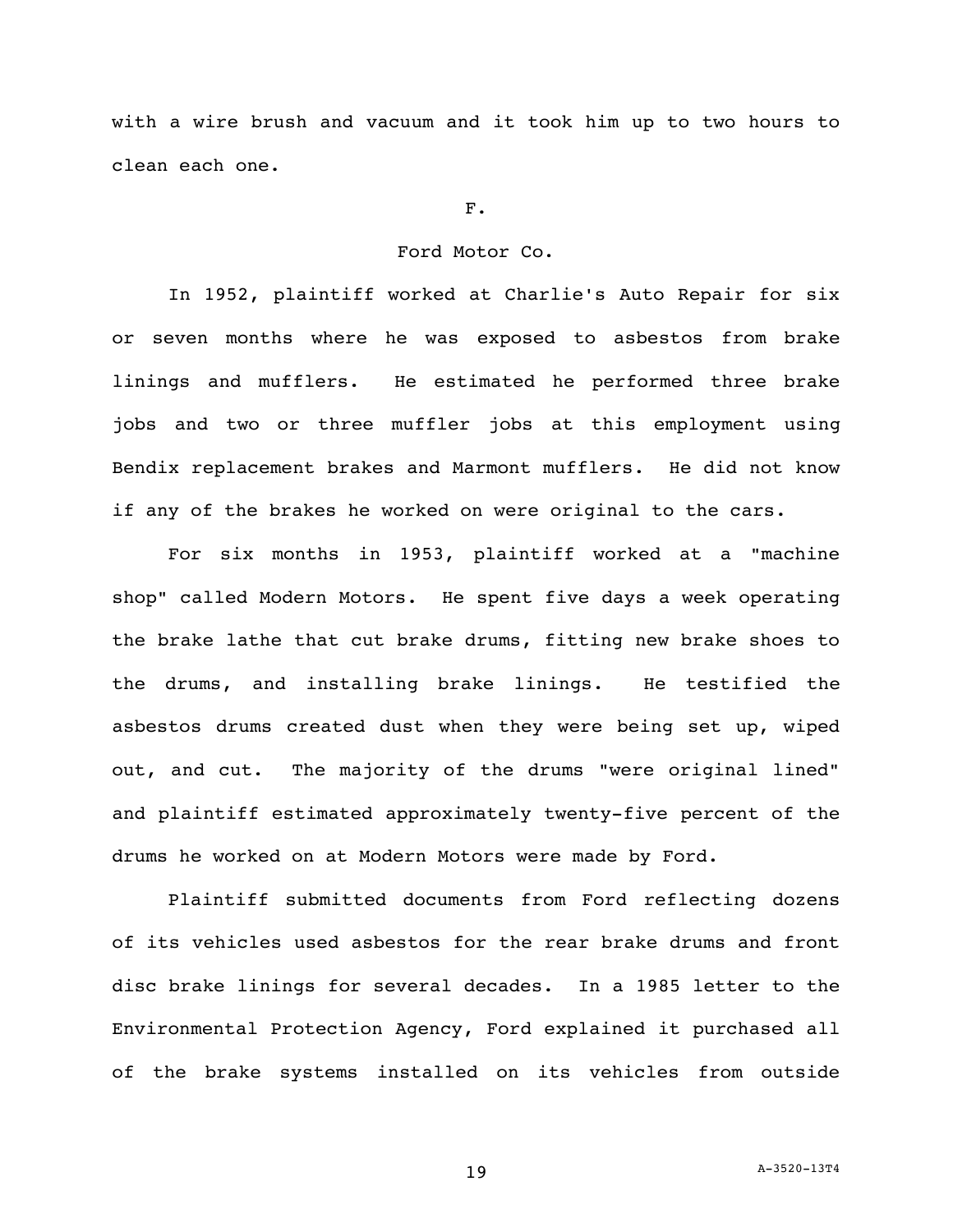manufacturers. Ford recommended the EPA "not seek to regulate the use of asbestos in the brakes" of vehicles that currently or previously had been manufactured with asbestos-containing brake systems.

In addition to his professional automotive work, plaintiff encountered Ford brakes as part of his hobby of restoring antique cars. Among other vehicles, he owned a 1932 Ford Roadster, a 1934 Ford pickup truck, a 1949 Ford sedan, a 1950 Mercury, and a 1953 Ford pickup truck. In 1957, plaintiff performed a brake job on the 1953 Ford. $^{\circ}$  In or about 1997, plaintiff changed the drum brakes for all four wheels on the 1934 Ford. He recalled the brake shoes had been updated to "1950 to '53 Ford F100 brakes on the front and a 1957 Ford rear end in it" but he was unable to identify the manufacturer of the existing brake linings. Plaintiff "sent the drums out to make sure they were perfectly round" and when they returned, he put the Ford brake shoes back on the car with new Bendix brake linings.

In 2009, plaintiff performed a brake job on his 1949 Ford, which had its original 1949 Ford brakes. He was exposed to asbestos dust when he removed the rear brake drums. He also

Plaintiff purchased this car new.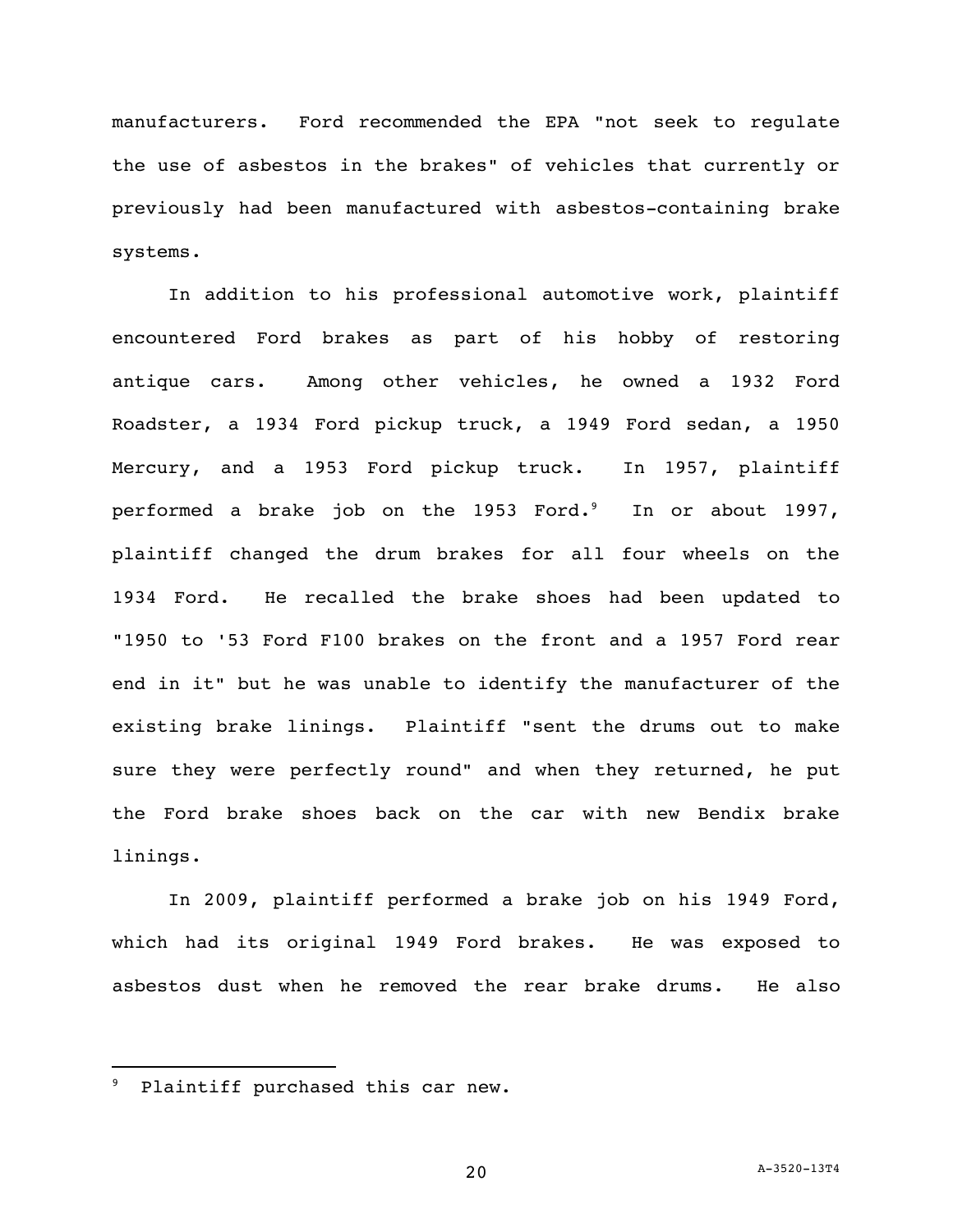removed the Ford engine from the car and cleaned the old asbestos gaskets.

Plaintiff replaced the brakes on a 1950 Mercury when he purchased that car in the mid-1980s. He was unable to identify the manufacturer of the old brakes because they were so worn down. He replaced them with Bendix brand brakes. Plaintiff also replaced the exhaust and intake gaskets on three of the Ford cars approximately seven times. He did not know the manufacturer of the original gaskets he removed.

In its motion for summary judgment, Ford did not dispute plaintiff was exposed to some of its asbestos-containing products while working as an automotive professional. Ford argued, instead, that plaintiff's exposure to asbestos from changing the brakes on his personal vehicles was minimal.

In response, plaintiff argued the evidence showed that as a professional mechanic, he worked on hundreds of "Ford, original brake drums," which took five to ten minutes per drum, and fifty to sixty percent of those drums had never been cut or worked on before. He further contended the evidence showed Ford manufactured its own brakes for use with its cars and standard procedure required the drums be ground flat to accept a new brake shoe. While performing repairs on his personal Ford vehicles and for six or seven months while employed at another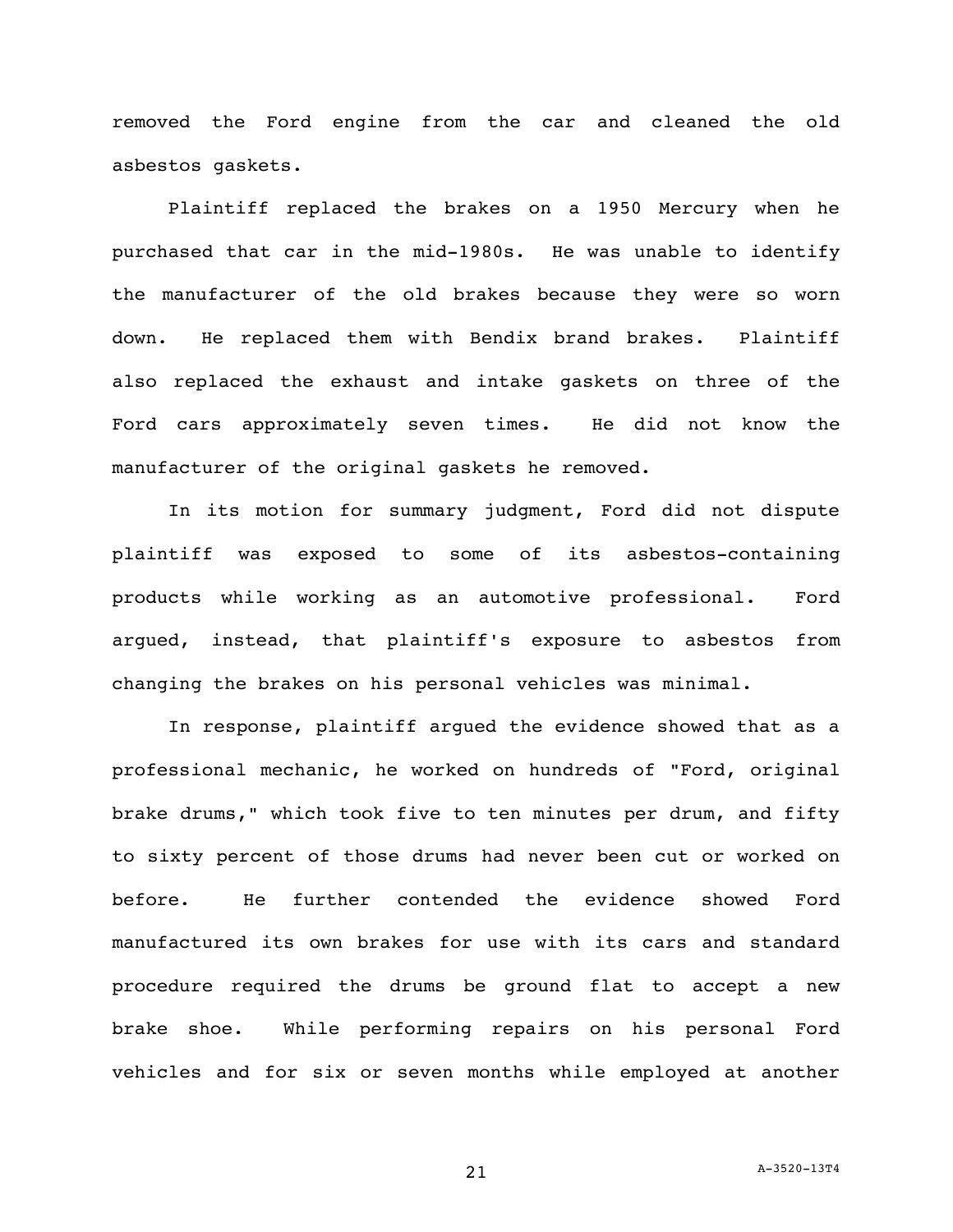auto repair shop, plaintiff noted the brake systems required the use of asbestos and were designed to be replaced with asbestos linings.

G.

## Johnson Controls Inc.

During his employment with Powers, plaintiff testified he repaired approximately one dozen Johnson Controls steam and hot water valves at the University of Medicine and Dentistry in New Jersey (UMDNJ). A repair entailed changing the stem packings, which involved "taking the stem packing nut out, digging the packings out, and replacing them." The work took from one to four hours to complete. Plaintiff knew the stem packing on the valves was asbestos. He did not know the service history of any of the valves or the components.

Johnson Controls' corporate representative, Robert Franecki, testified in his deposition that Johnson Controls sold replacement asbestos packing for its valves. He also acknowledged it was feasible for the company to place a warning tag on the valve itself or in a manual.

In its application for summary judgment, Johnson Controls argued plaintiff did not know who manufactured or supplied either the existing packing that he removed or the new packing he used as replacement in his work replacing stem packing and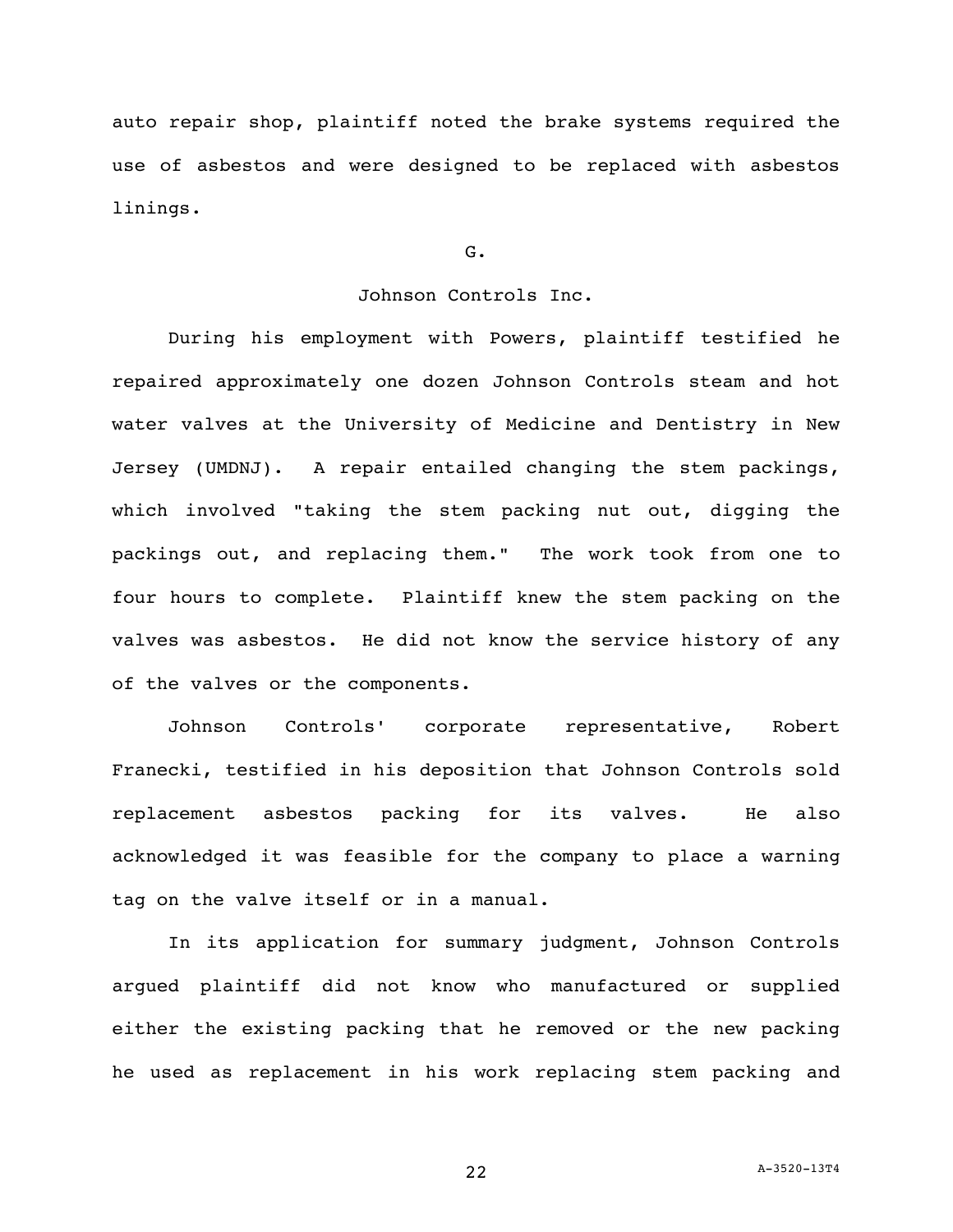valves at UMDNJ. Plaintiff conceded he was unable to identify the manufacturer of the packing, but argued Johnson Controls supplied its valves with asbestos components and knew they would be replaced with like components. According to Franecki, the company also knew the replacement process would expose people to dangerous asbestos dust and it could have warned them of the danger but did not.

## H.

#### NIBCO Inc.

Plaintiff installed new NIBCO brand valves in one of his homes and as part of his work at Franklin Lowe. He admitted it was unlikely he was exposed to asbestos during the installation of new valves, but would have been exposed to asbestos while replacing the packing.

The exposure to asbestos occurred when cutting up the new packing and from "digging the old packings out, cleaning up where it was." If a valve was leaking, the first repair would be to "tighten down on the packing nut  $\cdot \cdot \cdot$  to see if there's anything left in there" and then repair it if that did not work. NIBCO valves failed infrequently, however, and "it was much easier and cheaper  $\ldots$  . to put the packing in rather than put a new valve in." The valves' design required the replacement packing be the same type as the original. Plaintiff did not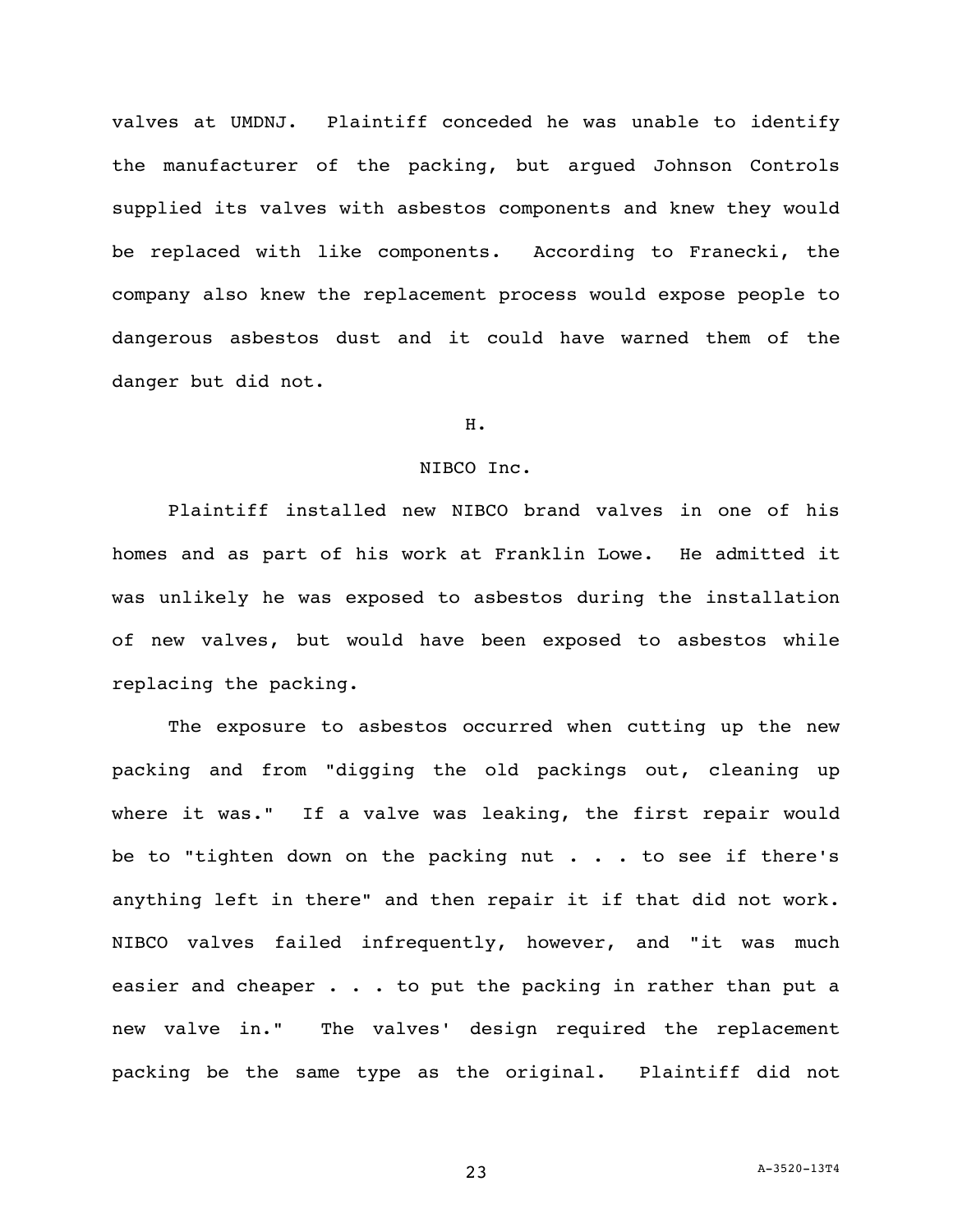know the repair history of any of the valves he worked on or whether the packing he pulled out came from a manufacturer other than NIBCO.

In moving for summary judgment, NIBCO argued there was no evidence plaintiff was exposed to asbestos from NIBCO valves as plaintiff admitted he was not exposed during installation and the valves failed infrequently. Plaintiff countered that the evidence showed he was exposed to friable asbestos when he removed original packing.

### I.

## Oakfabco Inc. $^{10}$

Plaintiff first encountered oil-fired Kewanee boilers in the 1950s and he worked on or around them "[r]ight up to the day [he] retired." The commercial boiler was six to nine feet high and ten to twelve feet long. Plaintiff cleaned them approximately one to two dozen times, but he never installed, repaired or removed one. Cleaning required plaintiff to "go into the firebox area, and wire brush whatever was accessible from that point, open the front and back doors, brush that all down, vacuum it out and inspect the tubes."

Plaintiff asserted he was exposed to asbestos from "[d]isturbing the asbestos around the boiler, [and] replacing

 $10$  Oakfabco is the successor to Kewanee Boiler Corp.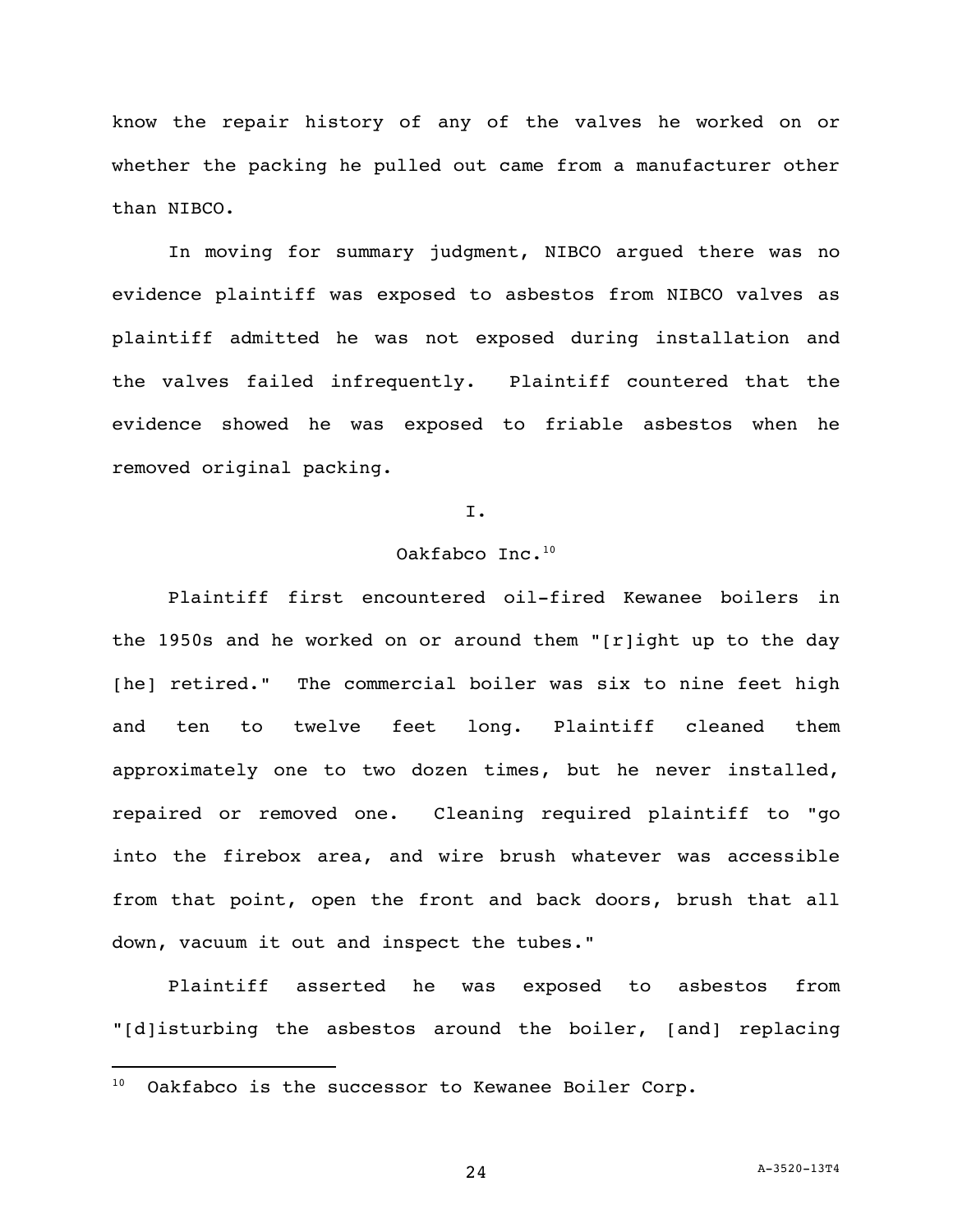any gaskets that would be on the doors." He also stated it was "possible" the material being vacuumed contained asbestos, because the cleaning disturbed the refractory cement inside the firebox and vacuuming blew the dust back into the room.

Plaintiff did not know who manufactured or supplied the asbestos around the boiler and in the fireboxes, or the old gaskets that he replaced, nor did he know the maintenance history of any of the boilers.

Oakfabco argued it was entitled to summary judgment because plaintiff was unable to show he was exposed to any asbestos as a result of cleaning a Kewanee boiler or to any asbestos sold with the boiler. It was undisputed plaintiff had never installed or removed a Kewanee boiler. And, although he cleaned them, he was unable to provide any specific information as to the location, model, year, or maintenance history of any of the Kewanee boilers.

In opposition to the motion, plaintiff reiterated he had testified to cleaning the fireboxes and removing and replacing gaskets on one to two dozen Kewanee dry back boilers – a very specific type of boiler. That process required brushing and scraping the inside of the asbestos-containing firebox, which took up to two hours for each boiler.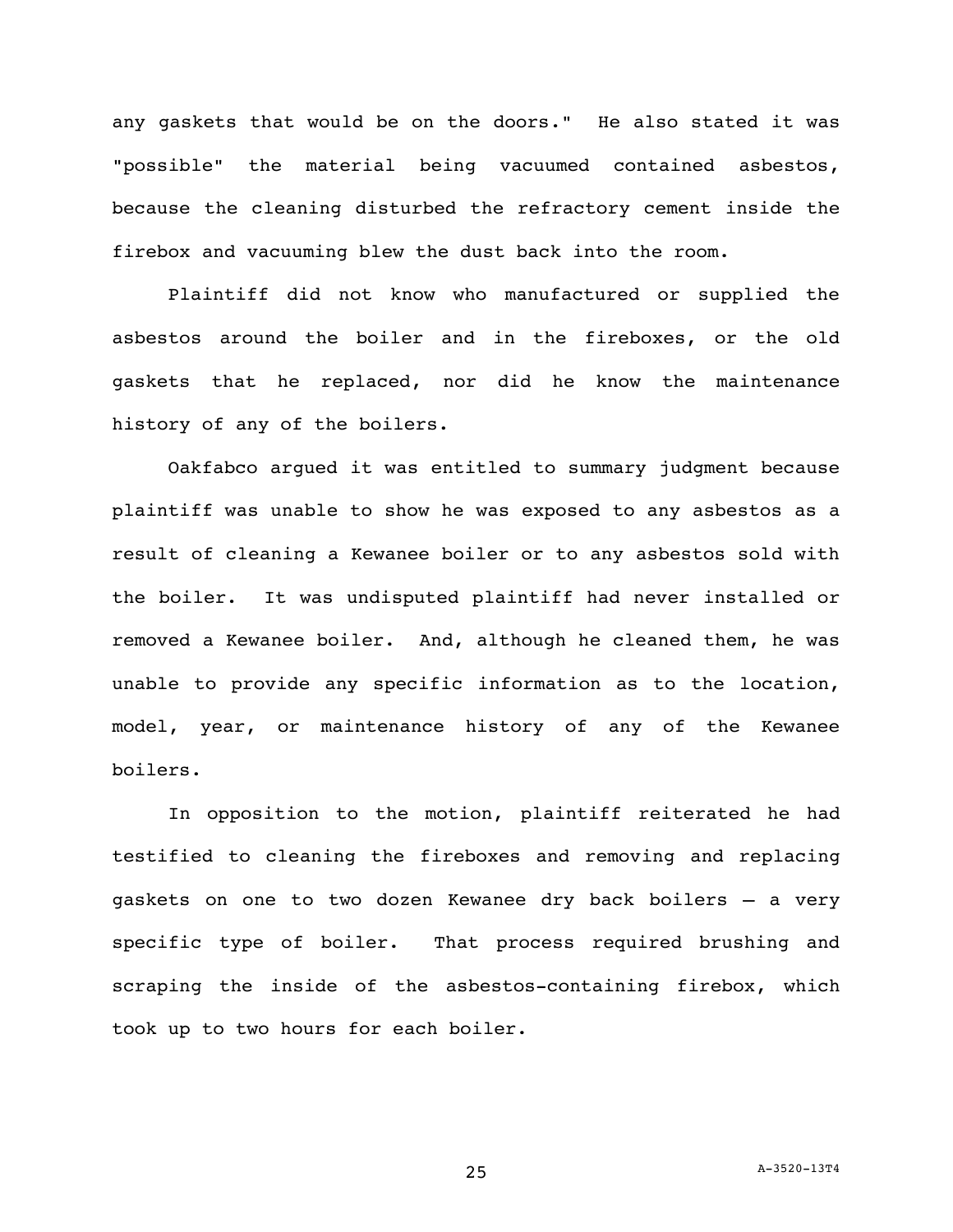During oral argument before the trial court, plaintiff stated he was "not necessarily arguing" he was "exposed to asbestos that Kewanee actually manufactured," but rather contended Kewanee manufactured and distributed asbestoscontaining boilers, specified how to clean the asbestoscontaining fireboxes of its boilers, mandated replacement of its asbestos-containing gaskets, and failed to warn plaintiff about it. Because the cement manufacturer could not place a warning on its cement inside the boilers, plaintiff contended it was Kewanee's responsibility to provide the warning on the boiler itself.

### II.

On appeal, $11$  plaintiff argues defendants were strictly liable for their failure to warn users of the asbestos-related hazards of their products, inclusive of any component parts, including those hazards associated with routine maintenance and replacement, regardless of whether defendants manufactured or supplied the asbestos-containing hazardous components or replacement parts.

Defendants assert settled principles of product liability law in New Jersey require a plaintiff to demonstrate he or she

 $11$  Although the complaint presented multiple causes of action against defendants, the parties and trial court only addressed plaintiff's allegations of strict liability.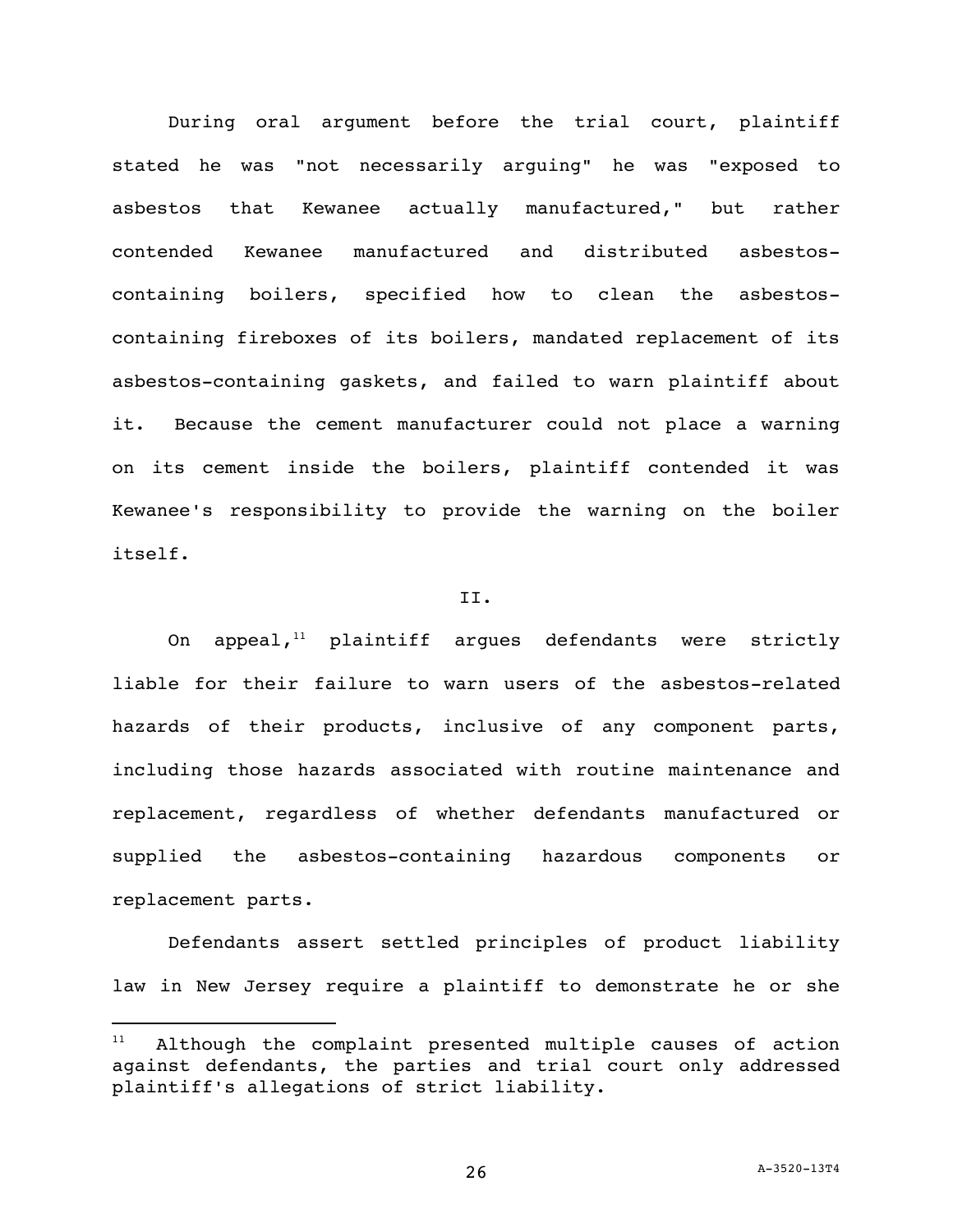was exposed to asbestos and suffered injury from a defect in a defendant's own product. Defendants contend the focus is on the alleged injury-producing asbestos product itself, alleviating a manufacturer from liability for an asbestos-containing component or replacement part it did not manufacture or supply.

To prevail on a strict liability claim, plaintiff must present proof "that the product was defective, that the defect existed when the product left the defendant's control, and that the defect caused injury to a reasonably foreseeable user." Zaza v. Marquess & Nell, Inc., 144 N.J. 34, 49 (1996) (quoting Feldman v. Lederle Labs., 97 N.J. 429, 449 (1984)). A failure to warn product liability action is premised on the theory that the product is defective because, absent a warning, the product was not reasonably fit, suitable or safe for its intended purpose. Coffman v. Keene Corp., 133 N.J. 581, 593-94 (1993). The defect in the product is the absence of a warning that the product has the potential to cause injury. Ibid.

A plaintiff must satisfy two elements to establish a product liability claim arising from allegations that he or she was harmed by a product that was defective because it failed to warn of asbestos-related hazards associated with its use. Id. at 594. First, the plaintiff must prove "product-defect causation" by demonstrating the defect existed when it left the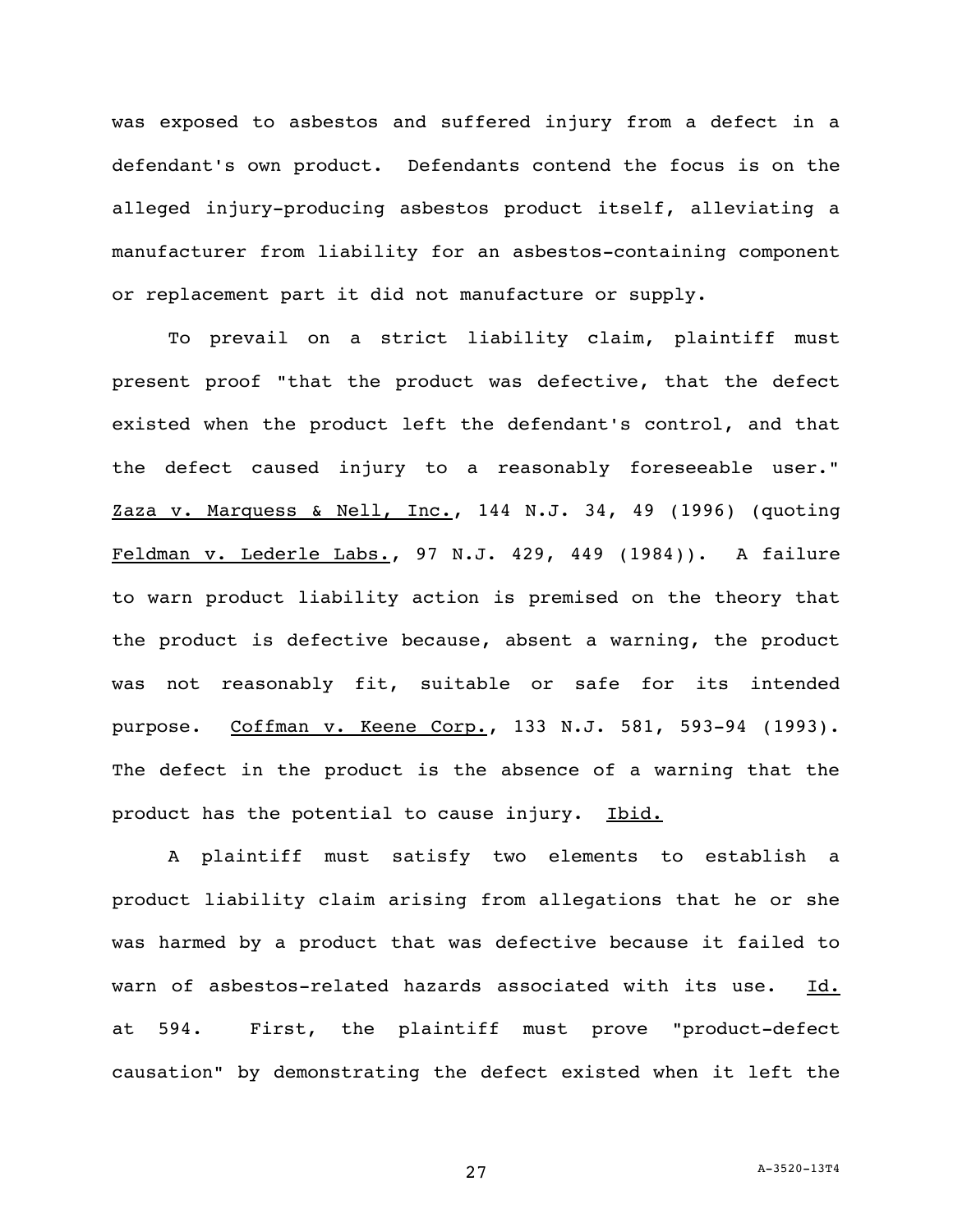defendant's control and the defect was a proximate cause of the plaintiff's injury. Ibid.

Second, in all cases involving occupational exposure to toxic materials, including asbestos failure to warn cases, the plaintiff must also prove "medical causation" by demonstrating "his or her injuries were proximately caused by exposure to defendant's asbestos product." Ibid. A plaintiff must demonstrate his or her exposure to a defendant's product "was a substantial factor in causing or exacerbating the disease." James v. Bessemer Processing Co., 155 N.J. 279, 299 (1998) (quoting Sholtis, 238 N.J. Super. at 30-31).

Against that backdrop, we consider whether defendants are liable for a failure to warn of asbestos-containing components or replacement parts necessary to the function of their product, but not manufactured by them. In our consideration, we are guided by prior case law and established principles in our jurisprudence.

In Molino v. B.F. Goodrich Co., 261 N.J. Super. 85 (App. Div. 1992), we determined a manufacturer could be held strictly liable for injuries caused by a component part it did not manufacture if the two products were designed to be used as a unit. There, plaintiff was attempting to change a flat tire on a dump truck.  $\underline{Id.}$  at 90-91. As he did so, the spare tire,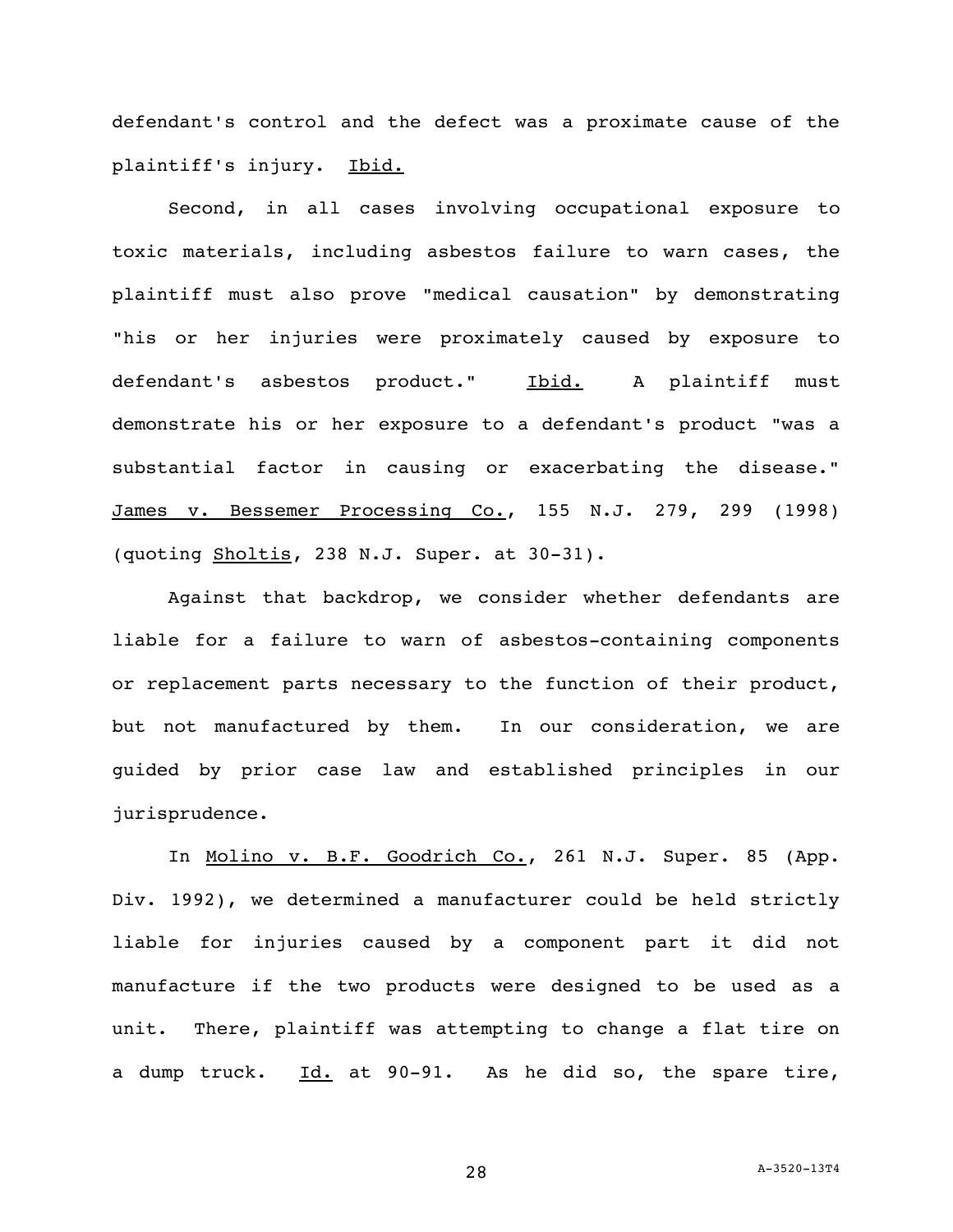already inflated and mounted on a rim assembly, exploded as plaintiff was installing the unit to the truck. Id. at 91. Plaintiff brought suit against the tire manufacturer,  $12$  Uniroyal Goodrich Tire Company,<sup>13</sup> and others. Id. at 89.

At trial, plaintiff's expert conceded the tire itself was not defective. Id. at 90-91. The expert further testified the tire was made to be used with the multi-piece rim assembly and the industry was aware the assemblies were problematic. Id. at 93. He stated, "[i]t takes the whole assembly," including the tire, "for this to happen." Ibid. The expert opined that air should have been put into the tire only after the assembly was locked into place on the truck. Id. at 91. As a result, the tire should have contained warnings, including a warning to secure the tire to the truck before inflation. Ibid.

This court reversed the trial judge's rulings barring the expert's evidence and granting a directed verdict for Uniroyal. Id. at 94. We determined the judge should have allowed the expert's testimony. Ibid. Because the tire and rim assembly were designed to be used together, we stated: if the jury was convinced the tire manufacturer "should have foreseen or

Prior to trial, a settlement was reached with the other defendants, including the manufacturer of the rim.

<sup>&</sup>lt;sup>13</sup> Uniroyal Goodrich was improperly pled as B.F. Goodrich.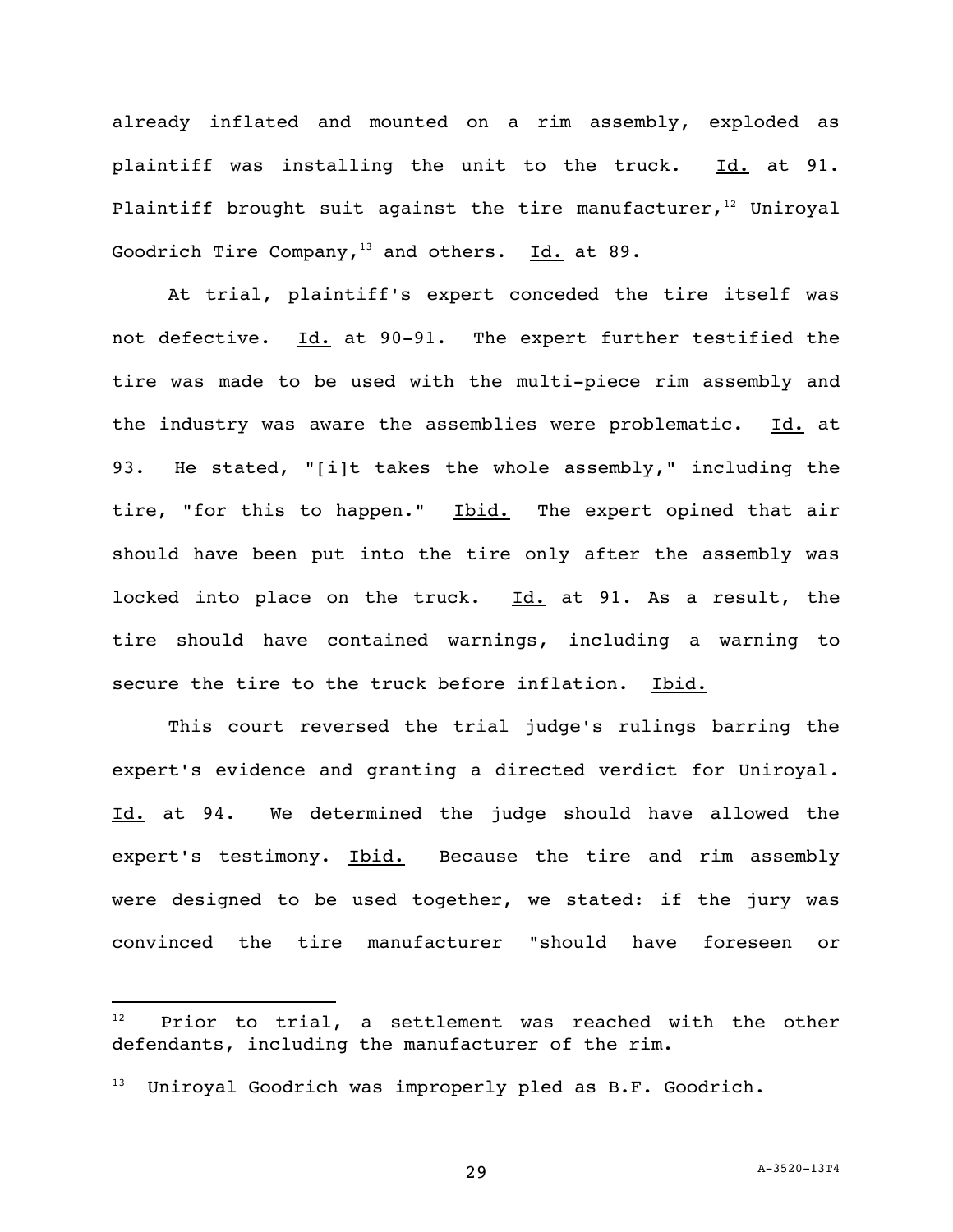actually knew of the dangers involved with the rim assemblies used with its product, [it should] consider [the manufacturer's] duty to provide an adequate warning . . . reasonably foreseeable to users." Ibid.

Molino, therefore, provides precedent for a manufacturer to be held strictly liable for injuries caused by a component part it did not manufacture if the two products were designed to be used as a unit. In a case decided the same year as Molino, we established a manufacturer might still have a duty to warn of the dangers in its machine as originally manufactured, even if major components of the machine have been replaced prior to a plaintiff sustaining harm.

In Seeley v. Cincinnati Shaper Co., plaintiff was injured while working on a press brake originally designed, manufactured, and sold by defendant. 256 N.J. Super. 1, 4 (App. Div. 1992). The machine had been substantially altered prior to its sale to plaintiff's employer. Id. at 5. Defendant argued it had no duty to warn of the dangers inherent in the machine as originally manufactured, because major components of the machine had been replaced. Id. at 18. We rejected that argument, noting the replacement parts either "were irrelevant" to the circumstances of the accident "or could reasonably have been contemplated by defendant." Ibid. With the changes, we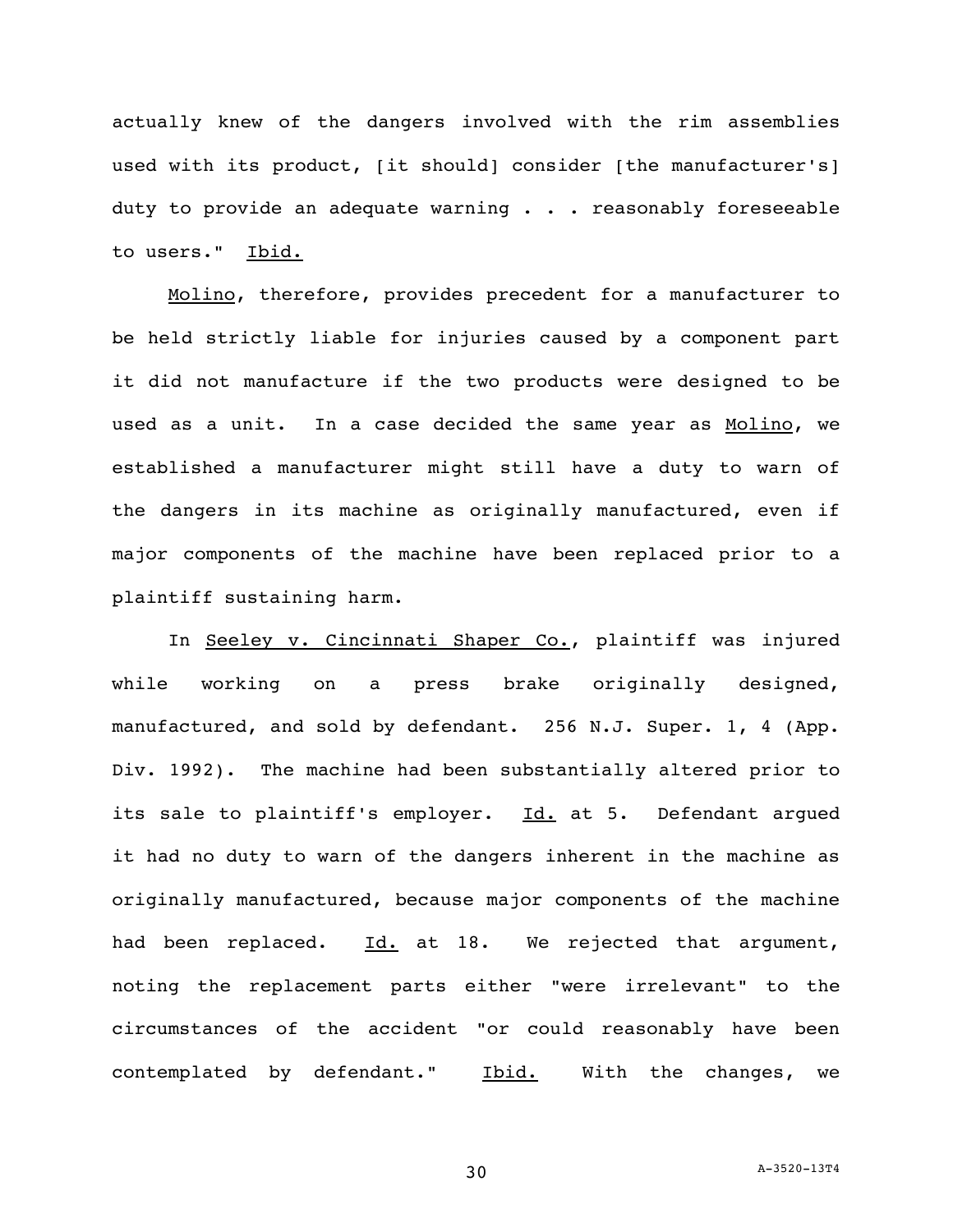reasoned the manufacturer's "portion of the remaining machine could be thought of as a component part of the machine as it existed at the time of the accident" and "the manufacturer of even a component part may be liable for a . . . warning defect." Ibid.

Here, it is undisputed defendants' products as originally marketed had asbestos–containing component parts. Defendants have not argued they were unaware these component parts would be replaced regularly as part of routine maintenance on their products. Instead, they assert the duty to warn does not extend to replacement parts they did not manufacture or distribute.

Shortly after the entry of the summary judgment orders in this case, we considered defendants' responsibility for the duty to warn of danger in replacement parts in Hughes v. A.W. Chesterton Co., 435 N.J. Super. 326 (App. Div. 2014). There, we held a manufacturer has a duty to warn of the dangers from asbestos in replacement parts when its product required the use of asbestos component parts. Id. at 338-47.

In Hughes, the plaintiffs sought to hold liable the manufacturers of a pump with asbestos-containing component parts -- gaskets and packing -- for their exposure to the asbestos in those component parts that had been replaced years after the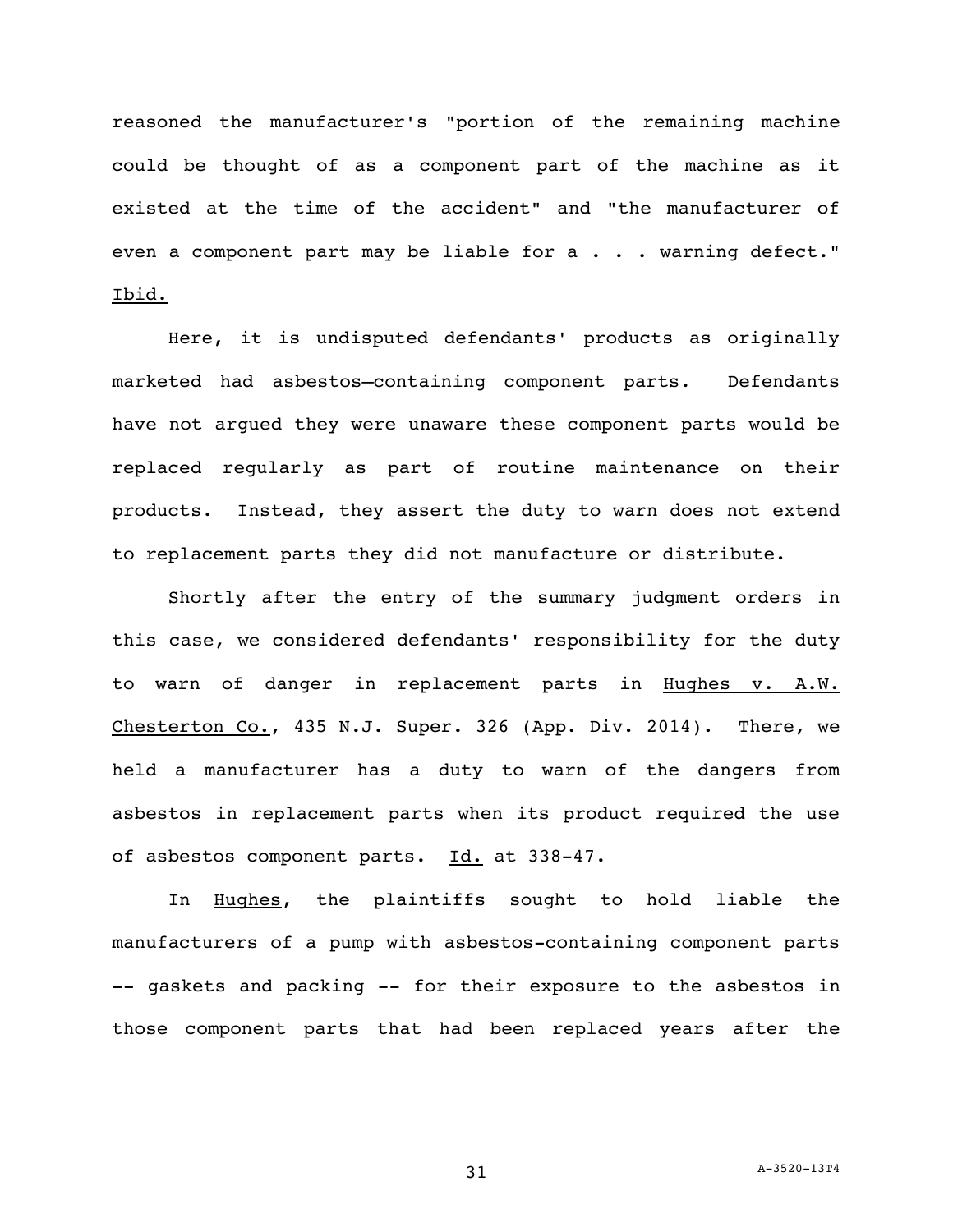pumps left the defendants' control. Id. at 332-33. Relying on Molino and Seeley, the panel found the

> asbestos-containing gaskets and packing posed an inherent danger in the pumps as originally manufactured. The fact that these component parts would be replaced regularly as part of routine maintenance did not absolve [defendant] of any duty to warn because it was reasonably foreseeable that these components would be replaced as part of regular maintenance.

 $[Id. at 341.]$ 

Like the manufacturers' products here, the defendant in Hughes acknowledged its pump would require replacement gaskets and packing during routine maintenance. See ibid. As a result, the Hughes court concluded

> it was reasonably foreseeable, at the time the pumps were placed into the marketplace, that the gaskets and packing would be replaced regularly with gaskets and packing that contained asbestos. [Defendant] could not rely upon plaintiffs' employers or others responsible for the replacement parts to issue a warning to employees because the duty to warn is nondelegable.

## [Ibid.]

The Hughes court, therefore, extended the duty to warn not only to workers who were exposed to the products as originally manufactured, but also to "those workers who came into contact with the component parts as part of regular maintenance." Id.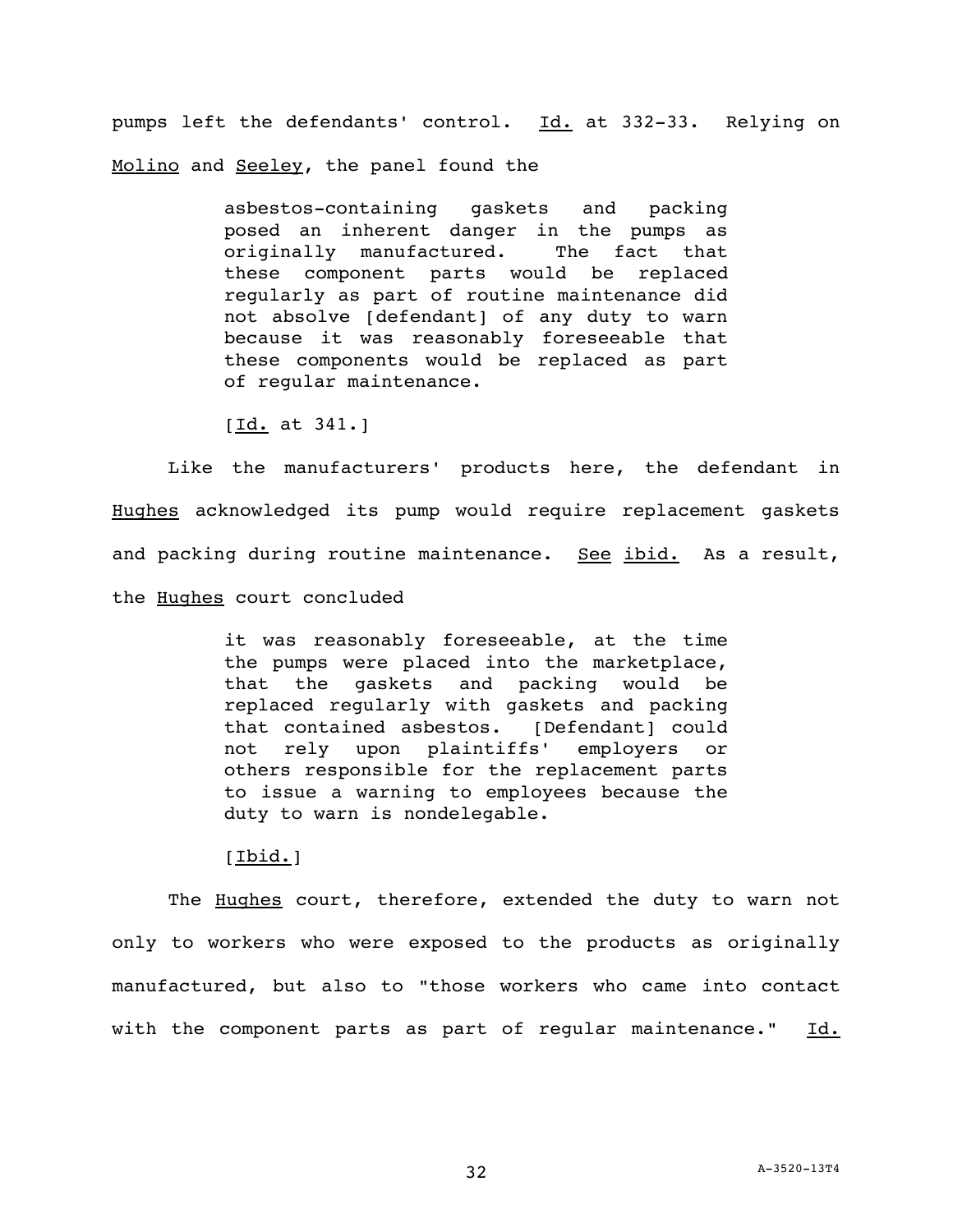at 342. As a result, the panel determined the product-defect causation element was met. Ibid.

However, the Hughes court reached a different conclusion on the medical causation element, declining to extend liability to a manufacturer if the plaintiff's injuries were caused solely by replacement parts, because he or she had never been exposed to the original asbestos-containing components supplied by the manufacturer. See id. at 343-46. The panel found plaintiffs could not prove causation without showing exposure to an injuryproducing element in the product that was manufactured or sold by the defendants.  $Id.$  at 346. That product, according to the court, was only the manufacturer's pump, and did not include its component parts. Id. at 345-46.

It is there that we part ways and disagree with our colleagues in Hughes, as we discern the limited definition of "product" employed by that panel is inconsistent with deeprooted principles of product liability under New Jersey law.

It is well-established in this state's products liability jurisprudence that a manufacturer may be held liable for a failure to warn of the dangers of its product, even if the product has undergone substantial alteration, as long as the alteration did not affect the defect at issue. "[I]f the defect which, singly or in combination, caused the injury existed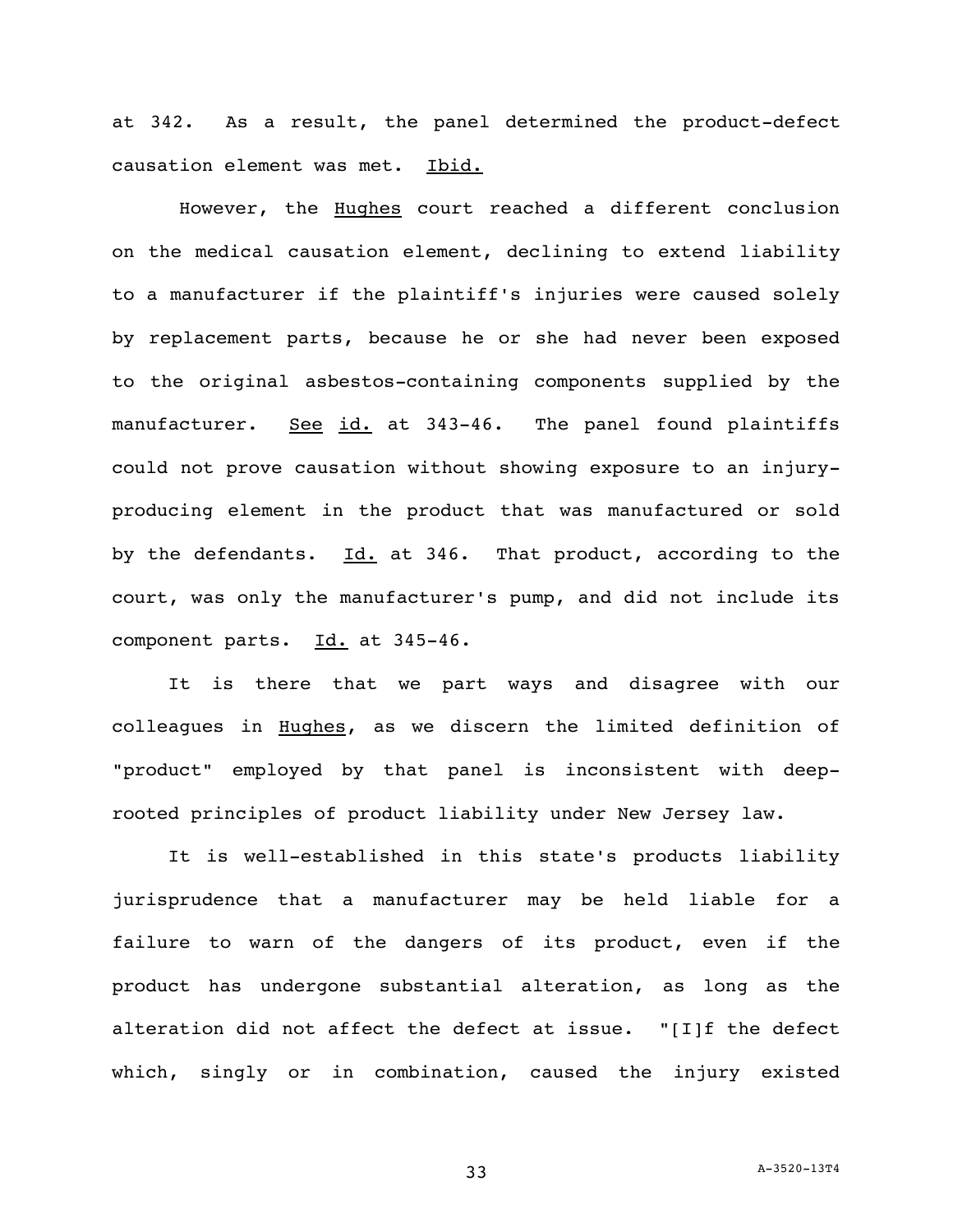before, as well as after, the change, the manufacturer is not relieved of liability, regardless of how much the product has been changed." Michalko v. Cooke Color & Chem. Corp., 91 N.J. 386, 400 (1982); accord Becker v. Baron Bros., 138 N.J. 145, 151 (1994); O'Brien v. Muskin Corp., 94 N.J. 169, 179-80 (1983); Koruba v. Am. Honda Motor Co. Inc., 396 N.J. Super. 517, 524-25 (App. Div. 2007); Levey v. Yamaha Motor Corp., U.S.A., 361 N.J. Super. 312, 318 (App. Div. 2003).

Pursuant to Michalko and its progeny, our courts assess a manufacturer's liability for a defective product by the condition of the product when it left the manufacturer's control. A product that contained asbestos when it was supplied by the manufacturer, with no warning as to the dangers posed by the asbestos-containing component, and that contained asbestos when encountered by a worker years later, remains in substantially the same defective condition, whether or not its original asbestos has been replaced with other asbestos.

The "product," against which a worker's exposure to asbestos is measured, is not the asbestos contained in the pump's component parts, as stated in Hughes. The "product" is the complete manufactured item as delivered by the manufacturer to the consumer, not just the asbestos contained in one of the product's components. In Hughes, the whole pump supplied by the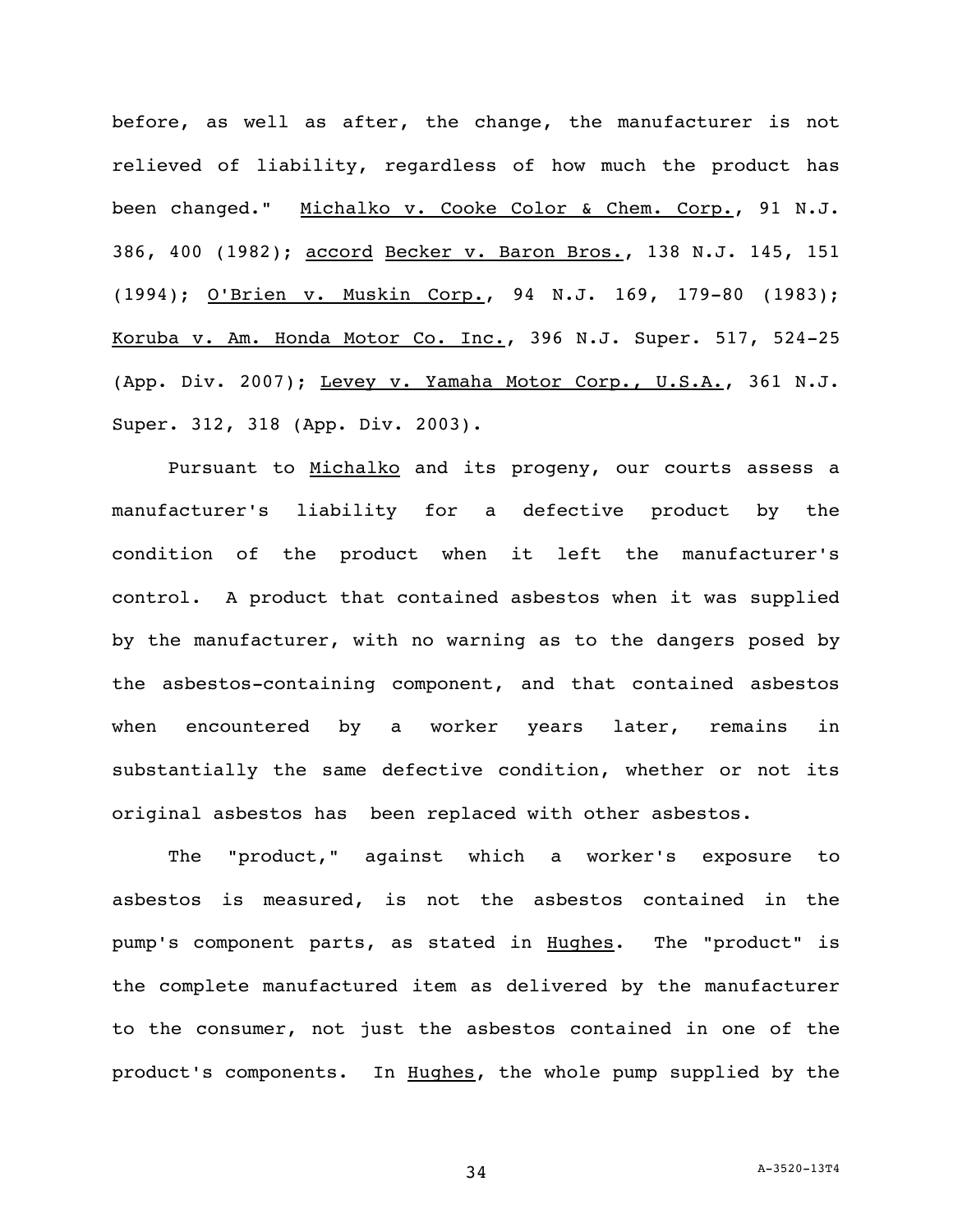defendants was defective, because it did not carry a warning about the dangers of asbestos in its components. Here, it is the boiler, valve, steam trap, brake systems, and the component parts integral to their function that is the product.

To define the "product" as the manufacturer's complete product as marketed and distributed to the end user is consistent with our holding in Seeley as well as our Supreme Court's holdings extending liability to a manufacturer for foreseeable alterations to its product. See Jurado v. W. Gear Works, 131 N.J. 375, 386 (1993) (reasoning "[t]he concept of foreseeable misuse extends to cases in which a product has been substantially altered from its original design"); Brown v. U.S. Stove Co., 98 N.J. 155, 169 (1984) (holding a defect-free product "extends to one that is suitably safe after it has been . . . foreseeably altered"); Lewis v. Am. Cyanamid Co., 294 N.J. Super. 53, 68 (App. Div. 1996) (reasoning the Court "has held that a product is defectively designed if it is not designed to be as safe as reasonably feasible under conditions of foreseeable misuse"), aff'd in part, modified in part, 155 N.J. 544, 559 (1998); see also Restatement (Second) of Torts § 402A (Am. Law Inst. 1965) ("[o]ne who sells any product in a defective condition unreasonably dangerous to the user or consumer . . . is subject to liability for physical harm . . .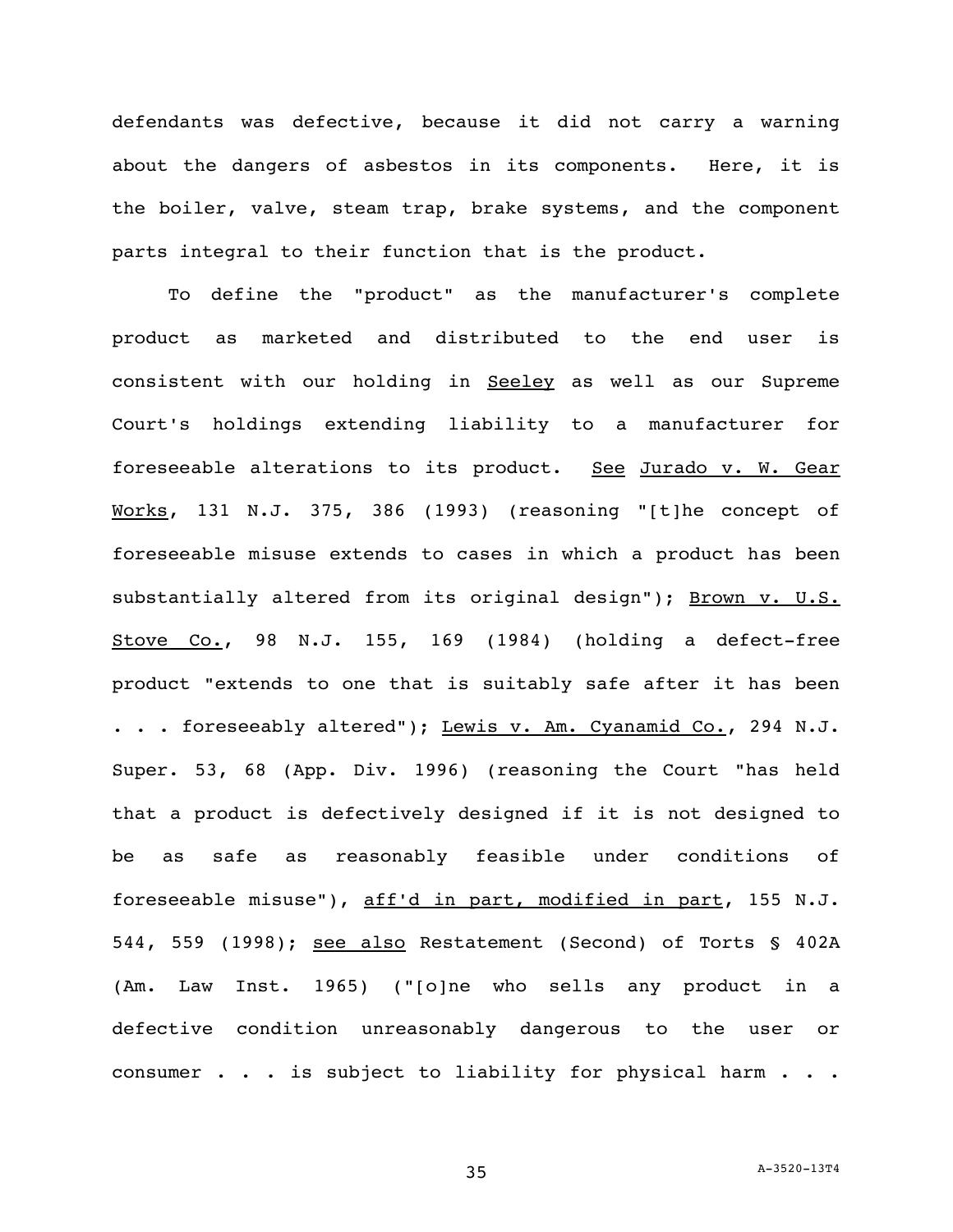caused to the ultimate user or consumer  $\cdot \cdot \cdot$  if  $\cdot \cdot \cdot$  it is expected to and does reach the user or consumer without substantial change in the condition in which it is sold").<sup>14</sup>

Here, it was foreseeable, at the time defendants placed their products into the marketplace, that asbestos-containing component parts of the product would be replaced with similar asbestos-containing parts. Replacing an original part with a substantially similar part is a foreseeable alteration. Therefore, the replacement of the asbestos did not substantially alter either the injury-producing element or the defect.

Employing this definition of "product" is a reasonable conclusion, following the concepts established in Michalko and the myriad of cases following it, and continuing in the vein of Molino and Seeley. Therefore, we conclude that a manufacturer will have a duty to warn in strict liability if a plaintiff can show: 1) the manufacturer's product as marketed to the end user contained asbestos-containing components; 2) the asbestoscontaining components were integral to the function of the product; and 3) the manufacturer was reasonably aware its product would require periodic and routine maintenance involving

 $14$  See also Restatement (Second) of Torts § 402A cmt. g (Am. Law Inst. 1965) ("The burden of proof that the product was in a defective condition at the time that it left the hands of the particular seller is upon the injured plaintiff." (Emphasis added)).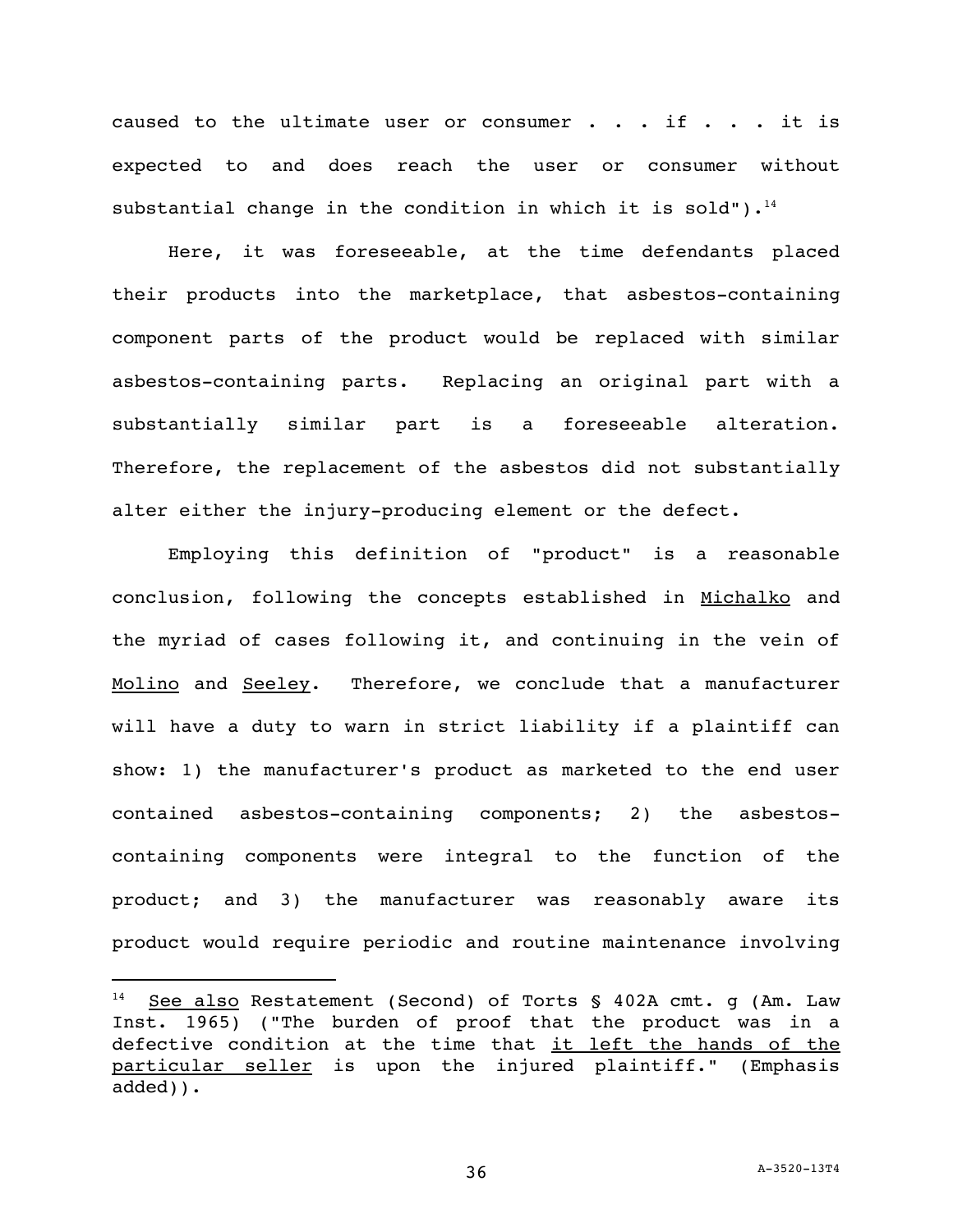the replacement of the asbestos-containing component parts with other asbestos-containing component parts. Under these limited circumstances, the manufacturer's liability for a failure to warn extends to the danger created by the component and replacement parts.

We are satisfied the imposition of such a duty does not offend basic principles of fairness and public policy that must be accorded to all parties. Olivo v. Owens-Illinois, Inc., 186 N.J. 394, 401-03 (2006) (holding "considerations of fairness and policy govern whether the imposition of a duty is warranted"). As stated in Hughes, "a warning given at the time of the initial sale would ensure that this information was available to be considered in subsequent decisions regarding the choice of replacement parts and any additional safeguards for workers who made the replacements." 435 N.J. Super. at 343. We assume today, as we did then, that the cost of including a pump on each of defendants' products would have "little, if any, effect on [the] product's utility." Ibid. (quoting Campos v. Firestone Tire & Rubber Co., 98 N.J. 198, 207 (1984)).

How a manufacturer's product is defined appears to be determinant in other states' consideration of this issue as well. Is a "product" only the item fabricated by the manufacturer or does a "product" include asbestos-containing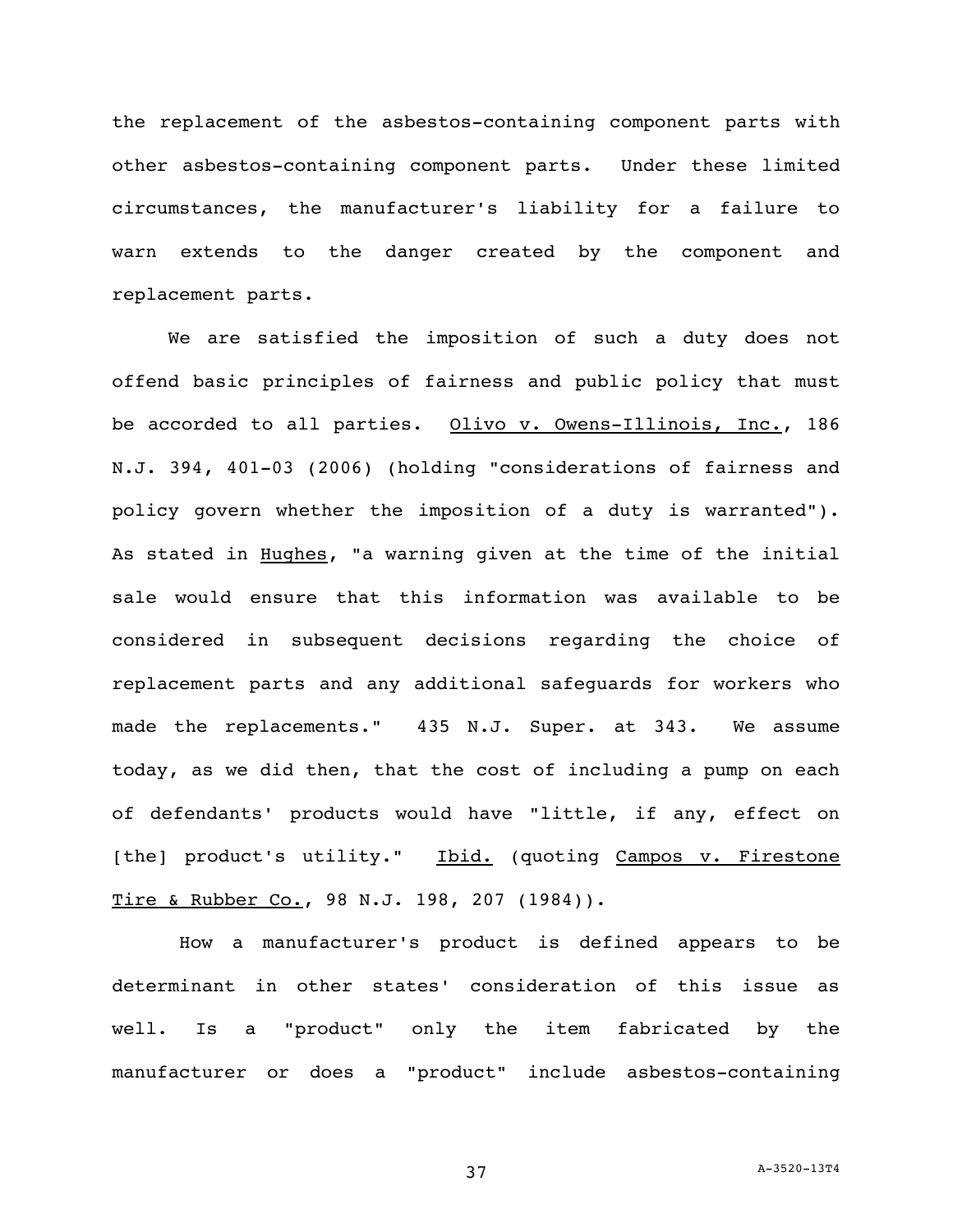component and replacement parts necessary to maintain its functionality?

In considering appellate authority from other jurisdictions, there is no clear majority rule as to a manufacturer's duty to warn for exposure to asbestos-containing replacement component parts required for the function of its product. The recent trend, however, appears skewed towards the imposition of liability on manufacturers even where the worker's exposure was to replacement parts, where the original product was manufactured with asbestos-containing parts. See, cf., May v. Air & Liquid Sys. Corp., 129 A.3d 984, 995 (Md. 2015) (defining asbestos-containing component parts as the "product" and imposing a duty to warn when the manufacturer's product "not only has asbestos components, but also cannot function properly without these hazardous components, and a [worker] will be exposed to the asbestos during necessary, periodic replacement of the parts with other asbestos-containing parts"); Poage v. Crane Co., 523 S.W.3d 496, 511, 514-15 (Mo. Ct. App.), transfer denied, 2017 Mo. LEXIS 375 (Mo. Aug. 22, 2017), cert. denied sub nom, Crane Co. v. Poage, U.S. (2018) (slip op. at 2) (holding a manufacturer could be held liable under a duty to warn theory where it provided valves that used asbestoscontaining gaskets and packing, and also specified and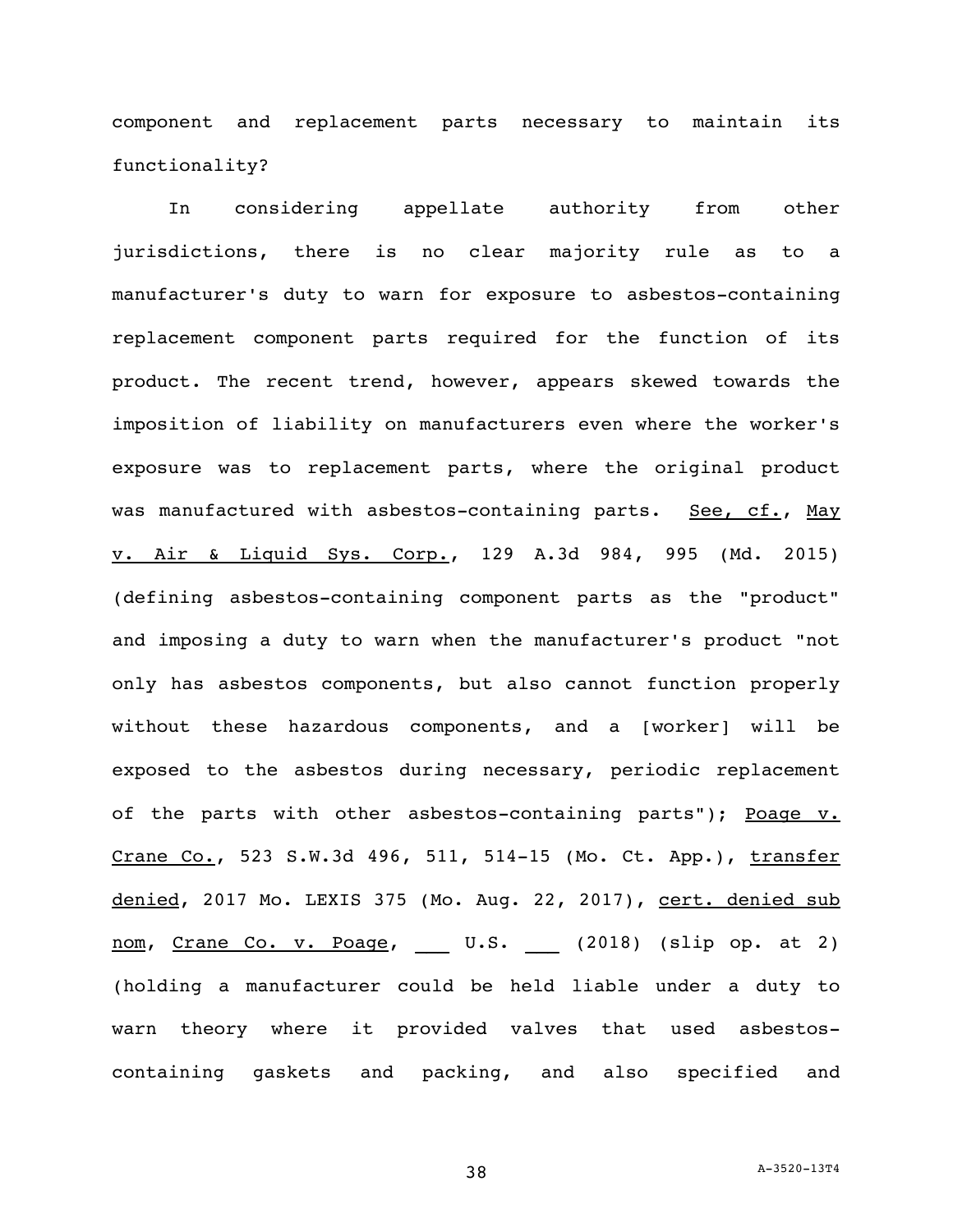identified asbestos-containing replacement parts as proper for replacing the original valves); In re N.Y.C. Asbestos Litiq., 59 N.E.3d 458, 463-78 (N.Y. 2016) (extending duty to warn of the dangers of asbestos-containing parts manufactured by a third party when the manufacturer's product required those parts as a matter of design, mechanics, or economic necessity even if the manufacturer had not originally provided those components when it supplied its product to the end user); McKenzie v. A.W. Chesterson Co., 373 P.3d 150, 155-56 (Or. Ct. App. 2016) (defining "product" as the pump sold by the manufacturer to the end user including the asbestos-containing gaskets and packing); Macias v. Saberhagen Holdings, Inc., 282 P.3d 1069, 1076-77 (Wash. 2012) (assigning liability to manufacturers whose products, when "used exactly as intended and cleaned for reuse exactly as intended[,] inherently and invariably posed the danger of exposure to asbestos"); see also Chesher v. 3M Co., 234 F. Supp. 3d 693 (D.S.C. 2017) (recognizing the majority of states have rejected the bare metal defense).

Other states have adhered to the "bare metal" defense, first used as a bright-line rule in federal maritime cases considering the scope of a defendant's liability for dangers of asbestos-containing products on ships. See Devries v. GE, 188 F. Supp. 3d 454, 462 (E.D. Pa. 2016). That defense declines to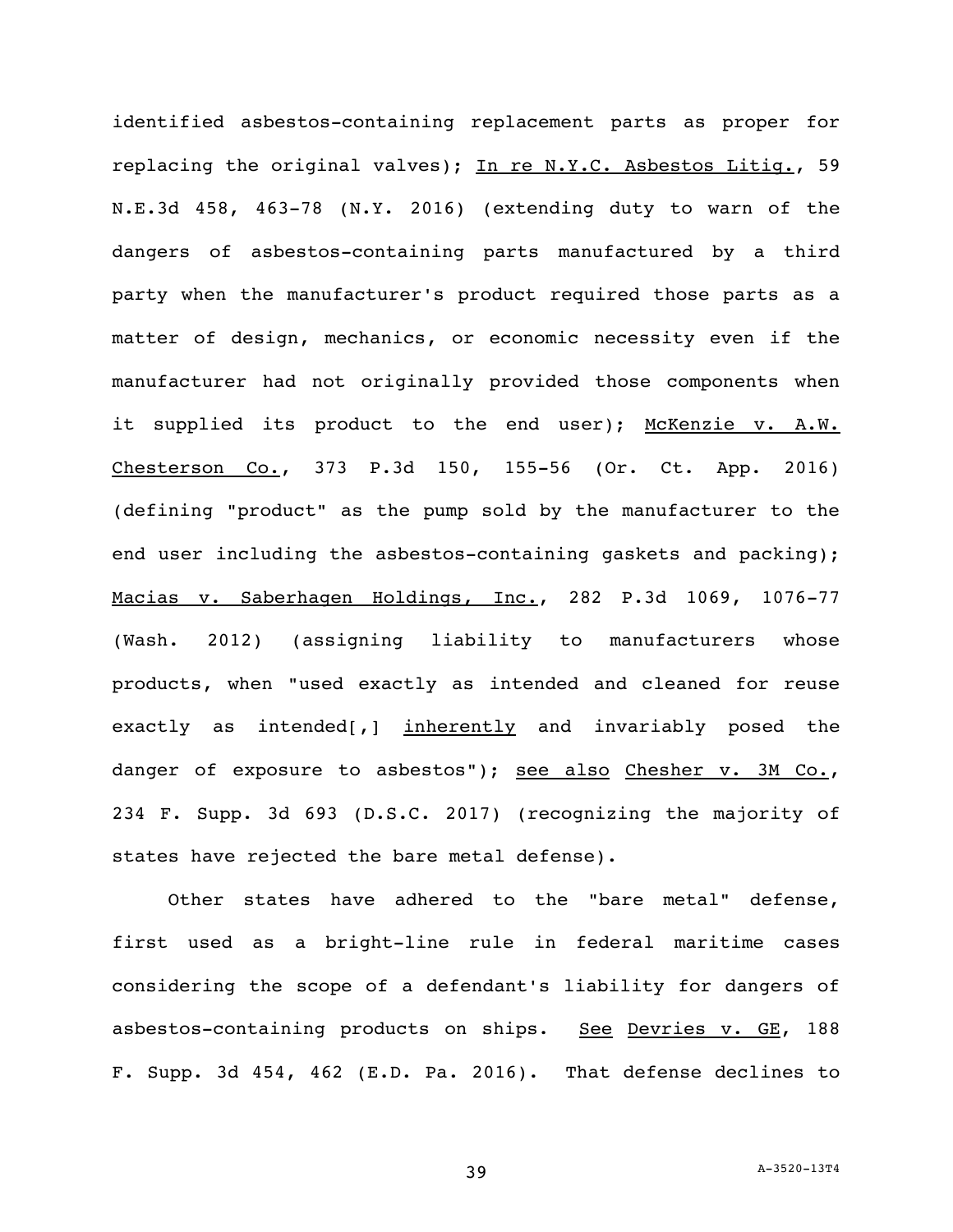recognize, under any theory of liability, a manufacturer's liability for harm caused by any actual asbestos products that it did not manufacture or supply. Lindstrom v. A-C Prod. Liab. Tr., 424 F.3d 488, 492-96 (6th Cir. 2005).

In <u>O'Neil v. Crane Co.</u>, 266 P.3d 987 (Cal. 2012), the plaintiff worked on valves and pumps that used gaskets and packing containing asbestos. Id. at 992. He did not work with the products until more than twenty years after the defendants supplied their equipment to the Navy.  $Id.$  at 993. Therefore, the original asbestos-containing components supplied with the products had long been replaced. Ibid. Because California law limited a duty to warn "to risks arising from the manufacturer's own product," the California Supreme Court found no duty to warn of hazards from the exposure to asbestos that occurred during maintenance work on the defendants' pumps and valves. Id. at 997.

In noting the lack of evidence that the valves or pumps required asbestos-containing components to operate, the California Supreme Court acknowledged the analysis for failure to warn might be different for a product that required the use of a defective component for its proper function. Id. at 996 n.6. The court noted, under those circumstances, the finished product would necessarily incorporate a defect, and the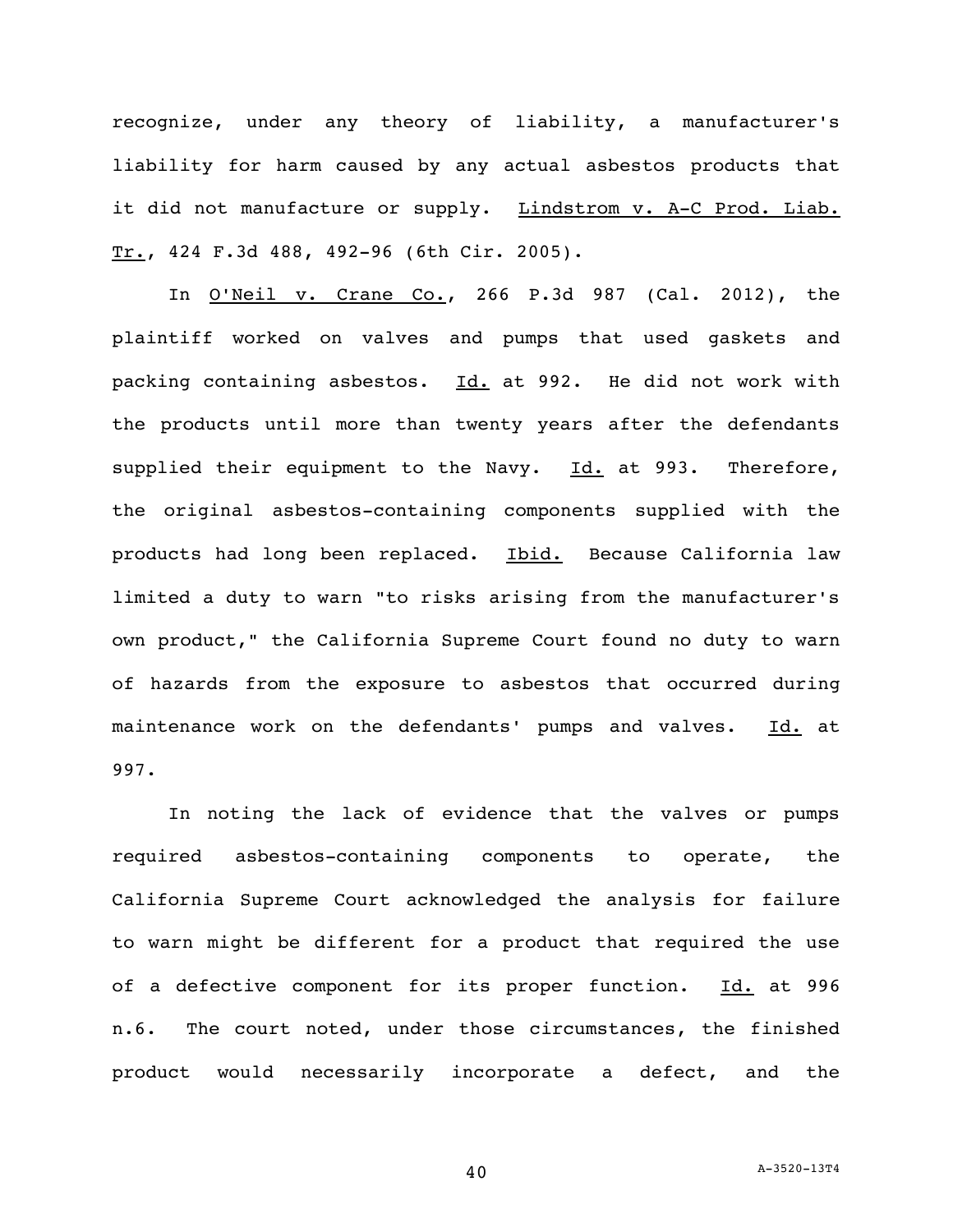replacement of the original defective part with another equally defective part supplied by another manufacturer "would not break the chain of causation." Ibid. In addition, "if the product manufacturer specified or required the use of a defective replacement part, a stronger case could be made that the manufacturer's failure to warn was a proximate cause of resulting injury." Ibid.<sup>15</sup>

In companion cases decided on the same day, the Washington Supreme Court also considered the issue of a manufacturer's liability for harm caused by asbestos in the context of both asbestos-containing parts made and supplied by a third party for use with the defendants' products, Simonetta v. Viad Corp., 197 P.3d 127, 129-38 (Wash. 2008), and replacement parts for original asbestos-containing parts supplied by the manufacturer. Braaten v. Saberhagen Holdings, 198 P.3d 493, 495-504 (Wash. 2008).

 $15$  Subsequent courts considering this issue have commented that O'Neil did not foreclose on the possibility of liability for component parts a manufacture did not fabricate or distribute. See, e.g., Willis v. Buffalo Pumps, Inc., 34 F. Supp. 3d 1117, 1123 (S.D. Cal. 2014) (noting O'Neil limited a defendant's liability for third party components but did not eliminate the possibility of such liability); Schwartz v. Abex Corp., 106 F. Supp. 3d 626, 644 n.58 (E.D. Pa. 2015) (observing O'Neil "contains indications of potential exceptions" to the bare metal defense).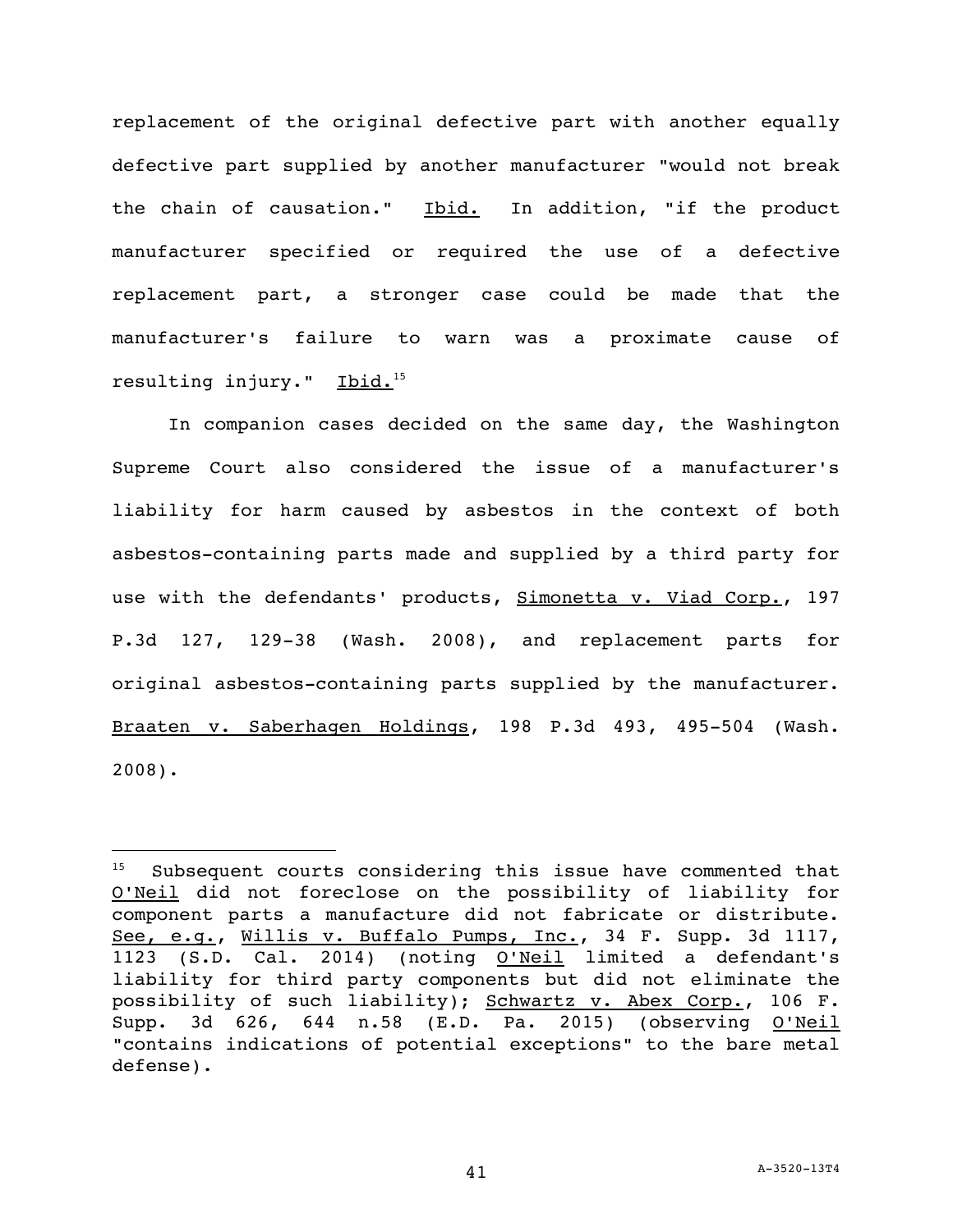In Simonetta, the defendant manufactured an evaporator, a distilling plant that converted seawater to freshwater. 197 P.3d at 129. After the manufacturer delivered the evaporator, the Navy or another entity insulated it with asbestos mud and cloth products made and provided by a third party. Id. at 129-30. The evidence revealed the evaporator required asbestos insulation to function properly, the insulation contained asbestos, and the defendant knew, or should have known, the insulation would be disturbed during normal maintenance. Id. at 131.

In analyzing the nature of the "product," the Washington court determined the "completed product was the evaporator," as delivered by defendant, without any asbestos insulation. Id. at 138. As strict liability attaches only when a manufacturer has sold an unreasonably dangerous product, and the unreasonably dangerous product here was the asbestos insulation, not the evaporator, the court declined to impose a duty. Ibid. "[I]t was not the evaporator, but the dangers inherent in the asbestos insulation, a product [defendant] did not manufacture or supply, that was the proximate cause of [plaintiff's] alleged injury." Id. at 136.

In Braaten, the defendants manufactured valves and pumps. 198 P.3d at 495. Some of their products contained asbestos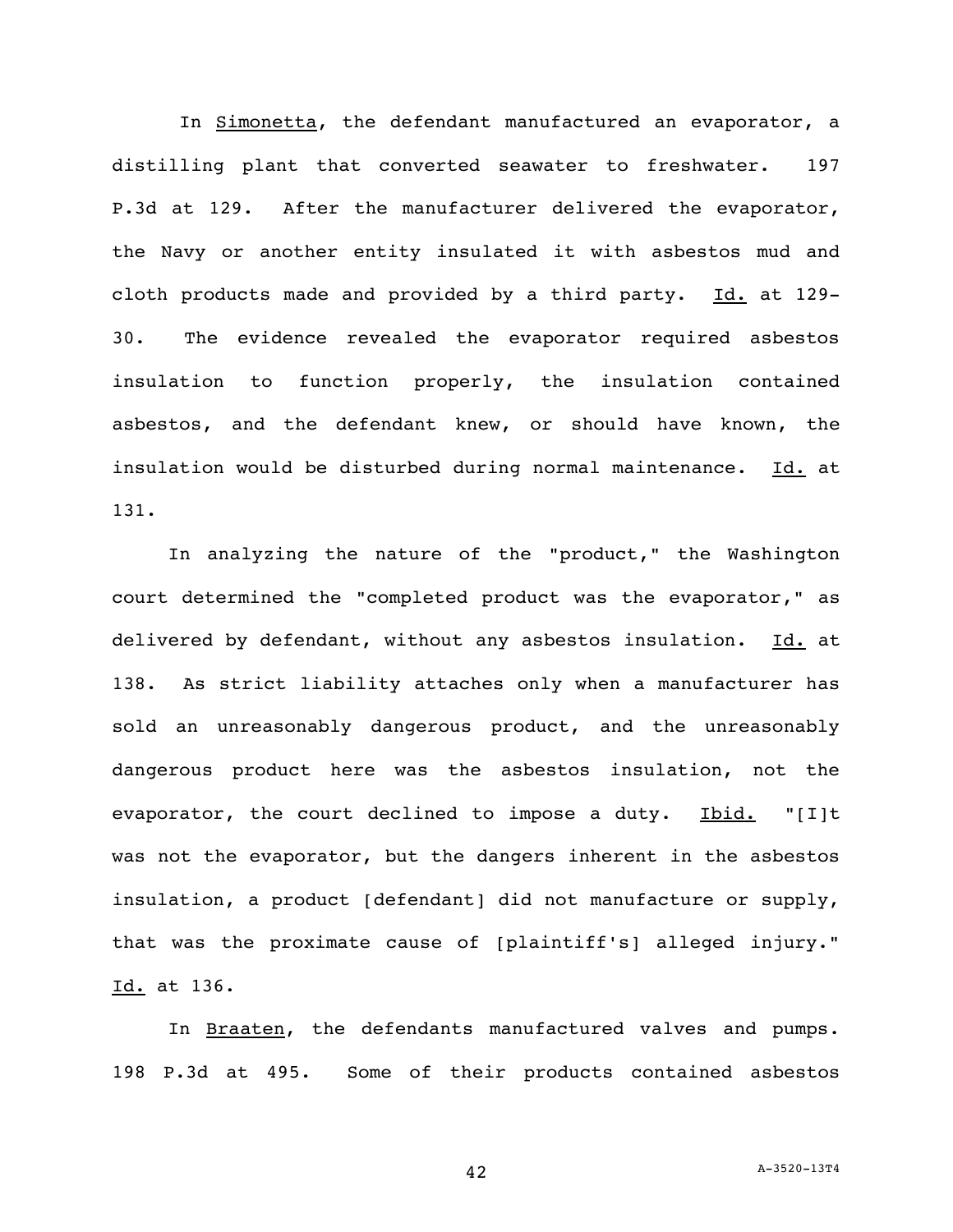gaskets and packing, which were manufactured by other companies but installed by the defendants into the pumps and valves prior to sale. Ibid. The manufacturers did not dispute liability for the failure to warn of the dangers from asbestos in the parts they originally supplied with the product. Id. at 501. Rather, they asserted strict liability principles did not support the imposition of liability for replacement parts they had not manufactured or distributed. Id. at 501-02.

The Washington Supreme Court relied on its holding in Simonetta, concluding there was no duty to warn for replacement gaskets and packing. Id. at 501. However, the court advised:

> we need not and do not reach the issue of whether a duty to warn might arise with respect to the danger of exposure to asbestos-containing products specified by the manufacturer to be applied to, in, or connected to their products, or required because of a peculiar, unusual, or unique design.

 $[\underline{Id.}$  at 504.]

Subsequently in Macias, the Washington court stated: "While the chain-of-distribution requirement is undoubtedly the general rule . . . it is not absolute." 282 P.3d at 1080; see also Morgan v. Bill Vann Co., 969 F. Supp. 2d 1358, 1364-67 (S.D. Ala. 2013) (applying bare-metal defense/predicting Alabama would adopt it); Faddish v. Buffalo Pumps, 881 F. Supp. 2d 1361, 1368-72 (S.D. Fla. 2012) (applying bare-metal defense, finding it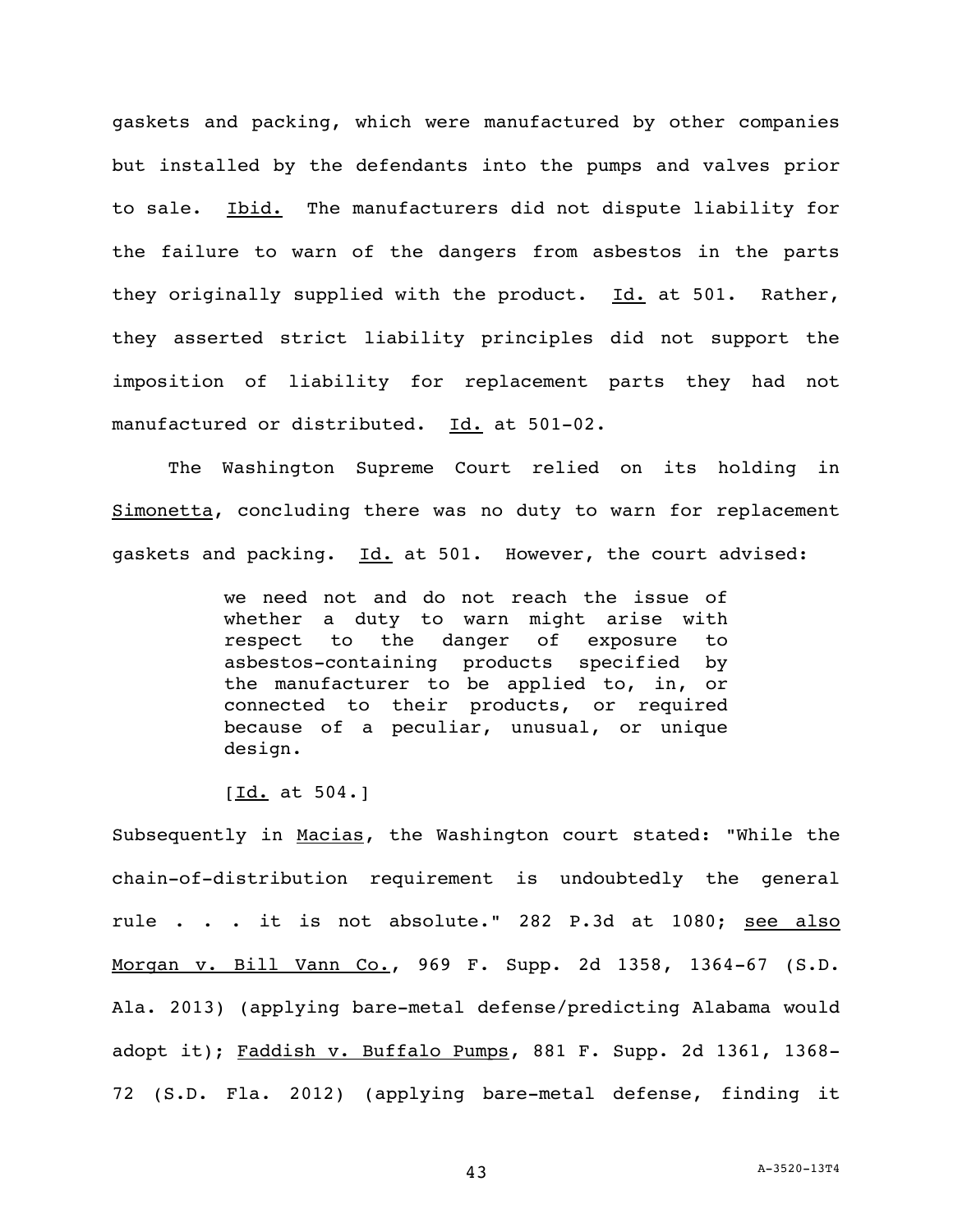consistent with Florida law); Thurmon v. A.W. Chesterton, Inc., 61 F. Supp. 3d 1280, 1284-86 (N.D. Ga. 2014) (applying baremetal defense/predicting Georgia would adopt it), aff'd sub nom, Thurman v. Ga. Pac., 650 Fed. Appx. 752 (11th Cir. 2016); Cabasug v. Crane Co., 989 F. Supp. 2d 1027, 1043 (D. Haw. 2013) (holding, "under maritime law, a manufacturer is not liable for harm caused by, and owes no duty to warn of the hazards inherent in, asbestos-containing replacement parts that the manufacturer did not manufacture or distribute"); Woo v. Gen. Elec. Co., 393 P.3d 869, 876 (Wash. Ct. App. 2017) (denying summary judgment to manufacturer and affirming Washington's exceptions to the bare metal defense).

While noting the doctrinal trends of other appellate courts, we reach the result enunciated today after weighing policy considerations, guided by the principles that are the bedrock of our jurisprudence, and as a natural progression from the decisions that have come before.

A defect that existed when the product left the manufacturer's control is neither ameliorated nor diminished when it arises from a component that has been replaced with a component that contains the identical injury–producing element. That well-established principle governs our definition of a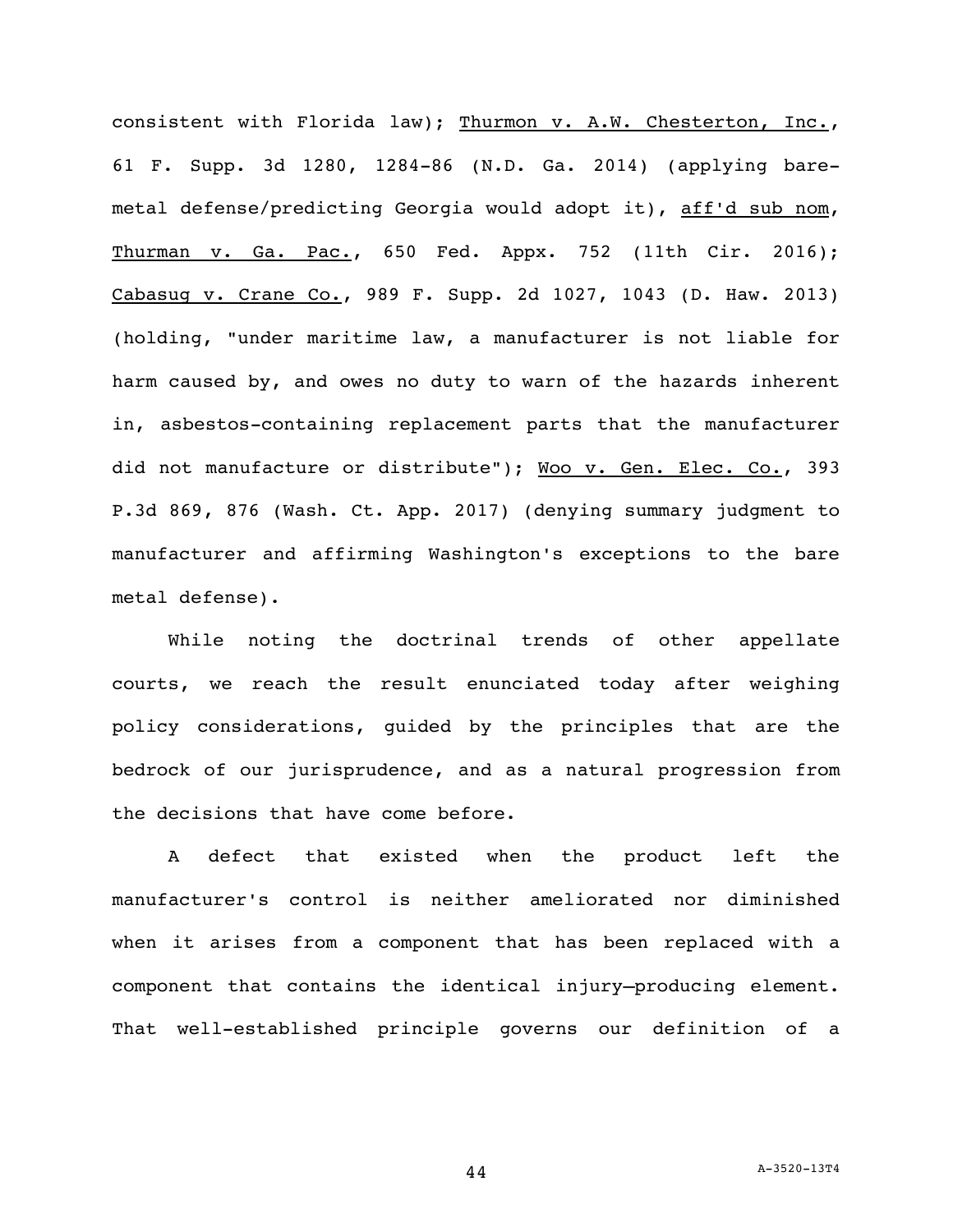product for purposes of determining a manufacturer's liability for an asbestos-containing replacement part.

We are confident this limited "common sense" approach to refining a manufacturer's duty in the context of asbestos exposure cases alleviates the concerns expressed by the **Hughes** panel. In declining to extend liability to the original manufacturer for a replacement part it did not manufacture, the court explained:

> If that were the case, a manufacturer or seller who failed to give a warning could be strictly liable for alleged injuries long after the product entered the marketplace even if the injury-producing element of the product no longer existed. The imposition of liability [for replacement component parts] . . . would [also] fail to limit liability "only to those defendants to whose products the plaintiff can demonstrate he or she was intensely exposed."

> [Hughes, 435 N.J. Super. at 346 (quoting James, 155 N.J. at 302-03).]

Defendants echoed these arguments in their summary judgment motions and before this court, asserting plaintiff could not satisfy the "frequency, regularity and proximity" test enunciated in Sholtis and adopted by the Supreme Court in James. In James, the Court determined in cases where the plaintiff alleged exposure to asbestos from multiple defendants, he or she could establish a prima facie case of medical causation by showing "an exposure of sufficient frequency, with a regularity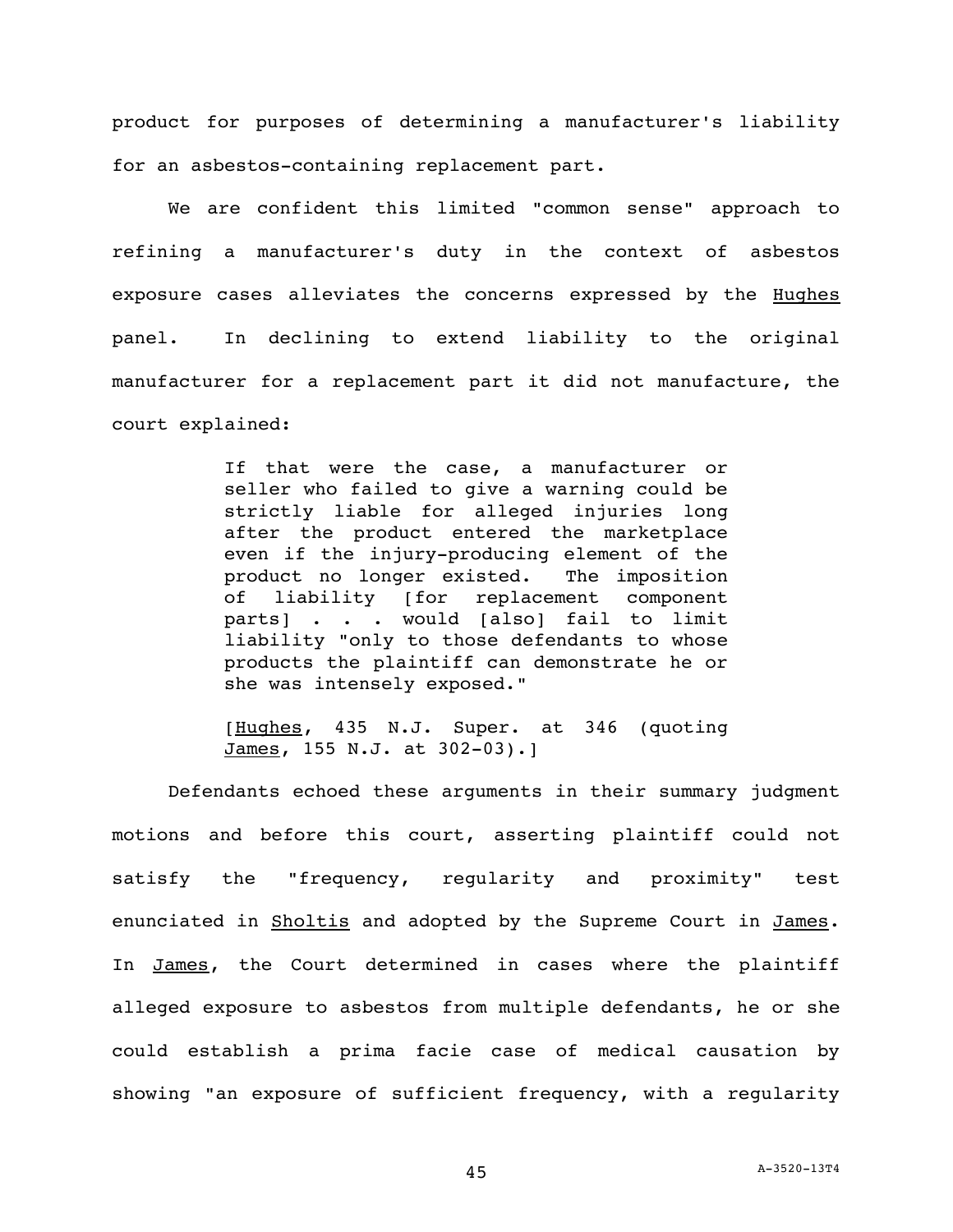of contact, and with the product in close proximity." 155 N.J. at 301 (quoting Sholtis, 238 N.J. Super. at 28).

We are satisfied our ruling today remains consistent with the proofs required under Sholtis and James. A plaintiff in an asbestos failure to warn case must continue to establish medical causation through exposure to the defendant's complete, as marketed product.

In opposing summary judgment, a plaintiff must still produce evidence from which a fact-finder, after assessing the proof of frequency and intensity of plaintiff's contacts with a particular manufacturer's asbestos-containing product, including all necessary component or replacement parts, could reasonably infer toxic exposure. Sholtis, 238 N.J. Super. at 29. Plaintiff must also show his or her exposure was more than casual or minimal. Goss v. Am. Cyanamid, Co., 278 N.J. Super. 227, 236 (App. Div. 1994). If the product did not contain original asbestos component parts and did not require replacement asbestos parts, or plaintiff cannot demonstrate he or she used asbestos-containing replacement parts, the manufacturer is absolved of its responsibility to warn.

### III.

We review orders granting summary judgment de novo, applying the same standard as the trial court. Templo Fuente De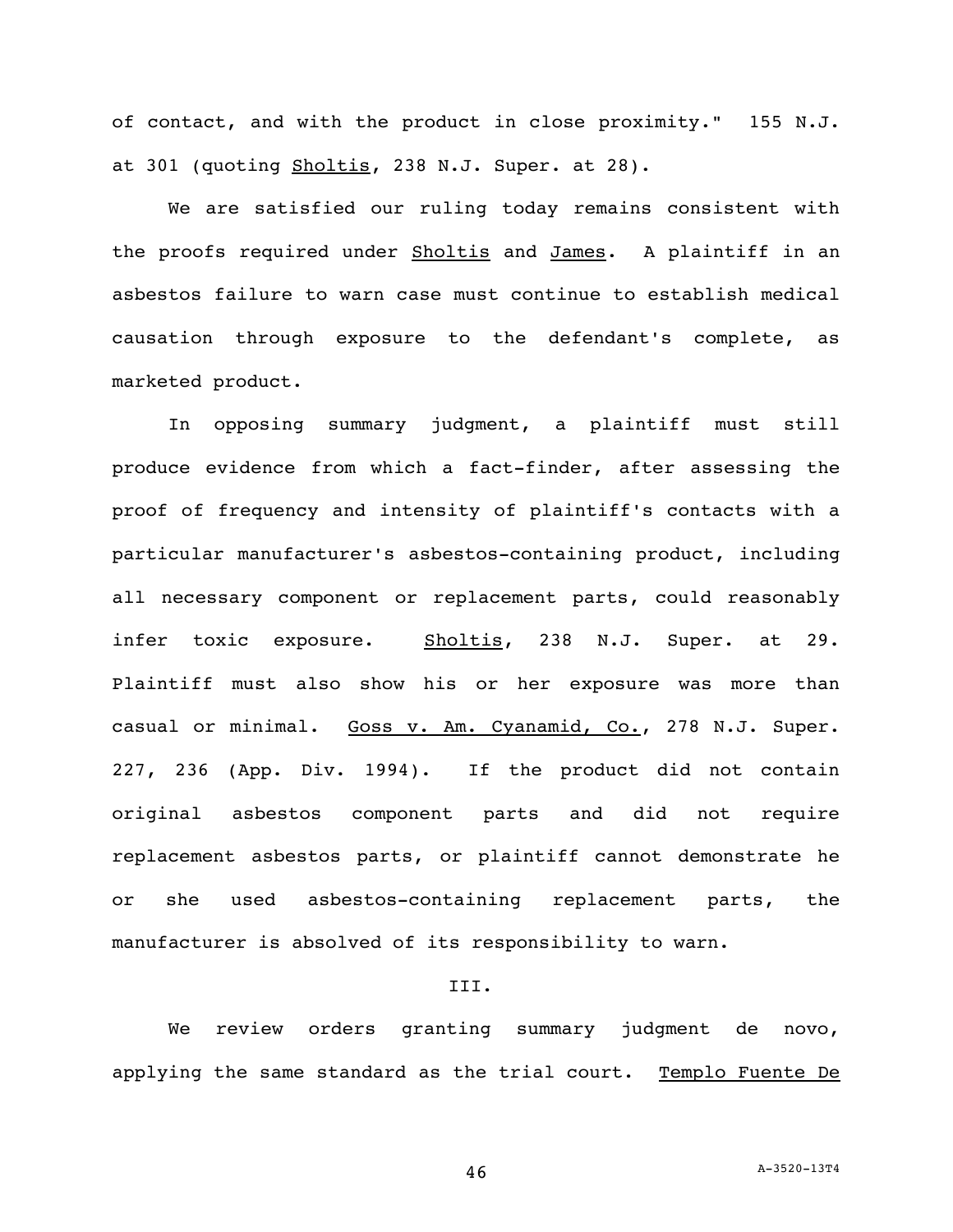Vida Corp. v. Nat'l Union Fire Ins. Co. of Pittsburgh, 224 N.J. 189, 199 (2016). Viewing the evidence in the light most favorable to the non-moving party, we must decide whether the moving party was entitled to judgment as a matter of law. W.J.A. v. D.A., 210 N.J. 229, 237-38 (2012). Summary judgment should not be granted where there are disputed issues of facts material to the legal conclusion. Taylor v. Metzger, 152 N.J. 490, 514 (1998). In reviewing a summary judgment decision, the factual findings of the trial court are accorded substantial deference on appeal, but no special deference is owed to the trial court's interpretation of the law and the legal consequences that emanate from established facts. Manahawkin Convalescent v. O'Neill, 217 N.J. 99, 115 (2014).

We turn, then, to the evidence in the record. As noted, the product-defect causation element has been met. The defendants may be held liable for the failure to warn of the dangers associated with the asbestos contained in their product – inclusive of component parts it did not manufacture or supply. That liability extends to the failure to warn of the dangers from cleaning, repairing, and replacing the asbestos-containing components as none of those activities substantially changed the product or mitigated the danger. The fact that plaintiff was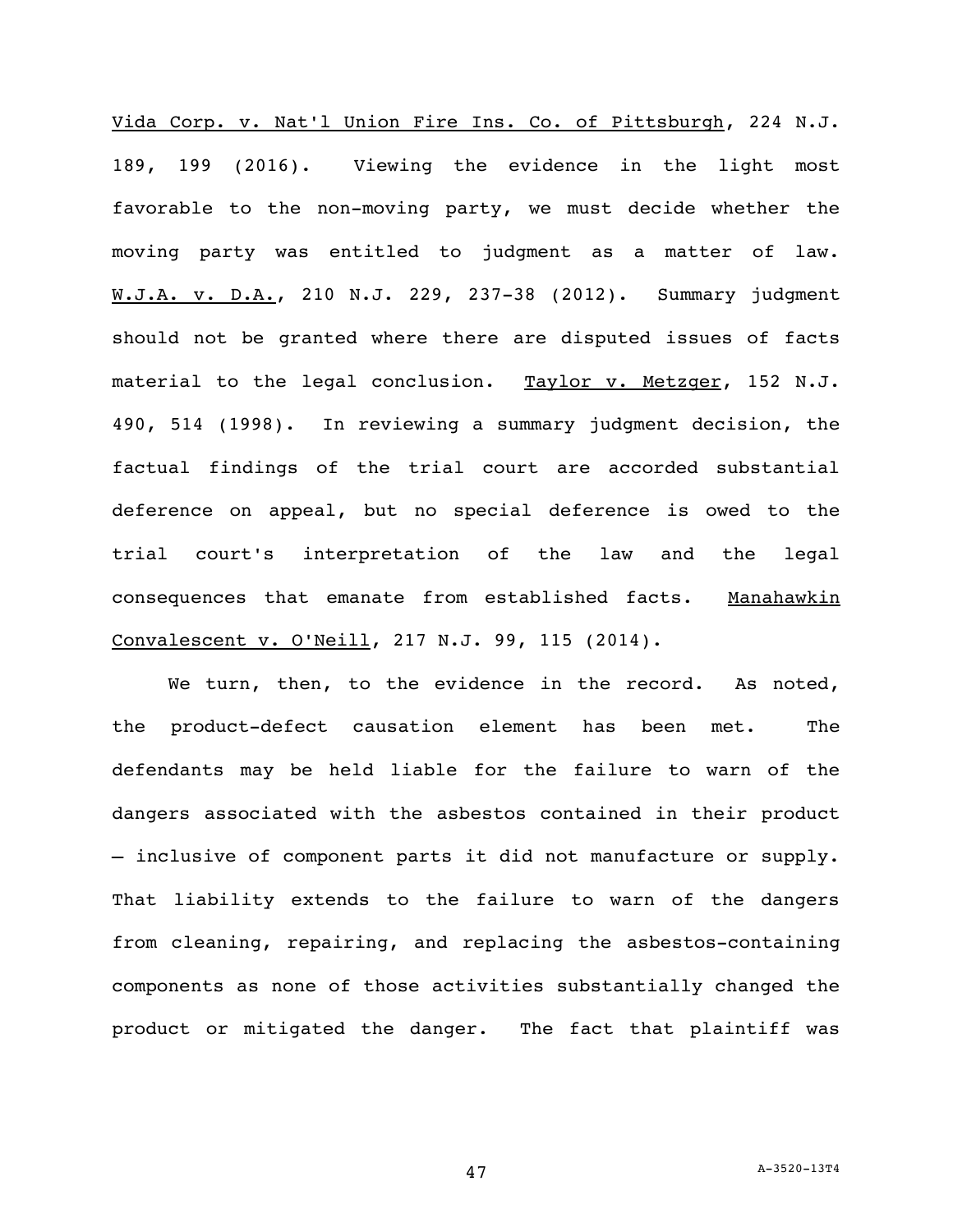exposed to a replacement part, rather than an original part, will not eliminate a defendant's liability.

We have also determined, viewing the evidence in the light most favorable to plaintiff, that he presented sufficient evidence detailing his exposure to asbestos, either from original parts supplied by defendants or replacement parts required for the function of defendants' products to create issues of fact as to each defendant.

With regard to the boiler defendants — Burnham and Carrier — plaintiff identified asbestos insulation under the boiler jacket. Installing and working on the units created asbestos dust. Plaintiff also built and cleaned fireboxes requiring the use of asbestos cement.

The room-size boilers of Cleaver-Brooks and Oakfabco took two days to clean. The cleaning included work done on fireboxes constructed of bricks held together and capped with asbestos cement. None of the contact described by plaintiff with these boilers was casual or minimal. It is undisputed the products, as marketed, contained asbestos components and required periodic, routine replacement. Plaintiff noted asbestos cement was the only product available during the relevant years that could withstand the "extreme heat" of a firebox. He also noted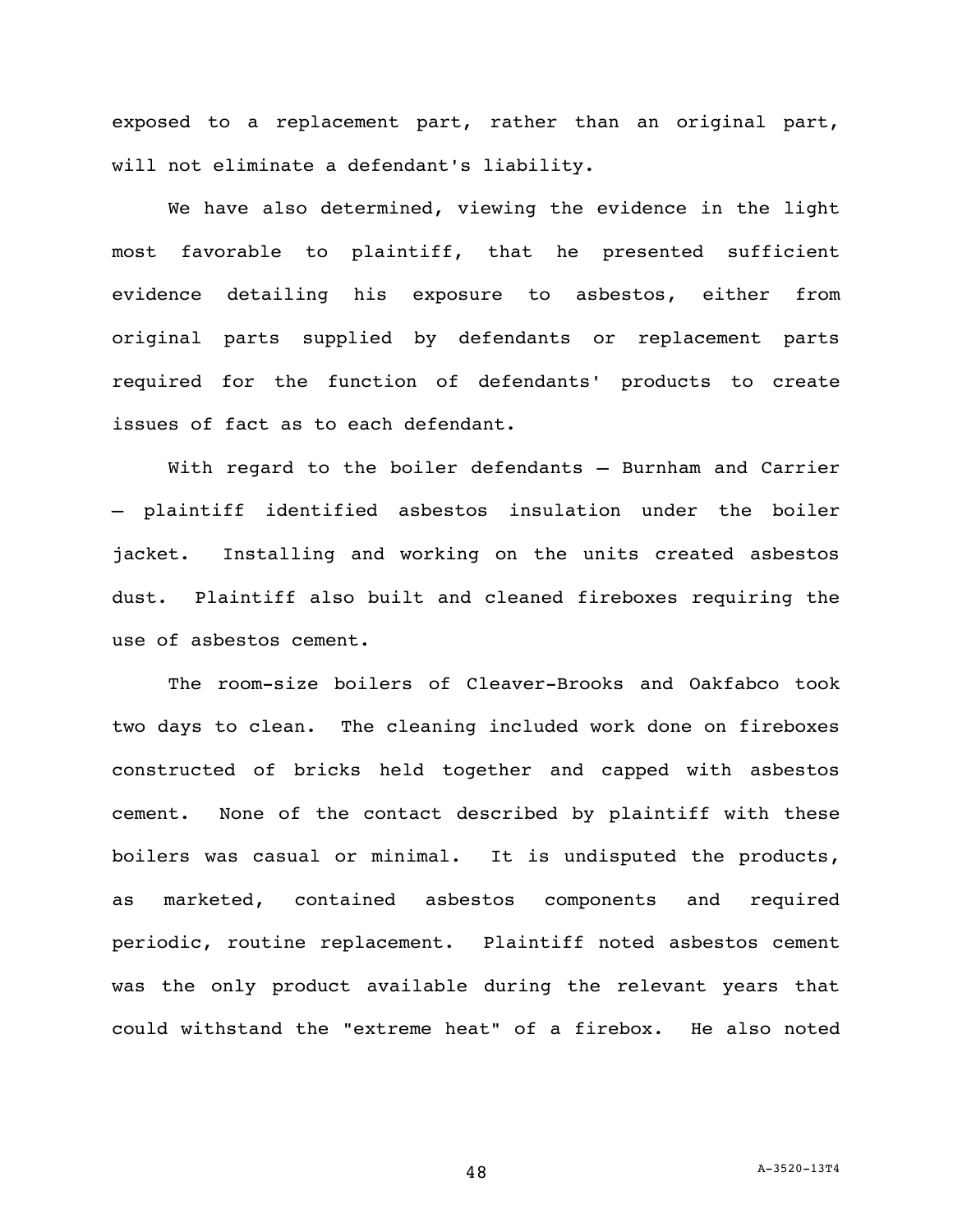the asbestos cement was supplied with the boiler as it was needed for the installation and operation of the product.

When queried about his contact with Crown Boiler products during his January 2, 2013 deposition, plaintiff said he did not personally work on any Crown boilers and could not attribute his asbestos exposure to that product. However, several weeks later, at his de bene esse deposition, plaintiff recalled cleaning five or six Crown boilers. This inconsistency in testimony is a factual dispute to be resolved by a jury. Plaintiff's description of cleaning all of the involved boilers is sufficient to allow an inference of exposure to these products on a frequent and regular basis.

Plaintiff also presented sufficient evidence to raise a jury question as to whether he met the "frequency, regularity, and proximity" test regarding the valve manufacturers – Johnson Controls and NIBCO. He testified he repaired at least a dozen Johnson steam and hot water valves, which entailed digging out and replacing the asbestos packing. Plaintiff described the same type of work regarding his exposure with NIBCO valves. Those valves required asbestos packing for sealing; the valves' design required the replacement packing be the same as the original. Plaintiff's testimony is, therefore, sufficient to